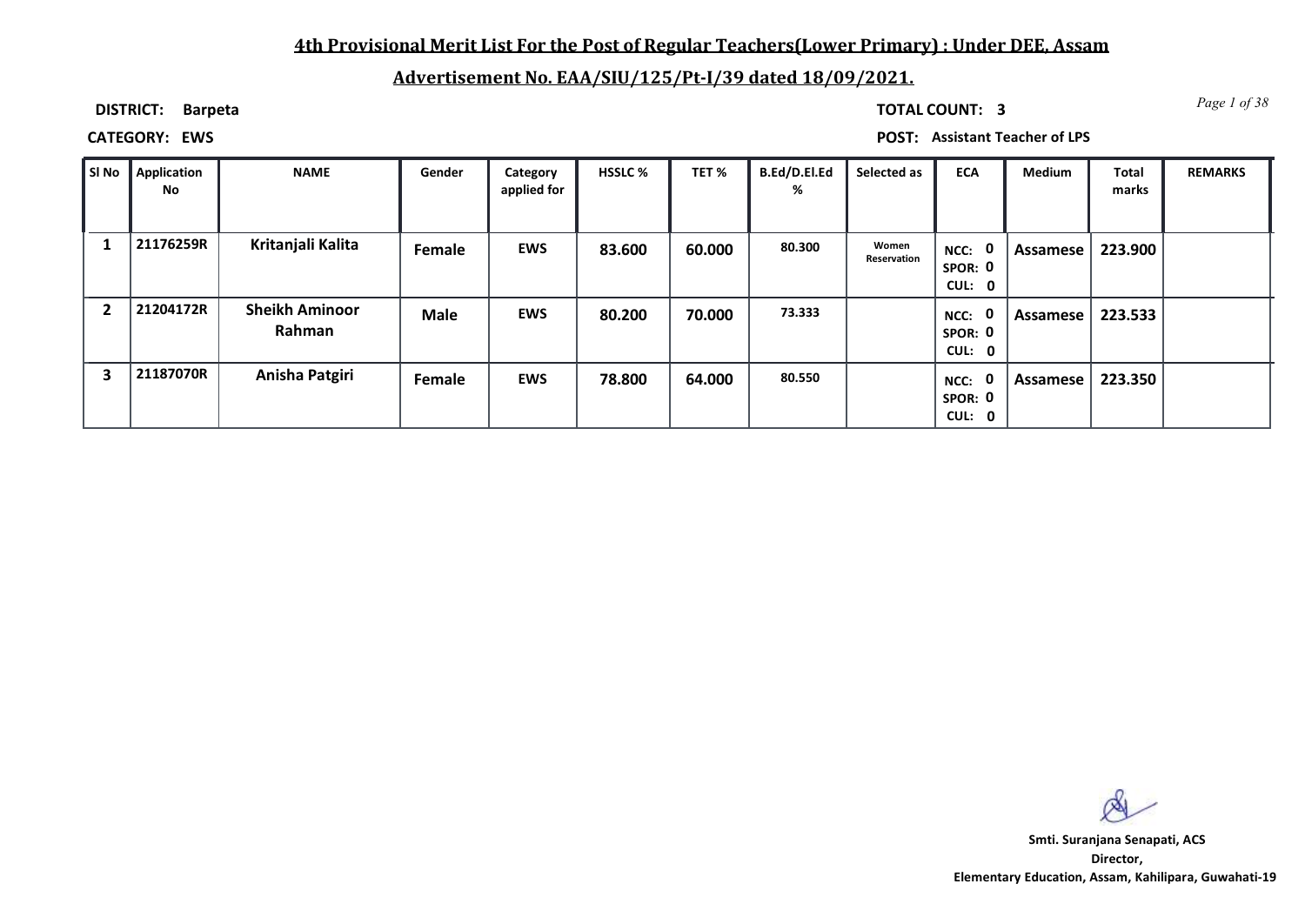| <b>DISTRICT:</b> | <b>Barpeta</b> |  |
|------------------|----------------|--|
|                  |                |  |

## **CATEGORY: OBC/MOBC POST: Assistant Teacher of LPS**

*Page 2 of 38* **TOTAL COUNT: 202**

| SI No                   | <b>Application</b><br><b>No</b> | <b>NAME</b>            | Gender      | Category<br>applied for | HSSLC % | TET %  | B.Ed/D.El.Ed<br>% | Selected as          | <b>ECA</b>                  | <b>Medium</b>   | <b>Total</b><br>marks | <b>REMARKS</b> |
|-------------------------|---------------------------------|------------------------|-------------|-------------------------|---------|--------|-------------------|----------------------|-----------------------------|-----------------|-----------------------|----------------|
| 1                       | 21189115R                       | Sanali Nath            | Female      | OBC/MOBC                | 81.200  | 63.333 | 80.000            | Women<br>Reservation | NCC: 0<br>SPOR: 0<br>CUL: 0 | <b>Assamese</b> | 224.533               |                |
| $\overline{2}$          | 21174082R                       | <b>Susmita Basak</b>   | Female      | OBC/MOBC                | 78.200  | 67.333 | 78.333            | Women<br>Reservation | NCC: 0<br>SPOR: 0<br>CUL: 0 | Assamese        | 223.867               |                |
| 3                       | 21189494R                       | Dhanmani Nath          | Female      | OBC/MOBC                | 77.400  | 68.000 | 75.786            | Women<br>Reservation | NCC: 0<br>SPOR: 0<br>CUL: 0 | <b>Assamese</b> | 221.186               |                |
| 4                       | 21192290R                       | <b>Hirak Jyoti Das</b> | <b>Male</b> | OBC/MOBC                | 75.200  | 66.000 | 79.650            |                      | NCC: 0<br>SPOR: 0<br>CUL: 0 | Assamese        | 220.850               |                |
| 5                       | 21184672R                       | Deepjyoti Das          | <b>Male</b> | OBC/MOBC                | 80.000  | 63.333 | 76.550            |                      | NCC: 0<br>SPOR: 0<br>CUL: 0 | Assamese        | 219.883               |                |
| 6                       | 21184362R                       | Karabi Talukdar        | Female      | OBC/MOBC                | 79.200  | 65.333 | 75.300            | Women<br>Reservation | NCC: 0<br>SPOR: 0<br>CUL: 0 | <b>Assamese</b> | 219.833               |                |
| $\overline{\mathbf{z}}$ | 21170924R                       | <b>Bikash Das</b>      | <b>Male</b> | OBC/MOBC                | 75.400  | 66.667 | 77.500            |                      | NCC: 0<br>SPOR: 0<br>CUL: 0 | <b>Assamese</b> | 219.567               |                |
| 8                       | 21108208                        | Chumi Duarah           | Female      | OBC/MOBC                | 80.400  | 57.333 | 80.900            | Women<br>Reservation | NCC: 0<br>SPOR: 0<br>CUL: 0 | Assamese        | 218.633               |                |
| 9                       | 21173479R                       | <b>Dhiren Das</b>      | <b>Male</b> | OBC/MOBC                | 74.600  | 66.000 | 77.429            |                      | NCC: 0<br>SPOR: 0<br>CUL: 0 | <b>Assamese</b> | 218.029               |                |

 $\infty$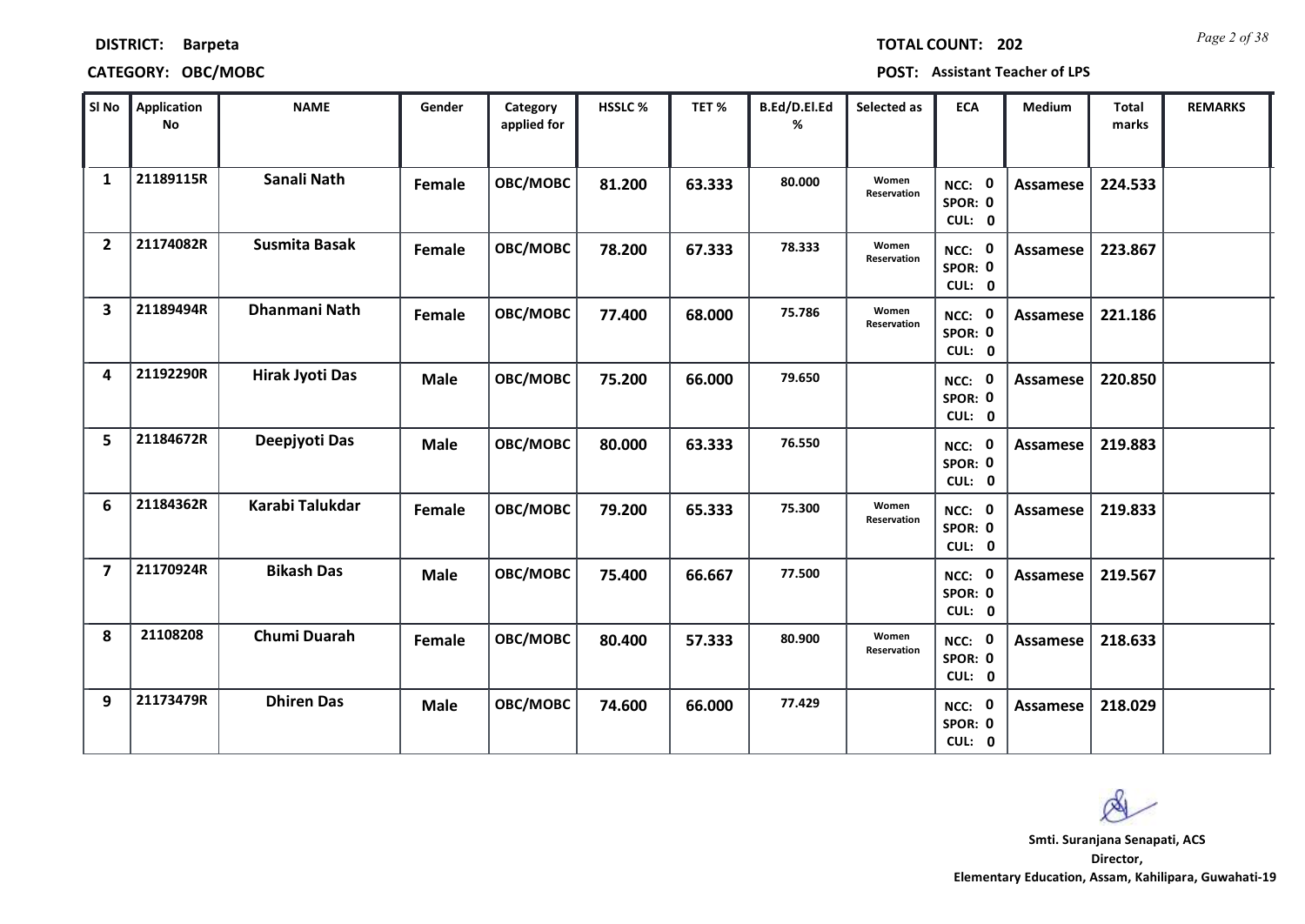|  |  | <b>TOTAL COUNT:</b> |
|--|--|---------------------|

| SI No | <b>Application</b><br>No | <b>NAME</b>         | Gender      | Category<br>applied for | <b>HSSLC %</b> | TET %  | B.Ed/D.El.Ed<br>% | Selected as                 | <b>ECA</b>                               | <b>Medium</b>   | <b>Total</b><br>marks | <b>REMARKS</b> |
|-------|--------------------------|---------------------|-------------|-------------------------|----------------|--------|-------------------|-----------------------------|------------------------------------------|-----------------|-----------------------|----------------|
| 10    | 21172307R                | Kalpajyoti Kakati   | <b>Male</b> | OBC/MOBC                | 76.400         | 68.667 | 72.500            |                             | NCC: 0<br>SPOR: 0<br>CUL: 0              | <b>Assamese</b> | 217.567               |                |
| 11    | 21182511R                | Dhrubajyoti Medhi   | <b>Male</b> | OBC/MOBC                | 72.800         | 66.667 | 78.000            |                             | NCC: 0<br>SPOR: 0<br>CUL: 0              | Assamese        | 217.467               |                |
| 12    | 21167309R                | Nayan Jyoti Das     | <b>Male</b> | OBC/MOBC                | 81.200         | 60.000 | 76.250            |                             | NCC: 0<br>SPOR: 0<br>CUL: 0              | <b>Assamese</b> | 217.450               |                |
| 13    | 21174465R                | Rashmi Rekha Baruah | Female      | OBC/MOBC                | 78.200         | 61.333 | 77.850            | Women<br>Reservation        | $\mathbf 0$<br>NCC:<br>SPOR: 0<br>CUL: 0 | <b>Assamese</b> | 217.383               |                |
| 14    | 21187561R                | <b>Juri Nath</b>    | Female      | OBC/MOBC                | 77.000         | 59.333 | 80.950            | Women<br><b>Reservation</b> | NCC: 0<br>SPOR: 0<br>CUL: 0              | Assamese        | 217.283               |                |
| 15    | 21180619R                | Archana Rajbongshi  | Female      | OBC/MOBC                | 70.600         | 67.333 | 79.071            | Women<br>Reservation        | NCC: 0<br>SPOR: 0<br>CUL: 0              | Assamese        | 217.005               |                |
| 16    | 21180426R                | Nayan Jyoti Baruah  | <b>Male</b> | OBC/MOBC                | 77.400         | 64.000 | 74.900            |                             | NCC: 0<br>SPOR: 0<br>CUL: 0              | <b>Assamese</b> | 216.300               |                |
| 17    | 21191545R                | <b>Tulika Medhi</b> | Female      | OBC/MOBC                | 83.200         | 58.667 | 74.350            | Women<br>Reservation        | NCC: 0<br>SPOR: 0<br>CUL: 0              | Assamese        | 216.217               |                |
| 18    | 21171904R                | Kalyan Jyoti Sarkar | <b>Male</b> | OBC/MOBC                | 70.600         | 70.000 | 75.500            |                             | 0<br>NCC:<br>SPOR: 0<br>CUL: 0           | Assamese        | 216.100               |                |

 $\infty$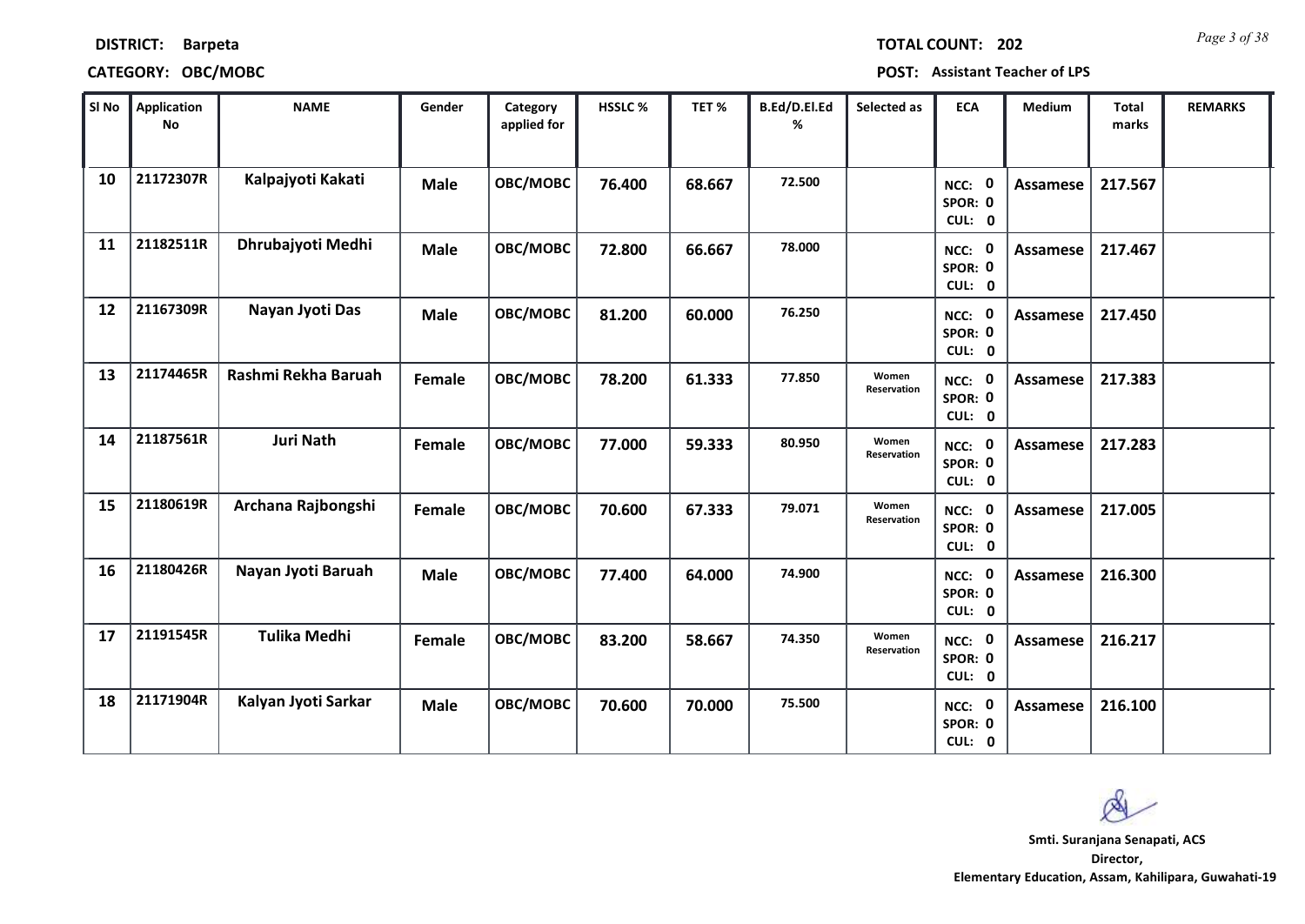| <b>DISTRICT:</b><br><b>Barpeta</b> |
|------------------------------------|
|------------------------------------|

*Page 4 of 38* **TOTAL COUNT: 202**

| SI No | Application<br>No | <b>NAME</b>              | Gender      | Category<br>applied for | HSSLC % | TET %  | B.Ed/D.El.Ed<br>% | Selected as          | <b>ECA</b>                  | <b>Medium</b>   | <b>Total</b><br>marks | <b>REMARKS</b> |
|-------|-------------------|--------------------------|-------------|-------------------------|---------|--------|-------------------|----------------------|-----------------------------|-----------------|-----------------------|----------------|
| 19    | 21177252R         | <b>Utpala Nath</b>       | Female      | OBC/MOBC                | 83.800  | 60.667 | 71.357            | Women<br>Reservation | NCC: 0<br>SPOR: 0<br>CUL: 0 | <b>Assamese</b> | 215.824               |                |
| 20    | 21185627R         | <b>Binita Das</b>        | Female      | OBC/MOBC                | 73.600  | 66.000 | 75.786            | Women<br>Reservation | NCC: 0<br>SPOR: 0<br>CUL: 0 | <b>Assamese</b> | 215.386               |                |
| 21    | 21176203R         | <b>Arunima Roy</b>       | Female      | OBC/MOBC                | 76.600  | 60.000 | 78.750            | Women<br>Reservation | NCC: 0<br>SPOR: 0<br>CUL: 0 | <b>Assamese</b> | 215.350               |                |
| 22    | 21147966          | <b>Bhagyalipi Barman</b> | Female      | OBC/MOBC                | 73.400  | 62.000 | 79.550            | Women<br>Reservation | NCC: 0<br>SPOR: 0<br>CUL: 0 | Assamese        | 214.950               |                |
| 23    | 21189834R         | <b>Jahnu Das</b>         | <b>Male</b> | OBC/MOBC                | 74.200  | 62.000 | 78.300            |                      | NCC: 0<br>SPOR: 0<br>CUL: 0 | <b>Assamese</b> | 214.500               |                |
| 24    | 21199036R         | <b>Dhiraj Pathak</b>     | <b>Male</b> | OBC/MOBC                | 70.400  | 68.000 | 76.071            |                      | NCC: 0<br>SPOR: 0<br>CUL: 0 | <b>Assamese</b> | 214.471               |                |
| 25    | 21175107R         | Jumismita Roy            | Female      | OBC/MOBC                | 77.000  | 56.000 | 81.350            | Women<br>Reservation | NCC: 0<br>SPOR: 0<br>CUL: 0 | <b>Assamese</b> | 214.350               |                |
| 26    | 21197910R         | <b>Puja Chetry</b>       | Female      | OBC/MOBC                | 83.600  | 62.667 | 68.071            | Women<br>Reservation | NCC: 0<br>SPOR: 0<br>CUL: 0 | <b>Assamese</b> | 214.338               |                |
| 27    | 21174955R         | <b>Manisha Das</b>       | Female      | OBC/MOBC                | 74.600  | 64.000 | 75.650            | Women<br>Reservation | NCC: 0<br>SPOR: 0<br>CUL: 0 | <b>Assamese</b> | 214.250               |                |

 $\infty$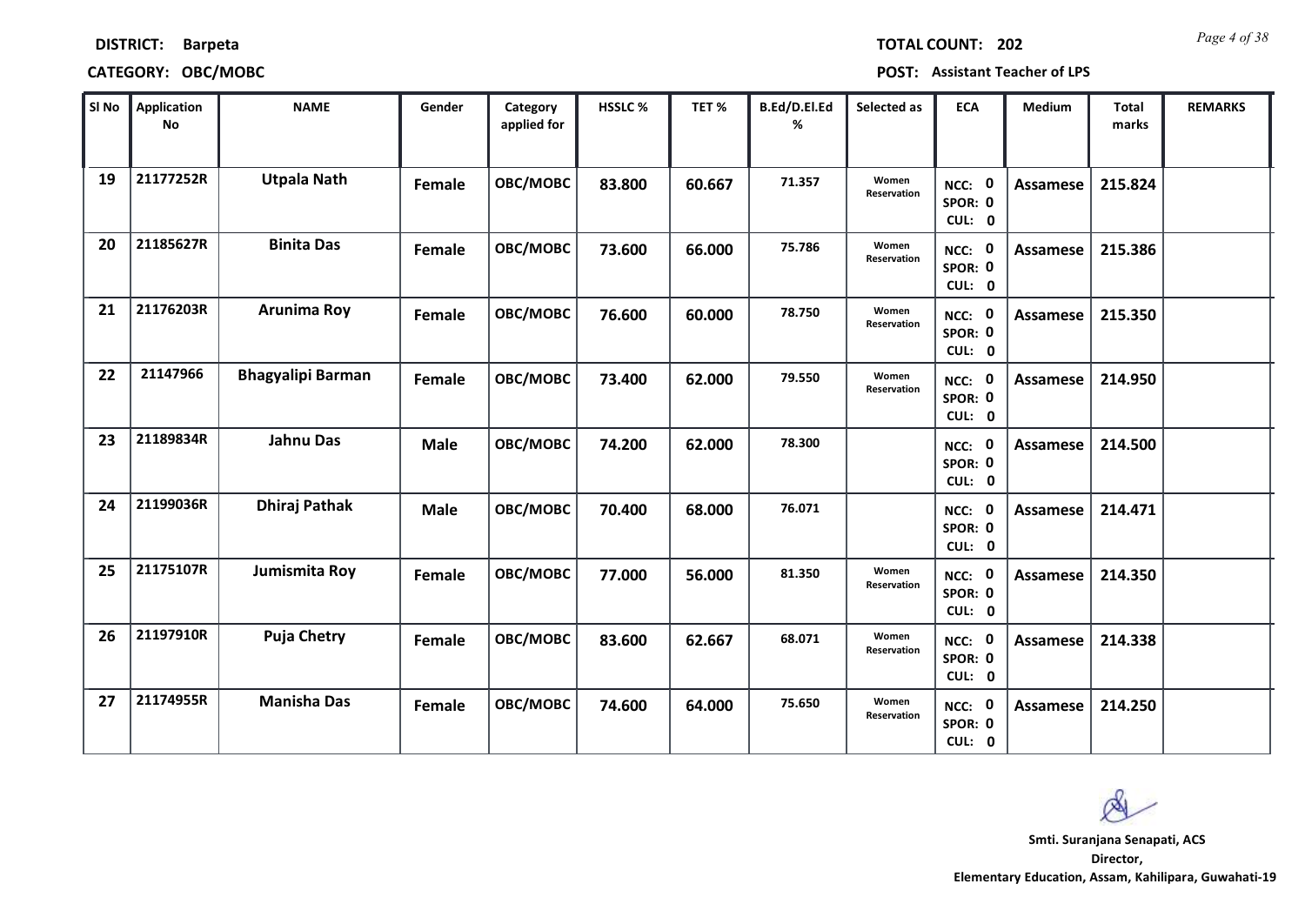| <b>TOTAL C</b> |
|----------------|

| SI No | <b>Application</b><br>No | <b>NAME</b>           | Gender      | Category<br>applied for | <b>HSSLC%</b> | TET %  | <b>B.Ed/D.El.Ed</b><br>% | Selected as          | <b>ECA</b>                  | <b>Medium</b>   | Total<br>marks | <b>REMARKS</b> |
|-------|--------------------------|-----------------------|-------------|-------------------------|---------------|--------|--------------------------|----------------------|-----------------------------|-----------------|----------------|----------------|
| 28    | 21113991                 | Papori Borah          | Female      | OBC/MOBC                | 84.200        | 55.333 | 74.400                   | Women<br>Reservation | NCC: 0<br>SPOR: 0<br>CUL: 0 | <b>Assamese</b> | 213.933        |                |
| 29    | 21121472                 | Nibha Rani Das        | Female      | OBC/MOBC                | 70.600        | 60.000 | 83.200                   | Women<br>Reservation | NCC: 0<br>SPOR: 0<br>CUL: 0 | Assamese        | 213.800        |                |
| 30    | 21174302R                | <b>Geetika Das</b>    | Female      | OBC/MOBC                | 70.800        | 62.000 | 80.950                   | Women<br>Reservation | NCC: 0<br>SPOR: 0<br>CUL: 0 | Assamese        | 213.750        |                |
| 31    | 21168851R                | <b>Jyotimoy Roy</b>   | <b>Male</b> | OBC/MOBC                | 78.600        | 58.000 | 76.850                   |                      | NCC: 0<br>SPOR: 0<br>CUL: 0 | Assamese        | 213.450        |                |
| 32    | 21168891R                | Ratan Rajbongshi      | <b>Male</b> | OBC/MOBC                | 83.000        | 61.333 | 68.950                   |                      | NCC: 0<br>SPOR: 0<br>CUL: 0 | <b>Assamese</b> | 213.283        |                |
| 33    | 21186292R                | Anamika Deka          | Female      | OBC/MOBC                | 68.800        | 66.000 | 78.429                   | Women<br>Reservation | NCC: 0<br>SPOR: 0<br>CUL: 0 | Assamese        | 213.229        |                |
| 34    | 21108235                 | <b>Chumchum Gogoi</b> | Female      | OBC/MOBC                | 76.600        | 56.667 | 79.900                   | Women<br>Reservation | NCC: 0<br>SPOR: 0<br>CUL: 0 | Assamese        | 213.167        |                |
| 35    | 21184288R                | <b>Phulmani Das</b>   | Female      | OBC/MOBC                | 83.000        | 55.333 | 74.600                   | Women<br>Reservation | NCC: 0<br>SPOR: 0<br>CUL: 0 | <b>Assamese</b> | 212.933        |                |
| 36    | 21184166R                | <b>Babita Das</b>     | Female      | OBC/MOBC                | 75.000        | 61.333 | 76.550                   | Women<br>Reservation | NCC: 0<br>SPOR: 0<br>CUL: 0 | Assamese        | 212.883        |                |

Q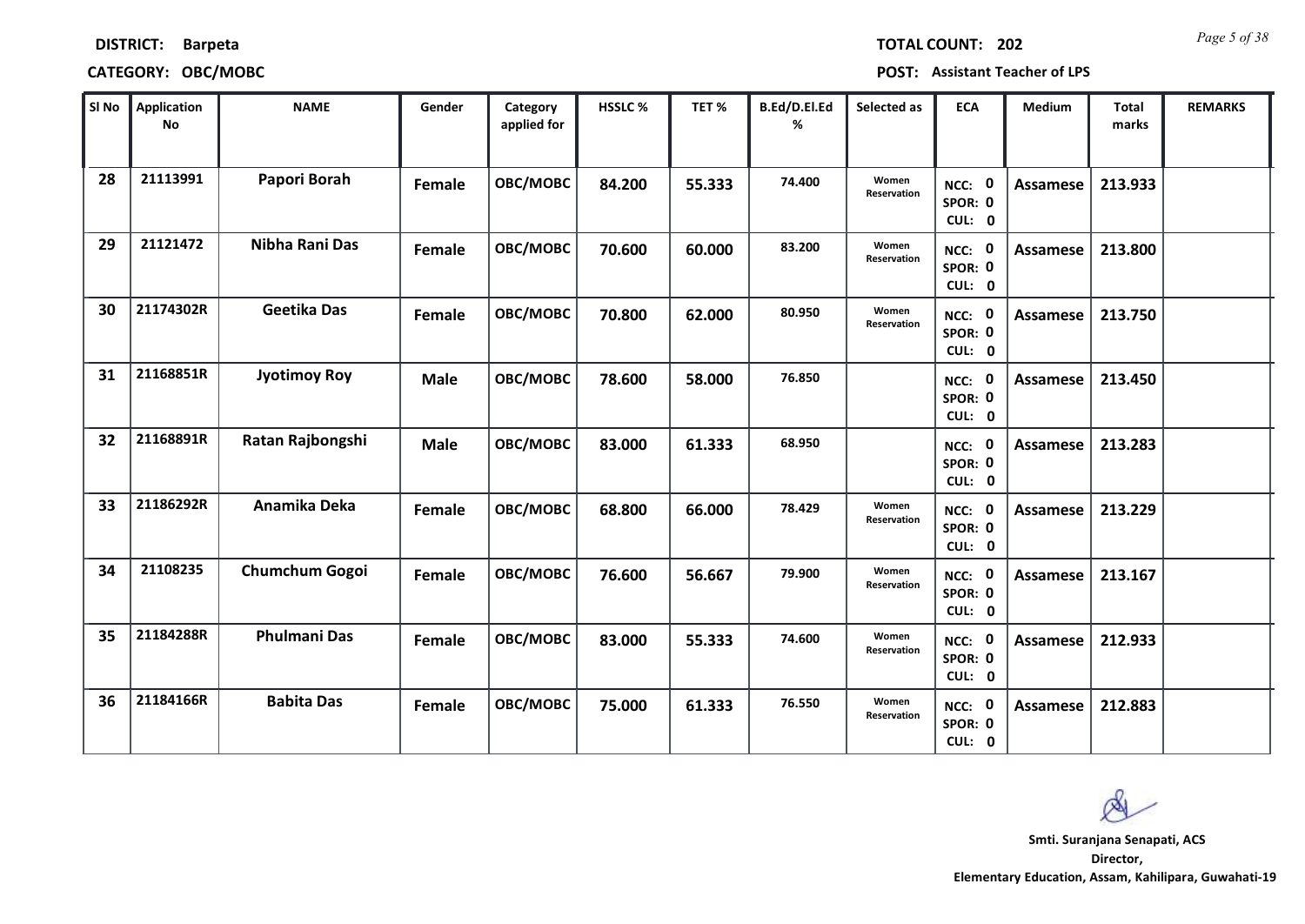|  | <b>TOTAL COUNT:</b> |
|--|---------------------|
|  |                     |
|  |                     |

| SI No | <b>Application</b><br>No | <b>NAME</b>          | Gender      | Category<br>applied for | <b>HSSLC %</b> | TET %  | B.Ed/D.El.Ed<br>% | Selected as          | <b>ECA</b>                               | <b>Medium</b>   | <b>Total</b><br>marks | <b>REMARKS</b> |
|-------|--------------------------|----------------------|-------------|-------------------------|----------------|--------|-------------------|----------------------|------------------------------------------|-----------------|-----------------------|----------------|
| 37    | 21175760R                | <b>Nibedita Das</b>  | Female      | OBC/MOBC                | 78.800         | 56.667 | 77.250            | Women<br>Reservation | NCC: 0<br>SPOR: 0<br>CUL: 0              | <b>Assamese</b> | 212.717               |                |
| 38    | 21184327R                | Pinki Nandi          | Female      | OBC/MOBC                | 79.200         | 56.667 | 76.700            | Women<br>Reservation | NCC: 0<br>SPOR: 0<br>CUL: 0              | Assamese        | 212.567               |                |
| 39    | 21164989R                | <b>Upama Nath</b>    | Female      | OBC/MOBC                | 78.200         | 55.333 | 78.850            | Women<br>Reservation | NCC: 0<br>SPOR: 0<br>CUL: 0              | Assamese        | 212.383               |                |
| 40    | 21208603R                | <b>Ritumoni Nath</b> | Female      | OBC/MOBC                | 80.200         | 55.333 | 76.786            | Women<br>Reservation | $\mathbf 0$<br>NCC:<br>SPOR: 0<br>CUL: 0 | Assamese        | 212.319               |                |
| 41    | 21137251                 | Anisha Boarh         | Female      | OBC/MOBC                | 83.400         | 63.333 | 65.571            | Women<br>Reservation | NCC: 0<br>SPOR: 0<br>CUL: 0              | <b>Assamese</b> | 212.305               |                |
| 42    | 21179863R                | <b>Madhu Devi</b>    | Female      | OBC/MOBC                | 77.000         | 60.667 | 74.571            | Women<br>Reservation | NCC: 0<br>SPOR: 0<br>CUL: 0              | <b>Assamese</b> | 212.238               |                |
| 43    | 21177383R                | <b>Subrat Barman</b> | <b>Male</b> | <b>OBC/MOBC</b>         | 76.000         | 60.000 | 75.950            |                      | NCC: 0<br>SPOR: 0<br>CUL: 0              | <b>Assamese</b> | 211.950               |                |
| 44    | 21180493R                | Nomi Singh Gorh      | Female      | OBC/MOBC                | 69.200         | 63.333 | 79.400            | Women<br>Reservation | NCC: 0<br>SPOR: 0<br>CUL: 0              | Assamese        | 211.933               |                |
| 45    | 21174820R                | <b>Aparajita Das</b> | Female      | OBC/MOBC                | 77.200         | 61.333 | 73.357            | Women<br>Reservation | NCC: 0<br>SPOR: 0<br>CUL: 0              | Assamese        | 211.890               |                |

 $\infty$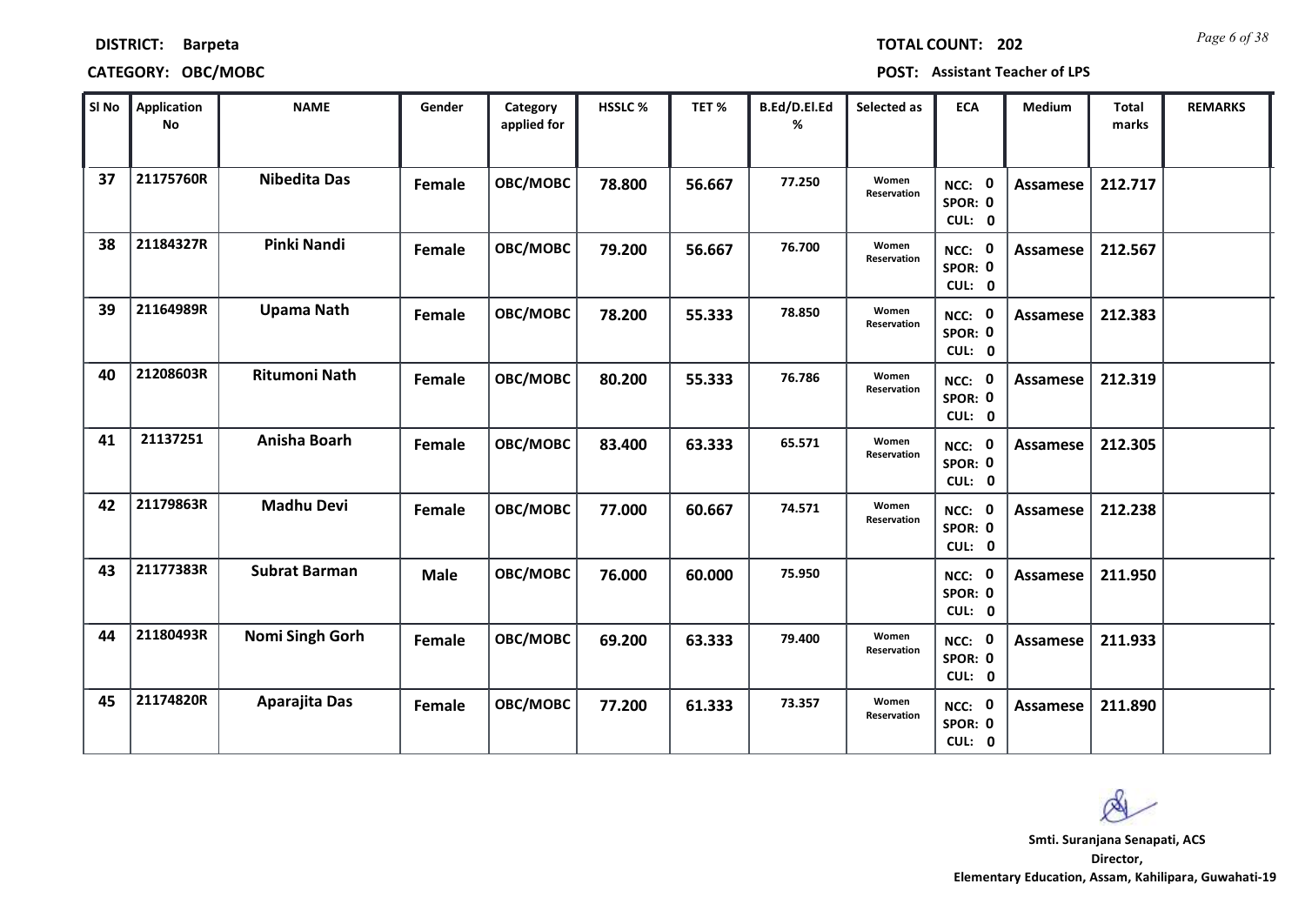|  | <b>TOTAL COUNT:</b> | 20 |
|--|---------------------|----|
|  |                     |    |

| SI No | <b>Application</b><br>No | <b>NAME</b>          | Gender      | Category<br>applied for | HSSLC % | TET %  | B.Ed/D.El.Ed<br>% | Selected as          | <b>ECA</b>                  | <b>Medium</b>   | <b>Total</b><br>marks | <b>REMARKS</b> |
|-------|--------------------------|----------------------|-------------|-------------------------|---------|--------|-------------------|----------------------|-----------------------------|-----------------|-----------------------|----------------|
| 46    | 21187766R                | Dipti Bezbaruah      | Female      | OBC/MOBC                | 75.000  | 55.333 | 81.550            | Women<br>Reservation | NCC: 0<br>SPOR: 0<br>CUL: 0 | <b>Assamese</b> | 211.883               |                |
| 47    | 21177685R                | Supriya Saikia       | Female      | OBC/MOBC                | 75.200  | 58.000 | 78.650            | Women<br>Reservation | NCC: 0<br>SPOR: 0<br>CUL: 0 | Assamese        | 211.850               |                |
| 48    | 21191505R                | <b>Upasana Das</b>   | Female      | OBC/MOBC                | 70.400  | 61.333 | 80.000            | Women<br>Reservation | NCC: 0<br>SPOR: 0<br>CUL: 0 | <b>Assamese</b> | 211.733               |                |
| 49    | 21195903R                | Puja Nath            | Female      | OBC/MOBC                | 73.600  | 64.000 | 74.050            | Women<br>Reservation | NCC: 0<br>SPOR: 0<br>CUL: 0 | <b>Assamese</b> | 211.650               |                |
| 50    | 21174661R                | Dipika Ghosh         | Female      | OBC/MOBC                | 71.800  | 60.000 | 79.850            | Women<br>Reservation | NCC: 0<br>SPOR: 0<br>CUL: 0 | Assamese        | 211.650               |                |
| 51    | 21171301R                | <b>Riyajul Haque</b> | <b>Male</b> | OBC/MOBC                | 72.400  | 67.333 | 71.850            |                      | NCC: 0<br>SPOR: 0<br>CUL: 0 | <b>Assamese</b> | 211.583               |                |
| 52    | 21204965R                | <b>Mina Thapa</b>    | Female      | OBC/MOBC                | 73.600  | 60.667 | 77.286            | Women<br>Reservation | NCC: 0<br>SPOR: 0<br>CUL: 0 | <b>Assamese</b> | 211.552               |                |
| 53    | 21185220R                | Shahida Khatun       | Female      | OBC/MOBC                | 73.000  | 60.000 | 78.545            | Women<br>Reservation | NCC: 0<br>SPOR: 0<br>CUL: 0 | Assamese        | 211.545               |                |
| 54    | 21194866R                | <b>Pratibha Devi</b> | Female      | OBC/MOBC                | 64.000  | 66.667 | 80.850            | Women<br>Reservation | NCC: 0<br>SPOR: 0<br>CUL: 0 | Assamese        | 211.517               |                |

 $\infty$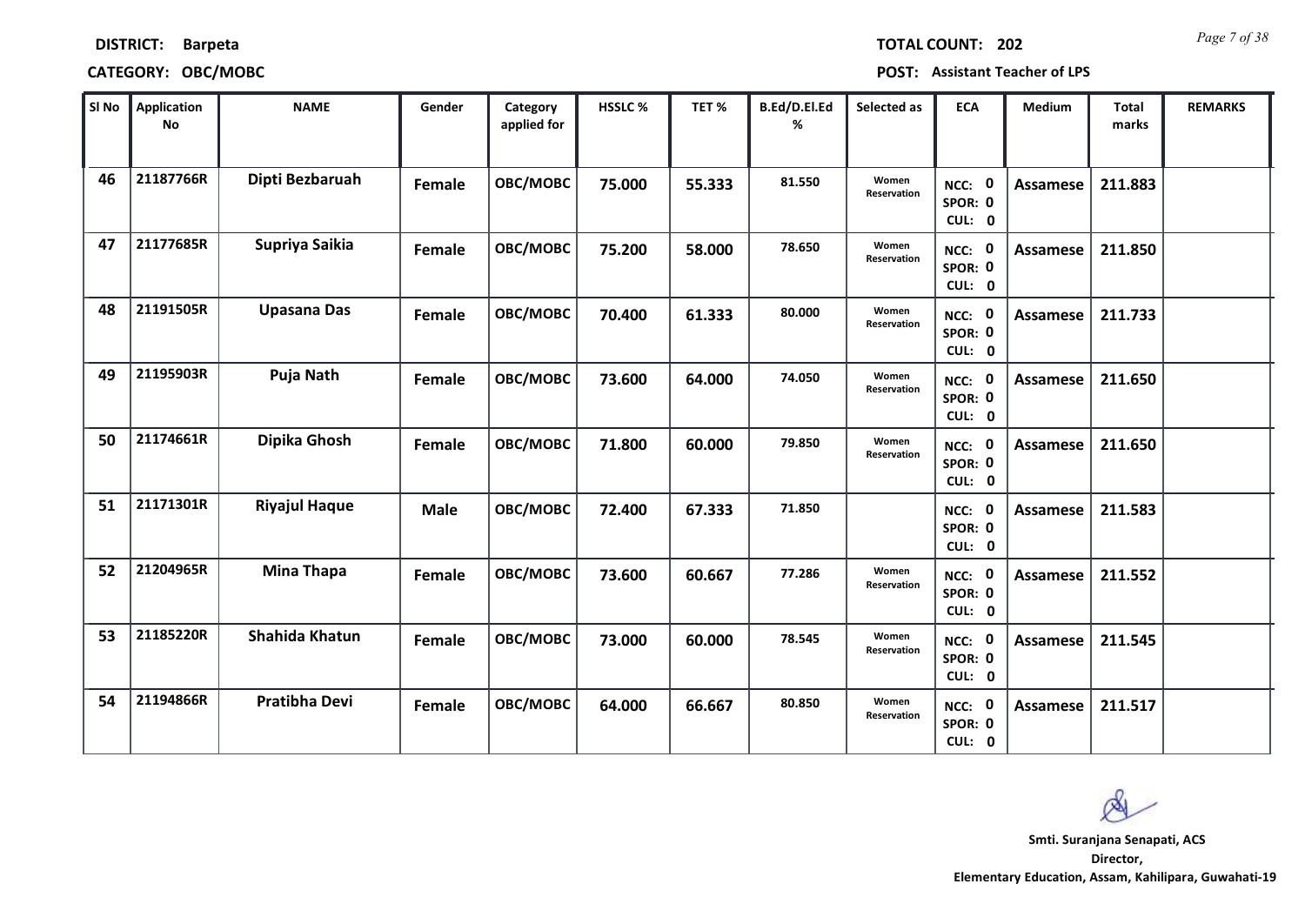|  | TOTAL COUNT: |  | $20^{\circ}$ |
|--|--------------|--|--------------|
|  |              |  |              |

## **CATEGORY: OBC/MOBC POST: Assistant Teacher of LPS**

| SI No | <b>Application</b><br>No | <b>NAME</b>          | Gender      | Category<br>applied for | HSSLC % | TET %  | B.Ed/D.El.Ed<br>% | Selected as          | <b>ECA</b>                  | Medium          | <b>Total</b><br>marks | <b>REMARKS</b> |
|-------|--------------------------|----------------------|-------------|-------------------------|---------|--------|-------------------|----------------------|-----------------------------|-----------------|-----------------------|----------------|
| 55    | 21170019R                | Rijumani Rajbongshi  | Female      | OBC/MOBC                | 80.600  | 60.000 | 70.850            | Women<br>Reservation | NCC: 0<br>SPOR: 0<br>CUL: 0 | Assamese        | 211.450               |                |
| 56    | 21203464R                | <b>Mridul Pathak</b> | <b>Male</b> | OBC/MOBC                | 76.200  | 55.333 | 79.750            |                      | NCC: 0<br>SPOR: 0<br>CUL: 0 | Assamese        | 211.283               |                |
| 57    | 21189998R                | <b>Jogen Borah</b>   | <b>Male</b> | OBC/MOBC                | 72.000  | 67.333 | 71.857            |                      | NCC: 0<br>SPOR: 0<br>CUL: 0 | Assamese        | 211.190               |                |
| 58    | 21189703R                | Sangita Adhikari     | Female      | OBC/MOBC                | 67.400  | 63.333 | 80.450            | Women<br>Reservation | NCC: 0<br>SPOR: 0<br>CUL: 0 | Assamese        | 211.183               |                |
| 59    | 21192667R                | <b>Mintu Modok</b>   | <b>Male</b> | OBC/MOBC                | 75.200  | 64.667 | 71.200            |                      | NCC: 0<br>SPOR: 0<br>CUL: 0 | Assamese        | 211.067               |                |
| 60    | 21184579R                | <b>Bina Gogoi</b>    | Female      | OBC/MOBC                | 70.800  | 59.333 | 80.900            | Women<br>Reservation | NCC: 0<br>SPOR: 0<br>CUL: 0 | <b>Assamese</b> | 211.033               |                |
| 61    | 21190482R                | Nabanita Baruah      | Female      | OBC/MOBC                | 66.800  | 65.333 | 78.857            | Women<br>Reservation | NCC: 0<br>SPOR: 0<br>CUL: 0 | Assamese        | 210.990               |                |
| 62    | 21168816R                | <b>Gitumani Das</b>  | Female      | OBC/MOBC                | 76.800  | 57.333 | 76.800            | Women<br>Reservation | NCC: 0<br>SPOR: 0<br>CUL: 0 | Assamese        | 210.933               |                |
| 63    | 21166194R                | Juri Moni Deka       | Female      | OBC/MOBC                | 75.200  | 56.667 | 78.950            | Women<br>Reservation | NCC: 0<br>SPOR: 0<br>CUL: 0 | Assamese        | 210.817               |                |

**Director, Elementary Education, Assam, Kahilipara, Guwahati-19 Smti. Suranjana Senapati, ACS**

 $\infty$ 

**2** *Page 8 of 38*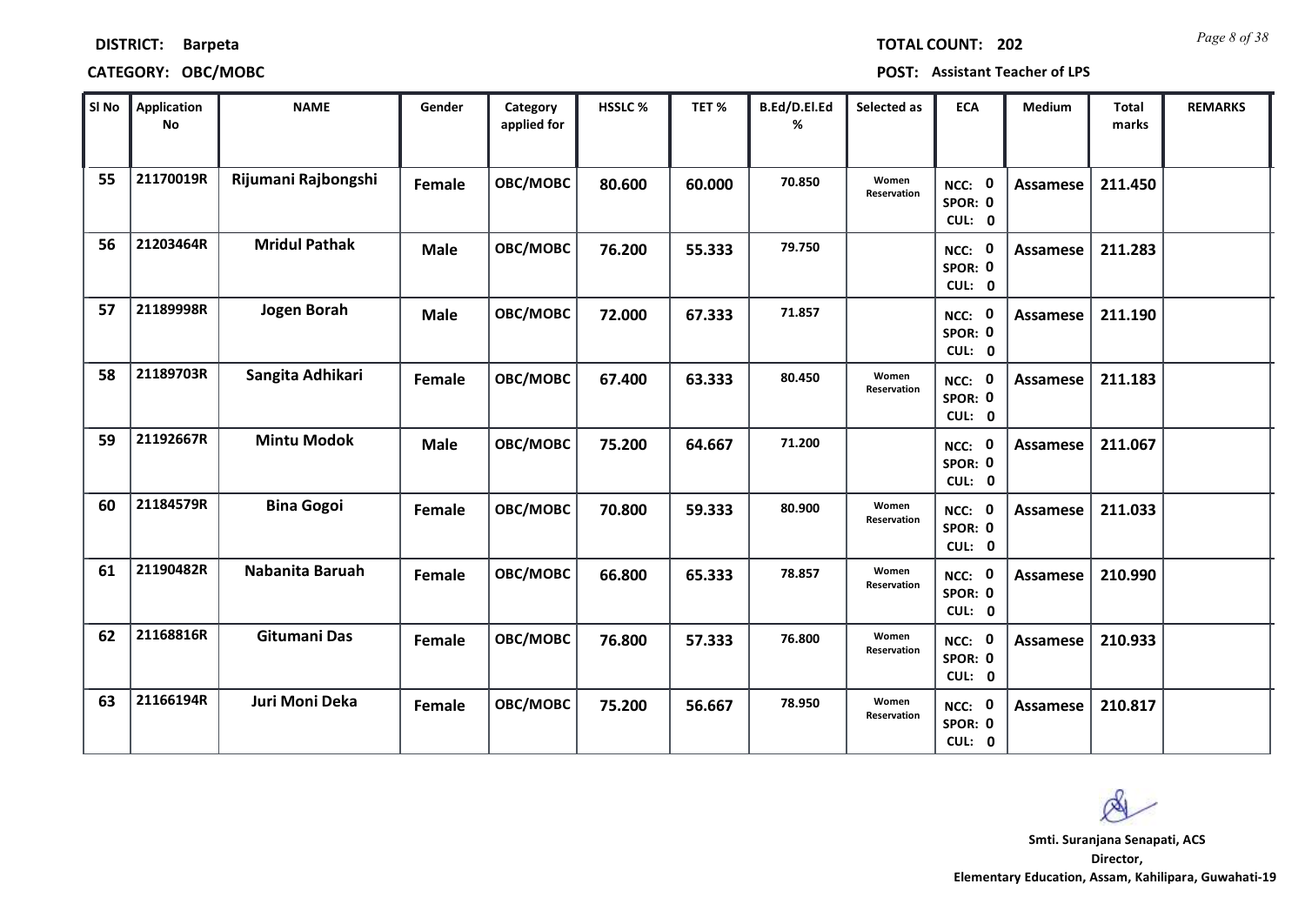## **CATEGORY: OBC/MOBC POST: Assistant Teacher of LPS**

**DISTRICT: Barpeta**

| SI No | Application<br><b>No</b> | <b>NAME</b>             | Gender      | Category<br>applied for | <b>HSSLC %</b> | TET%   | B.Ed/D.El.Ed<br>% | Selected as                 | <b>ECA</b>                                  | <b>Medium</b>   | <b>Total</b><br>marks | <b>REMARKS</b> |
|-------|--------------------------|-------------------------|-------------|-------------------------|----------------|--------|-------------------|-----------------------------|---------------------------------------------|-----------------|-----------------------|----------------|
| 64    | 21190739R                | Sima Saikia             | Female      | OBC/MOBC                | 73.600         | 56.667 | 80.550            | Women<br><b>Reservation</b> | NCC: 0<br>SPOR: 0<br>CUL: 0                 | Assamese        | 210.817               |                |
| 65    | 21140939                 | <b>Dharani Dhar Das</b> | <b>Male</b> | OBC/MOBC                | 66.200         | 68.667 | 75.786            |                             | NCC: 0<br>SPOR: 0<br>CUL: 0                 | Assamese        | 210.652               |                |
| 66    | 21185221R                | <b>Milon Debnath</b>    | Female      | OBC/MOBC                | 78.000         | 61.333 | 71.200            | Women<br>Reservation        | NCC: 0<br>SPOR: 0<br>CUL: 0                 | <b>Assamese</b> | 210.533               |                |
| 67    | 21169419R                | <b>Bitupon Chutia</b>   | <b>Male</b> | OBC/MOBC                | 58.600         | 57.333 | 74.600            |                             | <b>NCC: 10</b><br>SPOR: 0<br><b>CUL: 10</b> | <b>Assamese</b> | 210.533               |                |
| 68    | 21189687R                | Sadhana Bora            | Female      | OBC/MOBC                | 73.000         | 62.000 | 75.400            | Women<br><b>Reservation</b> | NCC: 0<br>SPOR: 0<br>CUL: 0                 | <b>Assamese</b> | 210.400               |                |
| 69    | 21181824R                | Jibanta Barman          | <b>Male</b> | OBC/MOBC                | 72.000         | 62.000 | 76.400            |                             | NCC: 0<br>SPOR: 0<br>CUL: 0                 | <b>Assamese</b> | 210.400               |                |
| 70    | 21173854R                | Sumi Saikia             | Female      | OBC/MOBC                | 70.400         | 61.333 | 78.571            | Women<br>Reservation        | NCC: 0<br>SPOR: 0<br>CUL: 0                 | Assamese        | 210.305               |                |
| 71    | 21191872R                | Nabanita Dalai          | Female      | OBC/MOBC                | 77.600         | 55.333 | 77.357            | Women<br>Reservation        | NCC: 0<br>SPOR: 0<br>CUL: 0                 | Assamese        | 210.290               |                |
| 72    | 21180499R                | <b>Nirmal Biswas</b>    | <b>Male</b> | OBC/MOBC                | 77.400         | 61.333 | 71.550            |                             | NCC: 0<br>SPOR: 0<br>CUL: 0                 | Assamese        | 210.283               |                |

*Page 9 of 38* **TOTAL COUNT: 202**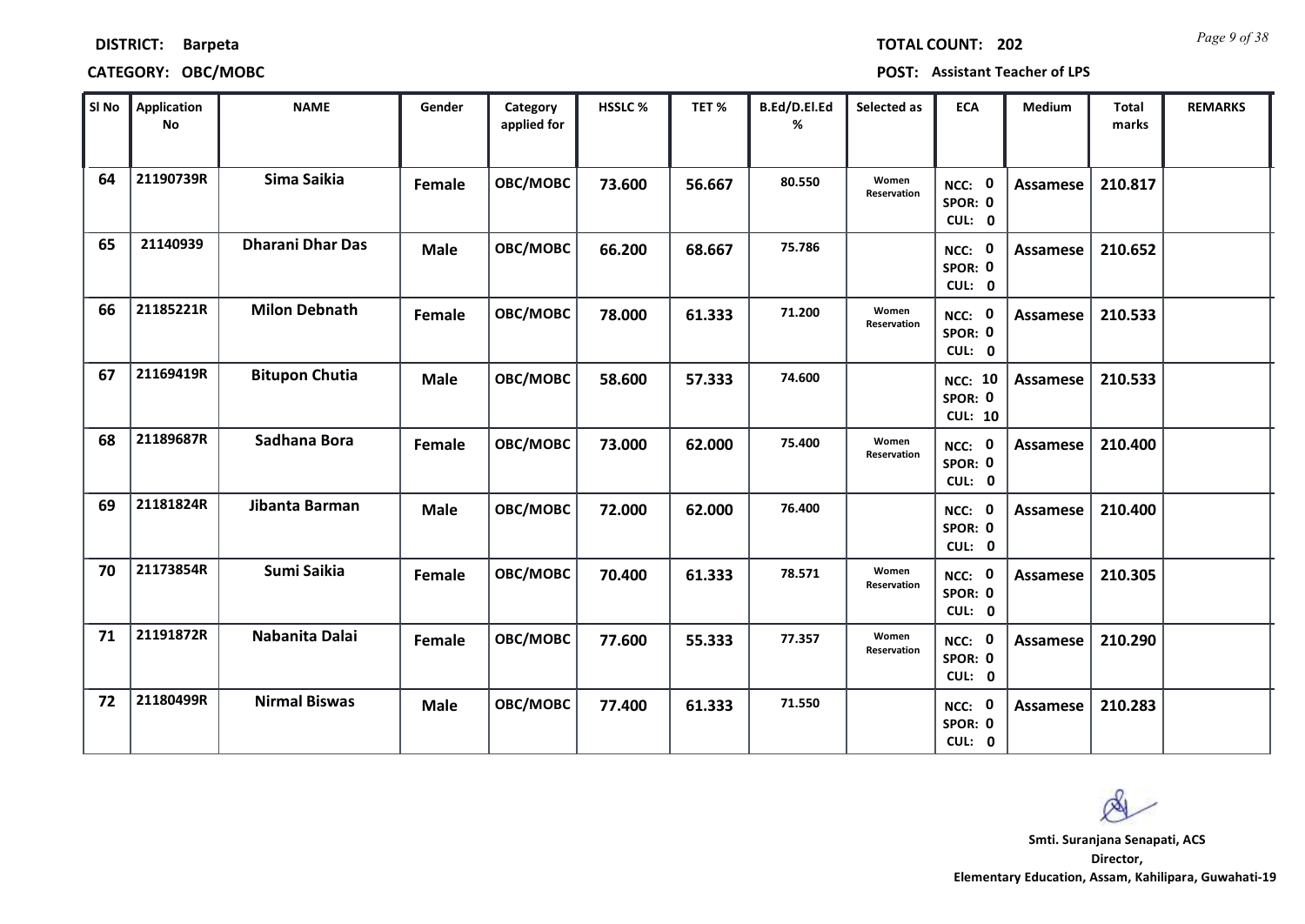| <b>TOTAL COUNT: 202</b> |  | Page 10 of 38 |
|-------------------------|--|---------------|
|-------------------------|--|---------------|

| SI No | <b>Application</b><br>No | <b>NAME</b>           | Gender      | Category<br>applied for | HSSLC % | TET %  | B.Ed/D.El.Ed<br>% | Selected as          | <b>ECA</b>                  | <b>Medium</b>   | <b>Total</b><br>marks | <b>REMARKS</b> |
|-------|--------------------------|-----------------------|-------------|-------------------------|---------|--------|-------------------|----------------------|-----------------------------|-----------------|-----------------------|----------------|
| 73    | 21109434                 | <b>Mousumi Borah</b>  | Female      | OBC/MOBC                | 76.400  | 58.667 | 75.143            | Women<br>Reservation | NCC: 0<br>SPOR: 0<br>CUL: 0 | Assamese        | 210.210               |                |
| 74    | 21172076R                | Chayanika Thakuria    | Female      | OBC/MOBC                | 73.800  | 62.667 | 73.700            | Women<br>Reservation | NCC: 0<br>SPOR: 0<br>CUL: 0 | Assamese        | 210.167               |                |
| 75    | 21187731R                | Priyanka Paul         | Female      | OBC/MOBC                | 81.000  | 56.667 | 72.357            | Women<br>Reservation | NCC: 0<br>SPOR: 0<br>CUL: 0 | <b>Assamese</b> | 210.024               |                |
| 76    | 21169138R                | <b>Aungcheng Siam</b> | <b>Male</b> | OBC/MOBC                | 76.600  | 66.667 | 66.643            |                      | NCC: 0<br>SPOR: 0<br>CUL: 0 | <b>Assamese</b> | 209.910               |                |
| 77    | 21175948R                | Dimpi Gogoi           | Female      | OBC/MOBC                | 79.000  | 57.333 | 73.450            | Women<br>Reservation | NCC: 0<br>SPOR: 0<br>CUL: 0 | Assamese        | 209.783               |                |
| 78    | 21179582R                | <b>Pinki Devnath</b>  | Female      | OBC/MOBC                | 64.800  | 66.000 | 78.929            | Women<br>Reservation | NCC: 0<br>SPOR: 0<br>CUL: 0 | Assamese        | 209.729               |                |
| 79    | 21180022R                | Simi Konwar           | Female      | OBC/MOBC                | 76.400  | 55.333 | 77.900            | Women<br>Reservation | NCC: 0<br>SPOR: 0<br>CUL: 0 | Assamese        | 209.633               |                |
| 80    | 21177462R                | Swapna Ray            | Female      | OBC/MOBC                | 84.200  | 56.000 | 69.429            | Women<br>Reservation | NCC: 0<br>SPOR: 0<br>CUL: 0 | Assamese        | 209.629               |                |
| 81    | 21193864R                | Lekhashree Gogoi      | Female      | OBC/MOBC                | 72.400  | 59.333 | 77.800            | Women<br>Reservation | NCC: 0<br>SPOR: 0<br>CUL: 0 | Assamese        | 209.533               |                |

 $\infty$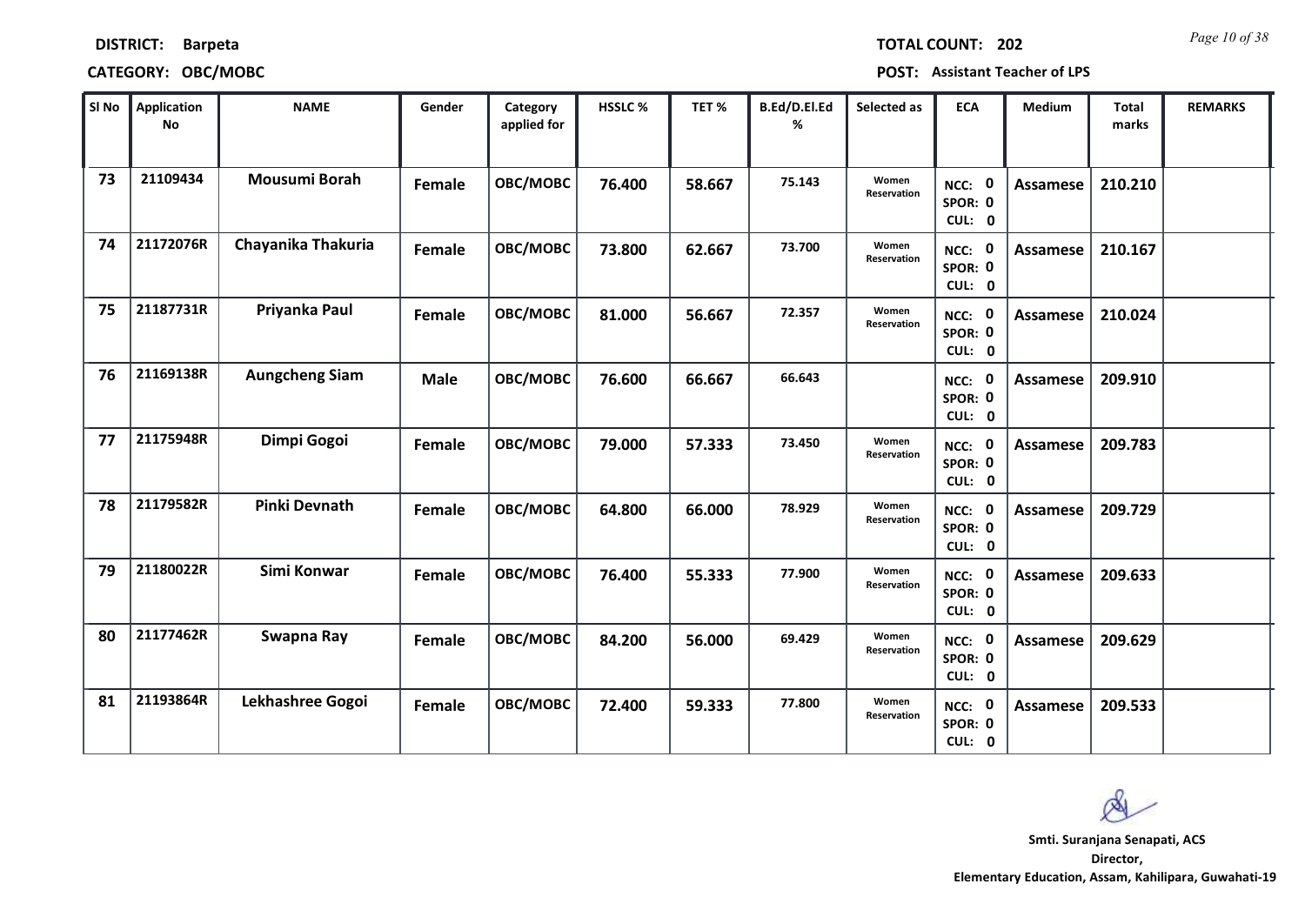## **CATEGORY: OBC/MOBC POST: Assistant Teacher of LPS**

*Page 11 of 38* **TOTAL COUNT: 202**

|  | POST: Assistant Teacher of LPS |  |  |
|--|--------------------------------|--|--|
|--|--------------------------------|--|--|

| SI No | <b>Application</b><br><b>No</b> | <b>NAME</b>            | Gender      | Category<br>applied for | HSSLC % | TET %  | B.Ed/D.El.Ed<br>% | Selected as          | <b>ECA</b>                  | Medium          | <b>Total</b><br>marks | <b>REMARKS</b> |
|-------|---------------------------------|------------------------|-------------|-------------------------|---------|--------|-------------------|----------------------|-----------------------------|-----------------|-----------------------|----------------|
| 82    | 21178043R                       | <b>Bhitali Gogoi</b>   | Female      | OBC/MOBC                | 71.600  | 58.667 | 79.250            | Women<br>Reservation | NCC: 0<br>SPOR: 0<br>CUL: 0 | <b>Assamese</b> | 209.517               |                |
| 83    | 21115398                        | Chayanika Medhi        | Female      | OBC/MOBC                | 73.200  | 56.000 | 80.250            | Women<br>Reservation | NCC: 0<br>SPOR: 0<br>CUL: 0 | <b>Assamese</b> | 209.450               |                |
| 84    | 21175693R                       | <b>Abhijit Debnath</b> | <b>Male</b> | OBC/MOBC                | 65.400  | 62.000 | 81.950            |                      | NCC: 0<br>SPOR: 0<br>CUL: 0 | <b>Assamese</b> | 209.350               |                |
| 85    | 21108368                        | Rupsikha Dutta         | Female      | OBC/MOBC                | 71.200  | 59.333 | 78.800            | Women<br>Reservation | NCC: 0<br>SPOR: 0<br>CUL: 0 | <b>Assamese</b> | 209.333               |                |
| 86    | 21177212R                       | Dristi Chaya Saikia    | Female      | OBC/MOBC                | 76.600  | 58.000 | 74.643            |                      | NCC: 0<br>SPOR: 0<br>CUL: 0 | Assamese        | 209.243               |                |
| 87    | 21169952R                       | <b>Mitali Nath</b>     | Female      | OBC/MOBC                | 76.600  | 58.000 | 74.600            |                      | NCC: 0<br>SPOR: 0<br>CUL: 0 | <b>Assamese</b> | 209.200               |                |
| 88    | 21183041R                       | Dipsikha Das           | Female      | OBC/MOBC                | 79.000  | 55.333 | 74.850            |                      | NCC: 0<br>SPOR: 0<br>CUL: 0 | Assamese        | 209.183               |                |
| 89    | 21187460R                       | Pinki Bayan            | Female      | OBC/MOBC                | 78.200  | 60.000 | 70.950            |                      | NCC: 0<br>SPOR: 0<br>CUL: 0 | <b>Assamese</b> | 209.150               |                |
| 90    | 21167209R                       | Mousumi Deka           | Female      | OBC/MOBC                | 76.200  | 55.333 | 77.500            |                      | NCC: 0<br>SPOR: 0<br>CUL: 0 | <b>Assamese</b> | 209.033               |                |

 $\infty$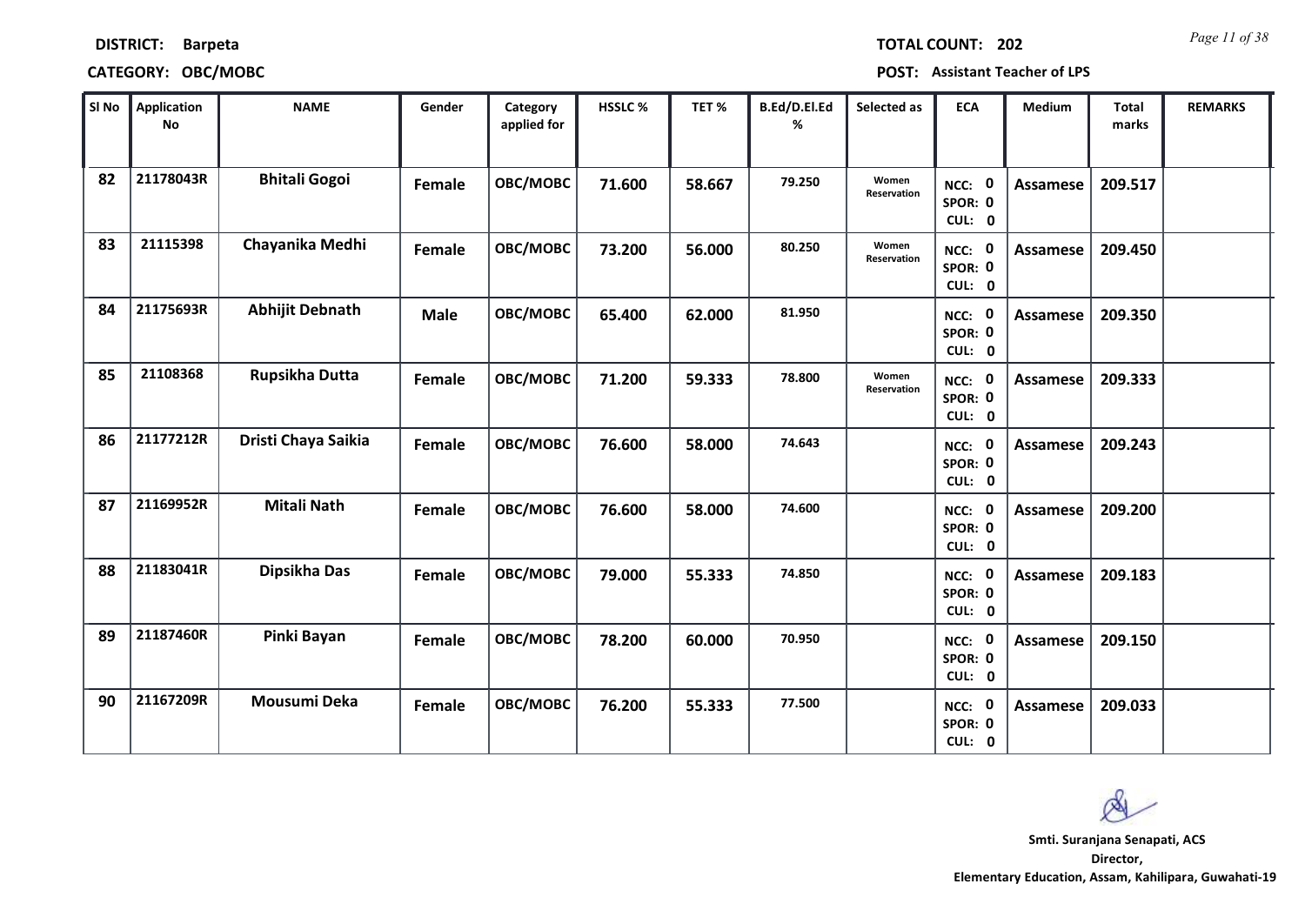|  | <b>TOTAL COL</b> |
|--|------------------|
|  |                  |

## **CATEGORY: OBC/MOBC POST: Assistant Teacher of LPS**

| SI No | <b>Application</b><br>No | <b>NAME</b>          | Gender      | Category<br>applied for | HSSLC % | TET %  | B.Ed/D.El.Ed<br>% | Selected as | <b>ECA</b>                               | <b>Medium</b>   | <b>Total</b><br>marks | <b>REMARKS</b> |
|-------|--------------------------|----------------------|-------------|-------------------------|---------|--------|-------------------|-------------|------------------------------------------|-----------------|-----------------------|----------------|
| 91    | 21182101R                | <b>Nilpobon Nath</b> | <b>Male</b> | OBC/MOBC                | 76.000  | 58.667 | 74.300            |             | $\mathbf 0$<br>NCC:<br>SPOR: 0<br>CUL: 0 | Assamese        | 208.967               |                |
| 92    | 21118523                 | Diju Moni Devi       | Female      | OBC/MOBC                | 66.800  | 60.000 | 82.100            |             | NCC: 0<br>SPOR: 0<br>CUL: 0              | Assamese        | 208.900               |                |
| 93    | 21186390R                | Manashi Nath         | Female      | OBC/MOBC                | 74.000  | 56.667 | 78.200            |             | NCC: 0<br>SPOR: 0<br>CUL: 0              | Assamese        | 208.867               |                |
| 94    | 21180102R                | Jonjyoti Borah       | Female      | OBC/MOBC                | 65.600  | 72.667 | 70.600            |             | NCC: 0<br>SPOR: 0<br>CUL: 0              | Assamese        | 208.867               |                |
| 95    | 21196817R                | Swarnali Borah       | Female      | OBC/MOBC                | 72.600  | 58.667 | 77.571            |             | NCC: 0<br>SPOR: 0<br>CUL: 0              | <b>Assamese</b> | 208.838               |                |
| 96    | 21187850R                | Pratiksha Chetia     | Female      | OBC/MOBC                | 68.800  | 64.000 | 76.000            |             | NCC: 0<br>SPOR: 0<br>CUL: 0              | <b>Assamese</b> | 208.800               |                |
| 97    | 21169945R                | Ranjan Baruah        | <b>Male</b> | OBC/MOBC                | 80.600  | 55.333 | 72.800            |             | NCC: 0<br>SPOR: 0<br>CUL: 0              | Assamese        | 208.733               |                |
| 98    | 21171742R                | Sanjukta Bora        | Female      | OBC/MOBC                | 82.600  | 59.333 | 66.778            |             | NCC: 0<br>SPOR: 0<br>CUL: 0              | Assamese        | 208.711               |                |
| 99    | 21181318R                | <b>Banasmita Roy</b> | Female      | OBC/MOBC                | 74.000  | 55.333 | 79.350            |             | NCC: 0<br>SPOR: 0<br>CUL: 0              | Assamese        | 208.683               |                |

**Director, Smti. Suranjana Senapati, ACS**

**Elementary Education, Assam, Kahilipara, Guwahati-19**

Q

**Page 12 of 38 Page 12 of 38**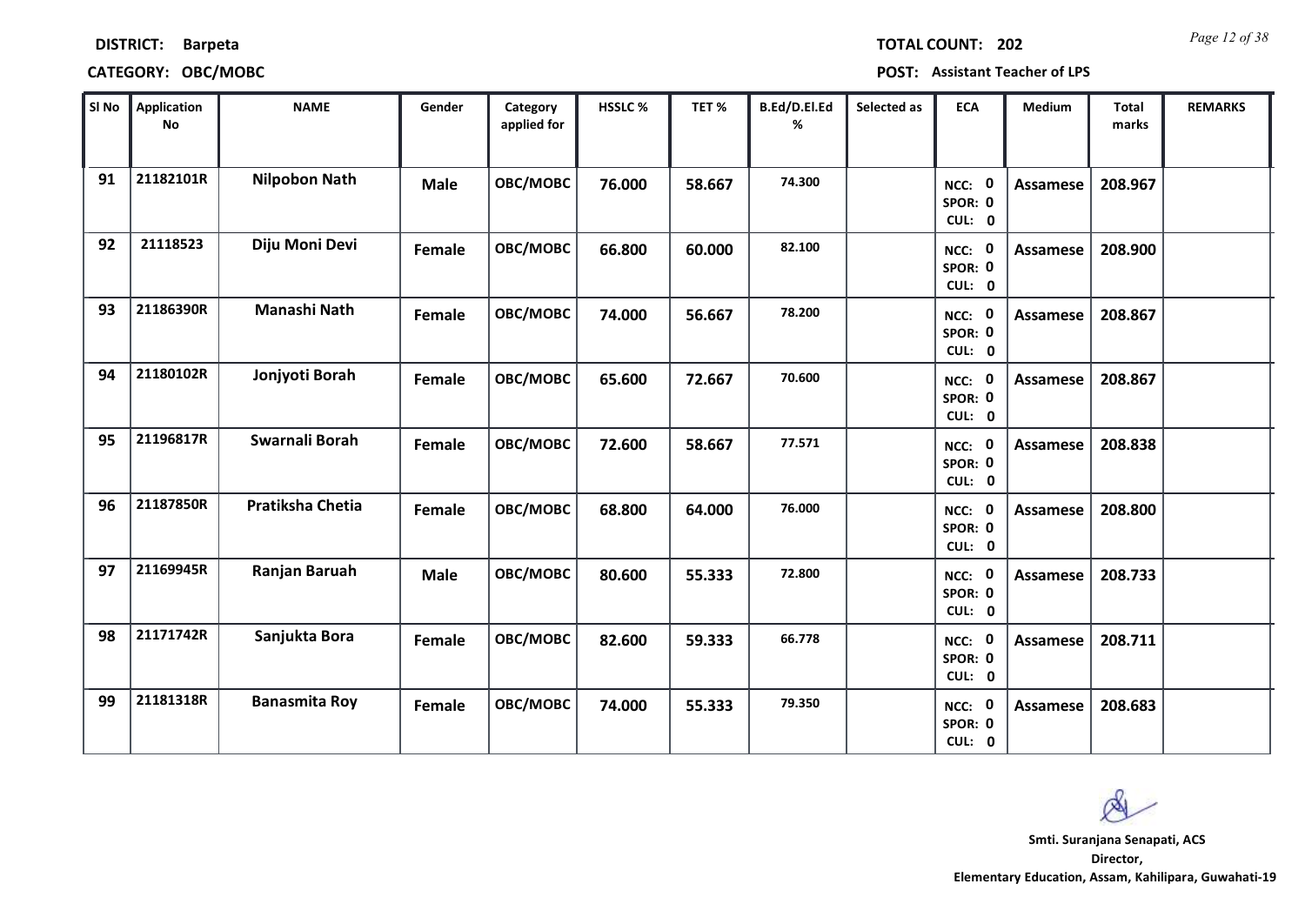| SI No | Application<br><b>No</b> | <b>NAME</b>                     | Gender      | Category<br>applied for | HSSLC% | TET%   | B.Ed/D.El.Ed<br>% | Selected as | ECA                         | Medium          | <b>Total</b><br>marks | <b>REMARKS</b> |
|-------|--------------------------|---------------------------------|-------------|-------------------------|--------|--------|-------------------|-------------|-----------------------------|-----------------|-----------------------|----------------|
| 100   | 21167388R                | <b>Pulin Borah</b>              | <b>Male</b> | OBC/MOBC                | 67.800 | 63.333 | 77.550            |             | NCC: 0<br>SPOR: 0<br>CUL: 0 | Assamese        | 208.683               |                |
| 101   | 21103802                 | <b>Abhishek Nath Nath</b>       | <b>Male</b> | OBC/MOBC                | 70.600 | 60.667 | 77.333            |             | NCC: 0<br>SPOR: 0<br>CUL: 0 | <b>Assamese</b> | 208.600               |                |
| 102   | 21110952                 | <b>Chinmoyee Borah</b>          | Female      | OBC/MOBC                | 67.800 | 61.333 | 79.450            |             | NCC: 0<br>SPOR: 0<br>CUL: 0 | <b>Assamese</b> | 208.583               |                |
| 103   | 21207610R                | <b>Bimal Barman</b>             | <b>Male</b> | OBC/MOBC                | 69.800 | 67.333 | 71.450            |             | NCC: 0<br>SPOR: 0<br>CUL: 0 | <b>Assamese</b> | 208.583               |                |
| 104   | 21167670R                | Shantipriya<br><b>Bhagawati</b> | Female      | OBC/MOBC                | 78.600 | 56.667 | 73.300            |             | NCC: 0<br>SPOR: 0<br>CUL: 0 | <b>Assamese</b> | 208.567               |                |
| 105   | 21171134R                | Kalyani Roy                     | Female      | OBC/MOBC                | 68.800 | 56.667 | 83.100            |             | NCC: 0<br>SPOR: 0<br>CUL: 0 | <b>Assamese</b> | 208.567               |                |
| 106   | 21177160R                | Papari Pathak                   | Female      | OBC/MOBC                | 71.400 | 55.333 | 81.800            |             | NCC: 0<br>SPOR: 0<br>CUL: 0 | <b>Assamese</b> | 208.533               |                |
| 107   | 21170521R                | Chakrajit Baruah                | <b>Male</b> | OBC/MOBC                | 64.200 | 65.333 | 79.000            |             | NCC: 0<br>SPOR: 0<br>CUL: 0 | <b>Assamese</b> | 208.533               |                |
| 108   | 21174267R                | Rinkumoni<br>Hatibaruah         | Female      | OBC/MOBC                | 71.400 | 59.333 | 77.800            |             | NCC: 0<br>SPOR: 0<br>CUL: 0 | <b>Assamese</b> | 208.533               |                |

## **CATEGORY: OBC/MOBC POST: Assistant Teacher of LPS**

*Page 13 of 38* **TOTAL COUNT: 202**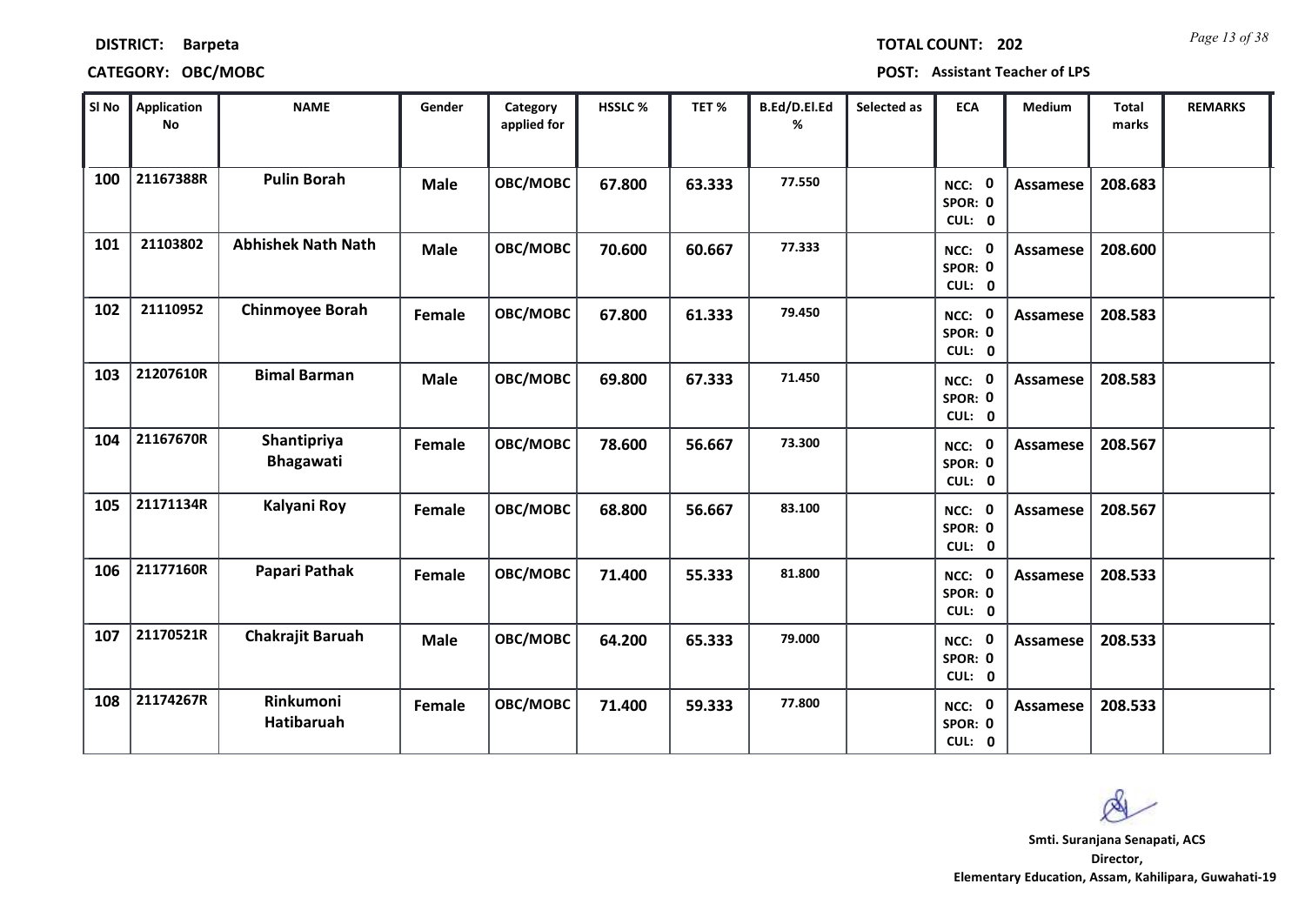## **CATEGORY: OBC/MOBC POST: Assistant Teacher of LPS**

*Page 14 of 38* **TOTAL COUNT: 202**

| POST: . |  | <b>Assistant Teacher of LPS</b> |
|---------|--|---------------------------------|
|---------|--|---------------------------------|

| SI No | <b>Application</b><br>No | <b>NAME</b>               | Gender        | Category<br>applied for | HSSLC % | TET %  | B.Ed/D.El.Ed<br>% | Selected as | <b>ECA</b>                  | <b>Medium</b>   | <b>Total</b><br>marks | <b>REMARKS</b> |
|-------|--------------------------|---------------------------|---------------|-------------------------|---------|--------|-------------------|-------------|-----------------------------|-----------------|-----------------------|----------------|
| 109   | 21179275R                | <b>Renuka Devi</b>        | Female        | OBC/MOBC                | 73.400  | 55.333 | 79.750            |             | NCC: 0<br>SPOR: 0<br>CUL: 0 | <b>Assamese</b> | 208.483               |                |
| 110   | 21166844R                | Himashri Gogoi            | Female        | OBC/MOBC                | 72.200  | 55.333 | 80.929            |             | NCC: 0<br>SPOR: 0<br>CUL: 0 | Assamese        | 208.462               |                |
| 111   | 21169929R                | <b>Debasish Basak</b>     | <b>Male</b>   | OBC/MOBC                | 69.600  | 65.333 | 73.500            |             | NCC: 0<br>SPOR: 0<br>CUL: 0 | Assamese        | 208.433               |                |
| 112   | 21184434R                | Pranab Jyoti Saikia       | <b>Male</b>   | OBC/MOBC                | 79.400  | 58.667 | 70.350            |             | NCC: 0<br>SPOR: 0<br>CUL: 0 | <b>Assamese</b> | 208.417               |                |
| 113   | 21158248                 | <b>Chilakshree Chetia</b> | Female        | OBC/MOBC                | 80.400  | 56.667 | 71.333            |             | NCC: 0<br>SPOR: 0<br>CUL: 0 | <b>Assamese</b> | 208.400               |                |
| 114   | 21192591R                | <b>Kanmai Nath</b>        | Female        | OBC/MOBC                | 80.200  | 55.333 | 72.850            |             | NCC: 0<br>SPOR: 0<br>CUL: 0 | <b>Assamese</b> | 208.383               |                |
| 115   | 21190968R                | Jachingfa Borgohain       | <b>Female</b> | OBC/MOBC                | 67.200  | 65.333 | 75.786            |             | NCC: 0<br>SPOR: 0<br>CUL: 0 | <b>Assamese</b> | 208.319               |                |
| 116   | 21180659R                | <b>Ronald Oza</b>         | <b>Male</b>   | OBC/MOBC                | 72.000  | 59.333 | 76.950            |             | NCC: 0<br>SPOR: 0<br>CUL: 0 | <b>Assamese</b> | 208.283               |                |
| 117   | 21173851R                | <b>Barasha Laskar</b>     | Female        | OBC/MOBC                | 74.600  | 57.333 | 76.350            |             | NCC: 0<br>SPOR: 0<br>CUL: 0 | Assamese        | 208.283               |                |

 $\infty$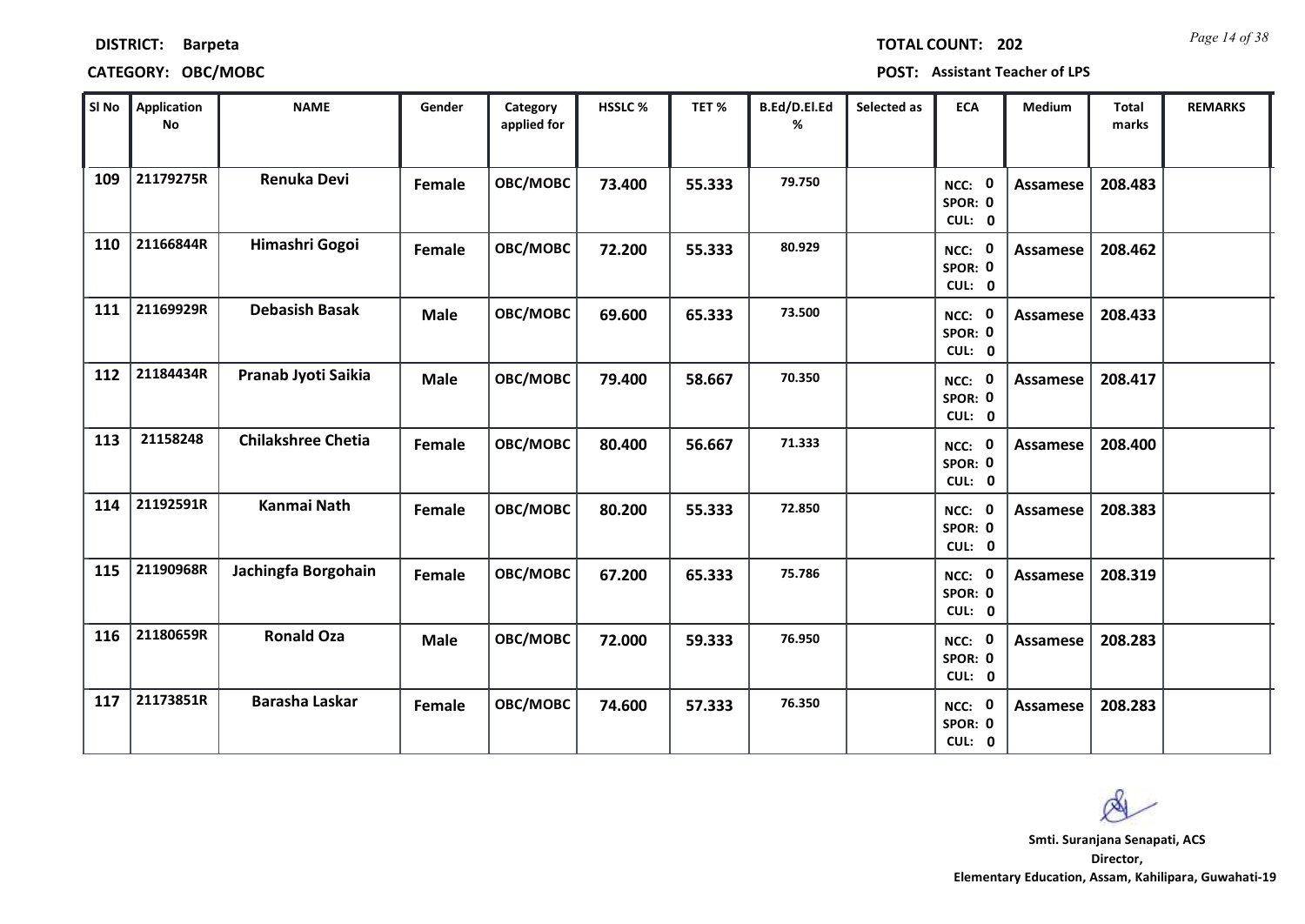| DISTRICT: Barpeta |  |
|-------------------|--|
|                   |  |

*Page 15 of 38* **TOTAL COUNT: 202**

| SI No | Application<br>No | <b>NAME</b>          | Gender      | Category<br>applied for | <b>HSSLC %</b> | TET %  | B.Ed/D.El.Ed<br>% | Selected as | <b>ECA</b>                                | <b>Medium</b>   | <b>Total</b><br>marks | <b>REMARKS</b> |
|-------|-------------------|----------------------|-------------|-------------------------|----------------|--------|-------------------|-------------|-------------------------------------------|-----------------|-----------------------|----------------|
| 118   | 21204613R         | Sangita Devi         | Female      | OBC/MOBC                | 77.200         | 56.000 | 75.050            |             | NCC: 0<br>SPOR: 0<br>CUL: 0               | <b>Assamese</b> | 208.250               |                |
| 119   | 21175961R         | Chayanika Borah      | Female      | OBC/MOBC                | 59.000         | 62.667 | 76.550            |             | NCC: 0<br>SPOR: 0<br><b>CUL: 10</b>       | <b>Assamese</b> | 208.217               |                |
| 120   | 21178146R         | <b>Raju Das</b>      | <b>Male</b> | OBC/MOBC                | 73.400         | 64.667 | 70.143            |             | NCC: 0<br>SPOR: 0<br>CUL: 0               | <b>Assamese</b> | 208.210               |                |
| 121   | 21184848R         | <b>Kabita Baruah</b> | Female      | OBC/MOBC                | 67.200         | 64.000 | 77.000            |             | $\mathbf{0}$<br>NCC:<br>SPOR: 0<br>CUL: 0 | <b>Assamese</b> | 208.200               |                |
| 122   | 21174132R         | Susmita Baruah       | Female      | OBC/MOBC                | 65.000         | 67.333 | 75.850            |             | NCC: 0<br>SPOR: 0<br>CUL: 0               | Assamese        | 208.183               |                |
| 123   | 21166051R         | <b>Krishna Das</b>   | Female      | OBC/MOBC                | 70.600         | 56.000 | 81.550            |             | NCC: 0<br>SPOR: 0<br>CUL: 0               | <b>Assamese</b> | 208.150               |                |
| 124   | 21183496R         | Premlata Devi        | Female      | OBC/MOBC                | 65.000         | 68.000 | 75.143            |             | NCC: 0<br>SPOR: 0<br>CUL: 0               | <b>Assamese</b> | 208.143               |                |
| 125   | 21201678R         | Deepanko Borah       | <b>Male</b> | OBC/MOBC                | 65.400         | 70.667 | 72.071            |             | NCC: 0<br>SPOR: 0<br>CUL: 0               | <b>Assamese</b> | 208.138               |                |
| 126   | 21197650R         | Kashmita Gogoi       | Female      | OBC/MOBC                | 61.200         | 65.333 | 81.600            |             | NCC: 0<br>SPOR: 0<br>CUL: 0               | <b>Assamese</b> | 208.133               |                |

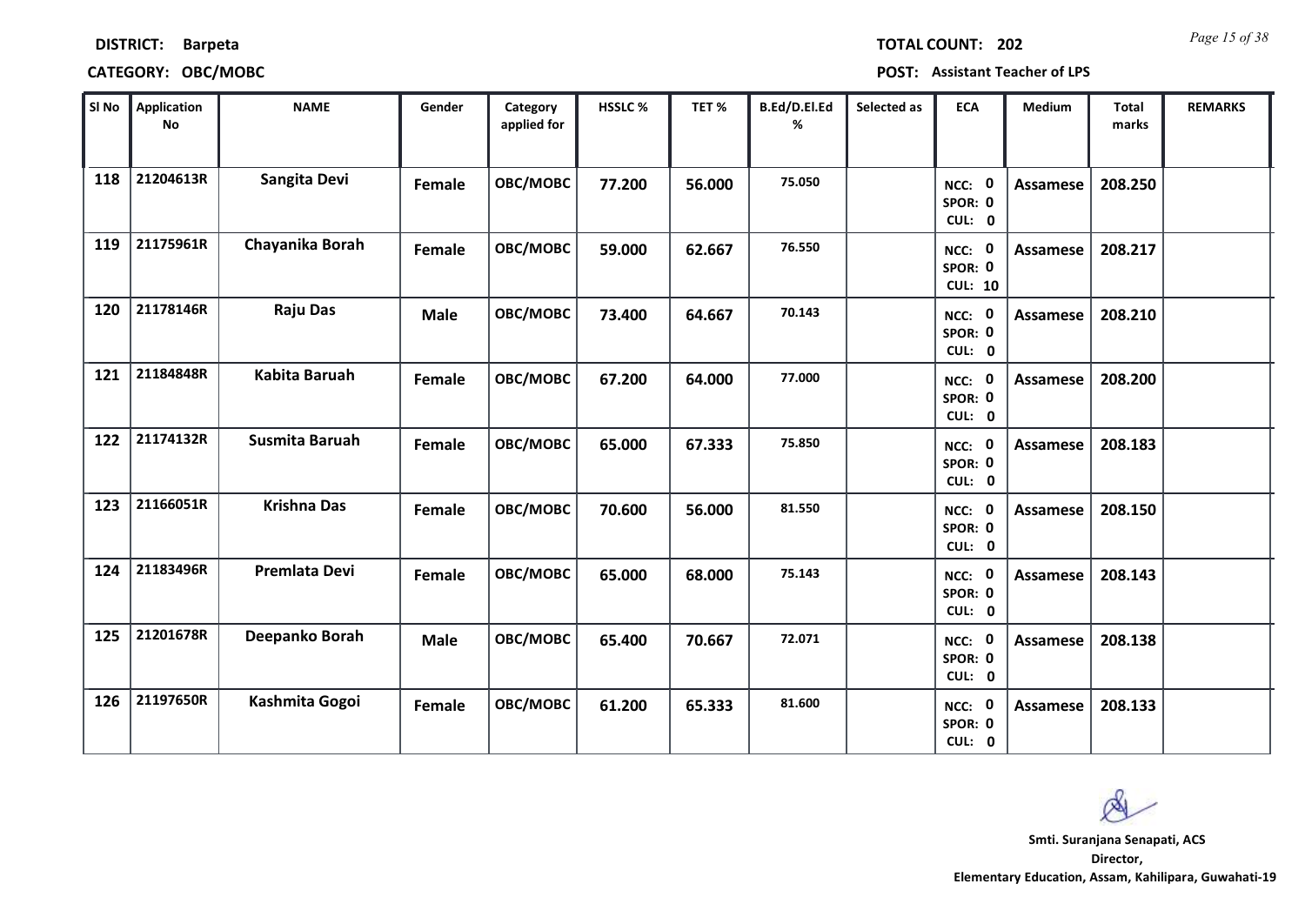| SI No | Application<br><b>No</b> | <b>NAME</b>              | Gender      | Category<br>applied for | HSSLC% | TET%   | B.Ed/D.El.Ed<br>% | Selected as | <b>ECA</b>                         | Medium   | <b>Total</b><br>marks | <b>REMARKS</b> |
|-------|--------------------------|--------------------------|-------------|-------------------------|--------|--------|-------------------|-------------|------------------------------------|----------|-----------------------|----------------|
| 127   | 21168639R                | Anima Boruah             | Female      | OBC/MOBC                | 70.800 | 57.333 | 80.000            |             | NCC: 0<br>SPOR: 0<br>CUL: 0        | Assamese | 208.133               |                |
| 128   | 21181991R                | <b>Palash Bormoran</b>   | <b>Male</b> | OBC/MOBC                | 66.800 | 71.333 | 70.000            |             | NCC: 0<br>SPOR: 0<br>CUL: 0        | Assamese | 208.133               |                |
| 129   | 21201442R                | <b>Tulushi Das</b>       | Female      | OBC/MOBC                | 70.800 | 63.333 | 73.950            |             | NCC: 0<br>SPOR: 0<br>CUL: 0        | Assamese | 208.083               |                |
| 130   | 21178526R                | <b>Abhijit Borah</b>     | <b>Male</b> | OBC/MOBC                | 66.200 | 63.333 | 78.550            |             | NCC: 0<br>SPOR: 0<br>CUL: 0        | Assamese | 208.083               |                |
| 131   | 21174896R                | Dibakar Choudhuri        | <b>Male</b> | OBC/MOBC                | 68.000 | 62.000 | 78.071            |             | NCC: 0<br>SPOR: 0<br>CUL: 0        | Assamese | 208.071               |                |
| 132   | 21203809R                | Dhrubajyoti Roy          | <b>Male</b> | OBC/MOBC                | 58.800 | 62.000 | 87.250            |             | NCC: 0<br>SPOR: 0<br>CUL: 0        | Assamese | 208.050               |                |
| 133   | 21181480R                | Amlan Jyoti Rajkhowa     | <b>Male</b> | OBC/MOBC                | 73.400 | 56.667 | 72.929            |             | <b>NCC: 5</b><br>SPOR: 0<br>CUL: 0 | Assamese | 207.995               |                |
| 134   | 21178372R                | <b>Debapratim Boruah</b> | <b>Male</b> | OBC/MOBC                | 73.800 | 62.000 | 72.150            |             | NCC: 0<br>SPOR: 0<br>CUL: 0        | Assamese | 207.950               |                |
| 135   | 21118182                 | Diya Datta               | Female      | OBC/MOBC                | 70.000 | 55.333 | 82.611            |             | NCC: 0<br>SPOR: 0                  | Assamese | 207.944               |                |

## **CATEGORY: OBC/MOBC POST: Assistant Teacher of LPS**

**0 CUL:**



**Director, Elementary Education, Assam, Kahilipara, Guwahati-19 Smti. Suranjana Senapati, ACS**

*Page 16 of 38* **TOTAL COUNT: 202**

**DISTRICT: Barpeta**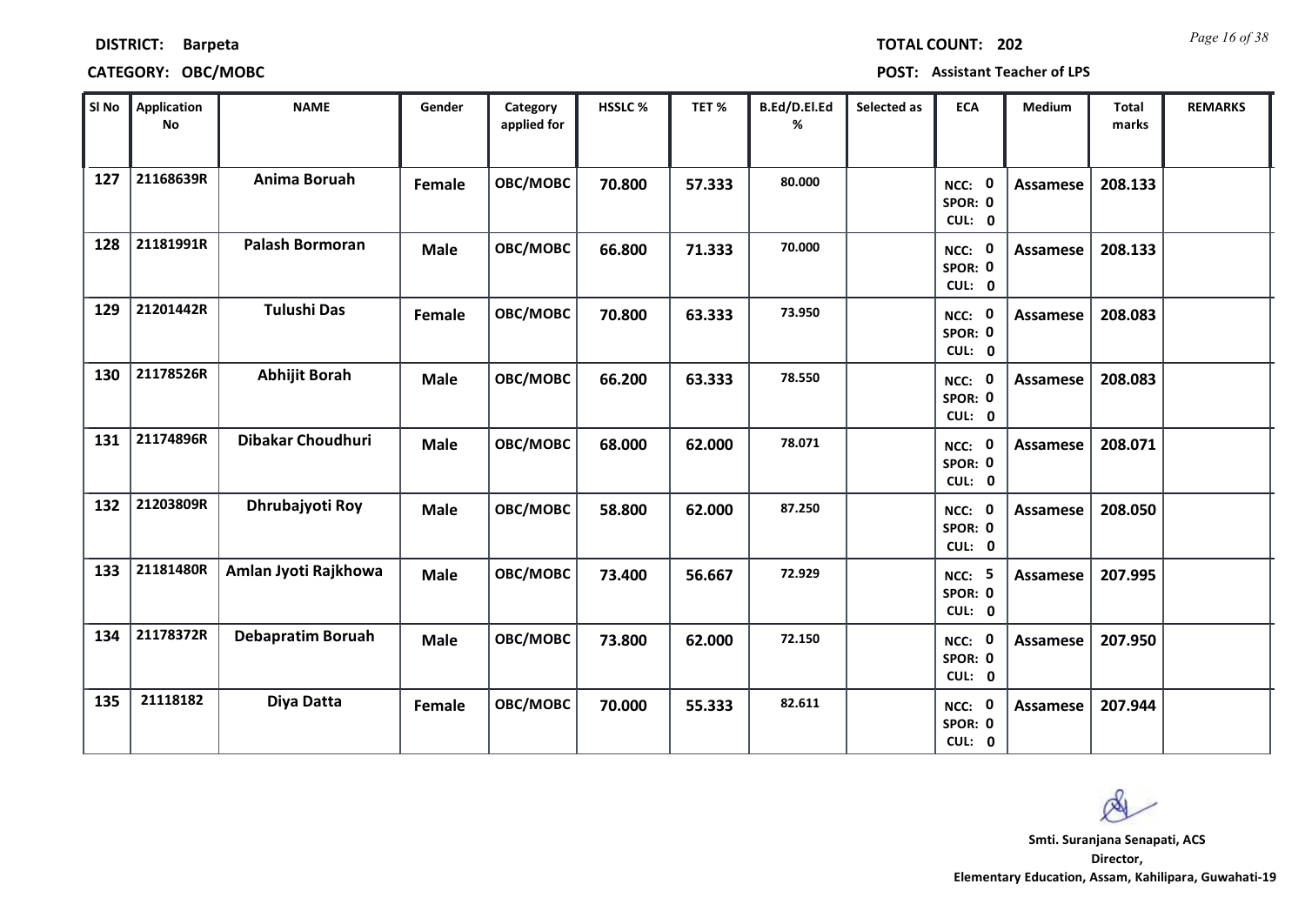| <b>DISTRICT:</b> |                |  |
|------------------|----------------|--|
|                  | <b>Barpeta</b> |  |

## **CATEGORY: OBC/MOBC POST: Assistant Teacher of LPS**

*Page 17 of 38* **TOTAL COUNT: 202**

| SI No | <b>Application</b><br><b>No</b> | <b>NAME</b>                 | Gender      | Category<br>applied for | HSSLC % | TET %  | B.Ed/D.El.Ed<br>% | Selected as | <b>ECA</b>                  | <b>Medium</b>   | <b>Total</b><br>marks | <b>REMARKS</b> |
|-------|---------------------------------|-----------------------------|-------------|-------------------------|---------|--------|-------------------|-------------|-----------------------------|-----------------|-----------------------|----------------|
| 136   | 21184266R                       | Plabita Bharali             | Female      | OBC/MOBC                | 74.200  | 59.333 | 74.400            |             | NCC: 0<br>SPOR: 0<br>CUL: 0 | Assamese        | 207.933               |                |
| 137   | 21195291R                       | <b>Seema Das</b>            | Female      | OBC/MOBC                | 81.600  | 55.333 | 71.000            |             | NCC: 0<br>SPOR: 0<br>CUL: 0 | Assamese        | 207.933               |                |
| 138   | 21197698R                       | Sanghamitra Borah           | Female      | OBC/MOBC                | 74.000  | 68.667 | 65.222            |             | NCC: 0<br>SPOR: 0<br>CUL: 0 | <b>Assamese</b> | 207.889               |                |
| 139   | 21198007R                       | Paradarshini Devi           | Female      | OBC/MOBC                | 71.000  | 62.667 | 74.214            |             | NCC: 0<br>SPOR: 0<br>CUL: 0 | Assamese        | 207.881               |                |
| 140   | 21165345R                       | <b>Tulchi Prasad Saikia</b> | <b>Male</b> | OBC/MOBC                | 67.200  | 58.667 | 82.000            |             | NCC: 0<br>SPOR: 0<br>CUL: 0 | <b>Assamese</b> | 207.867               |                |
| 141   | 21190731R                       | <b>Sushila Chetry</b>       | Female      | OBC/MOBC                | 67.600  | 67.333 | 72.929            |             | NCC: 0<br>SPOR: 0<br>CUL: 0 | Assamese        | 207.862               |                |
| 142   | 21196121R                       | Jyotsna Phukan              | Female      | OBC/MOBC                | 70.600  | 59.333 | 77.900            |             | NCC: 0<br>SPOR: 0<br>CUL: 0 | Assamese        | 207.833               |                |
| 143   | 21167595R                       | Chayanika Gogoi             | Female      | OBC/MOBC                | 68.200  | 60.000 | 79.600            |             | NCC: 0<br>SPOR: 0<br>CUL: 0 | <b>Assamese</b> | 207.800               |                |
| 144   | 21191334R                       | Rituraj Baruah              | <b>Male</b> | OBC/MOBC                | 78.800  | 58.000 | 71.000            |             | NCC: 0<br>SPOR: 0<br>CUL: 0 | Assamese        | 207.800               |                |

Ø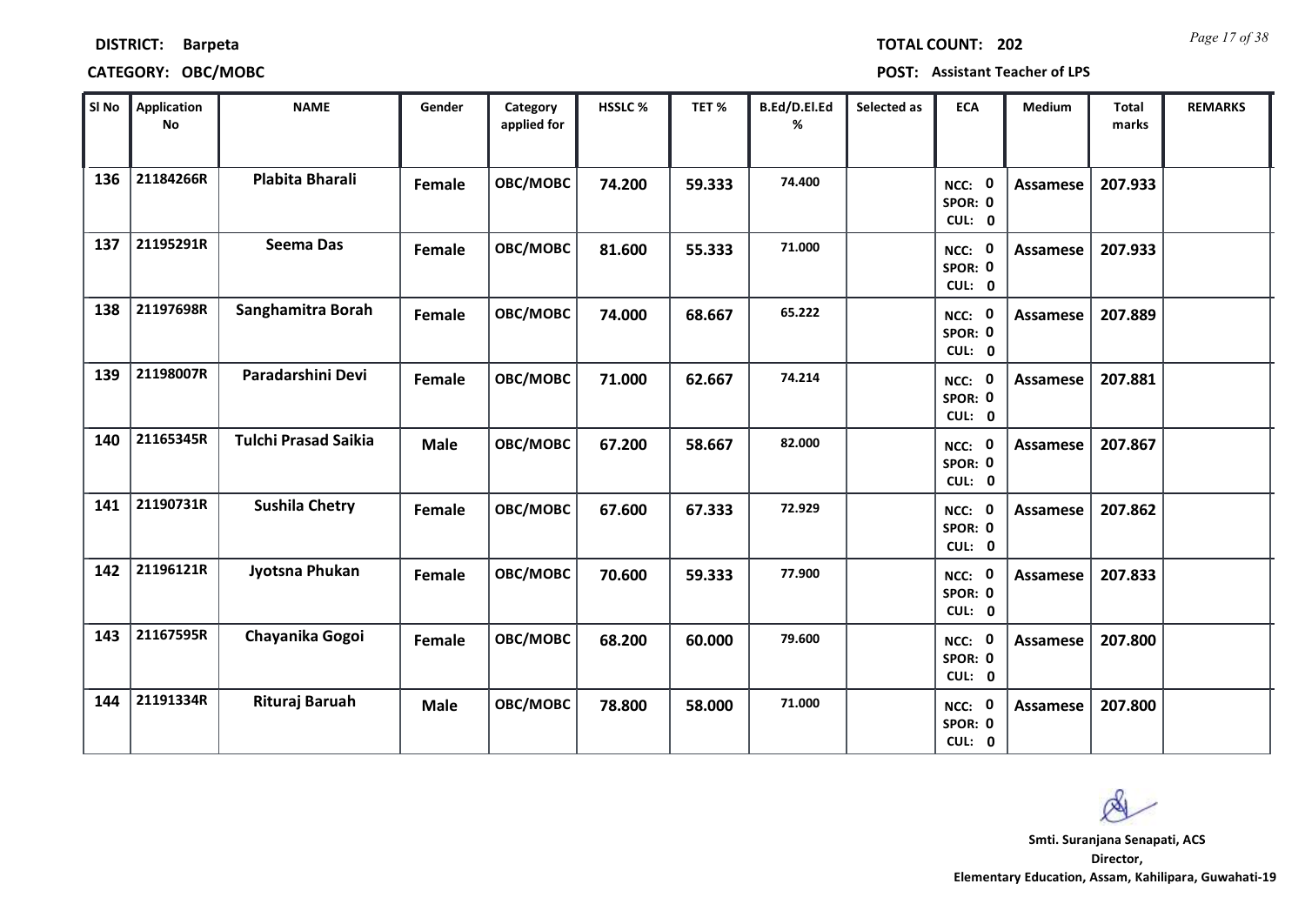| <b>DISTRICT:</b> | <b>Barpeta</b> |
|------------------|----------------|
|------------------|----------------|

# **CATEGORY: OBC/MOBC POST: Assistant Teacher of LPS**

*Page 18 of 38* **TOTAL COUNT: 202**

| SI No | <b>Application</b><br>No | <b>NAME</b>             | Gender      | Category<br>applied for | <b>HSSLC %</b> | TET%   | B.Ed/D.El.Ed<br>% | Selected as | <b>ECA</b>                         | <b>Medium</b>   | <b>Total</b><br>marks | <b>REMARKS</b> |
|-------|--------------------------|-------------------------|-------------|-------------------------|----------------|--------|-------------------|-------------|------------------------------------|-----------------|-----------------------|----------------|
| 145   | 21177036R                | Jonali Gogoi            | Female      | OBC/MOBC                | 64.600         | 57.333 | 80.850            |             | 5<br>NCC:<br>SPOR: 0<br>CUL: 0     | <b>Assamese</b> | 207.783               |                |
| 146   | 21190037R                | <b>Bithika Chutia</b>   | Female      | OBC/MOBC                | 58.800         | 68.667 | 80.300            |             | NCC: 0<br>SPOR: 0<br>CUL: 0        | Assamese        | 207.767               |                |
| 147   | 21183963R                | Smriti Rekha Gogoi      | Female      | OBC/MOBC                | 71.600         | 60.000 | 76.150            |             | <b>NCC: 0</b><br>SPOR: 0<br>CUL: 0 | <b>Assamese</b> | 207.750               |                |
| 148   | 21180974R                | <b>Prem Kumar Sah</b>   | Male        | OBC/MOBC                | 64.600         | 67.333 | 75.800            |             | NCC: 0<br>SPOR: 0<br>CUL: 0        | <b>Assamese</b> | 207.733               |                |
| 149   | 21177346R                | Rimpi Bhuyan            | Female      | OBC/MOBC                | 72.600         | 62.667 | 72.450            |             | NCC: 0<br>SPOR: 0<br>CUL: 0        | Assamese        | 207.717               |                |
| 150   | 21171027R                | Ayon Gogoi              | <b>Male</b> | OBC/MOBC                | 69.200         | 62.667 | 75.800            |             | NCC: 0<br>SPOR: 0<br>CUL: 0        | <b>Assamese</b> | 207.667               |                |
| 151   | 21179383R                | <b>Moitree Dowarah</b>  | Female      | OBC/MOBC                | 79.000         | 55.333 | 73.300            |             | NCC: 0<br>SPOR: 0<br>CUL: 0        | <b>Assamese</b> | 207.633               |                |
| 152   | 21174437R                | <b>Ujjal Jyoti Neog</b> | <b>Male</b> | OBC/MOBC                | 76.400         | 55.333 | 75.900            |             | NCC: 0<br>SPOR: 0<br>CUL: 0        | <b>Assamese</b> | 207.633               |                |
| 153   | 21186673R                | Chumki Saikia           | Female      | OBC/MOBC                | 65.800         | 62.667 | 79.150            |             | NCC: 0<br>SPOR: 0<br>CUL: 0        | <b>Assamese</b> | 207.617               |                |

 $\infty$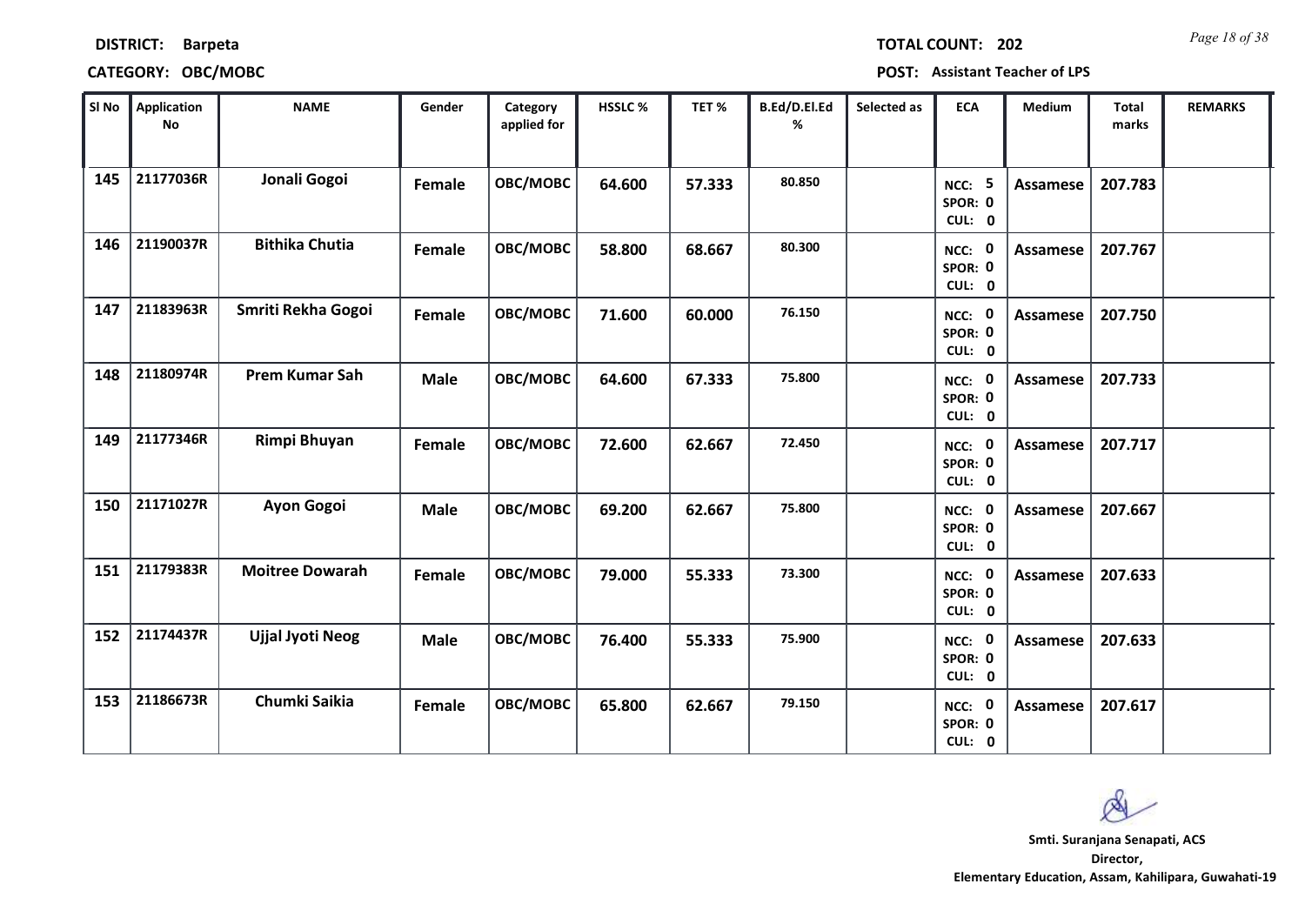| <b>TOTAL COUNT: 20</b> |  |  |  |
|------------------------|--|--|--|
|                        |  |  |  |

| SI No | <b>Application</b><br><b>No</b> | <b>NAME</b>             | Gender      | Category<br>applied for | HSSLC % | TET %  | B.Ed/D.El.Ed<br>% | Selected as | <b>ECA</b>                               | <b>Medium</b>   | <b>Total</b><br>marks | <b>REMARKS</b> |
|-------|---------------------------------|-------------------------|-------------|-------------------------|---------|--------|-------------------|-------------|------------------------------------------|-----------------|-----------------------|----------------|
| 154   | 21168989R                       | <b>Ritumoni Ray</b>     | Female      | OBC/MOBC                | 76.200  | 62.667 | 68.700            |             | $\mathbf 0$<br>NCC:<br>SPOR: 0<br>CUL: 0 | <b>Assamese</b> | 207.567               |                |
| 155   | 21182166R                       | Safikur Rahman          | <b>Male</b> | OBC/MOBC                | 78.800  | 65.333 | 63.350            |             | NCC: 0<br>SPOR: 0<br>CUL: 0              | <b>Assamese</b> | 207.483               |                |
| 156   | 21193783R                       | <b>Rinki Mahato</b>     | Female      | OBC/MOBC                | 71.600  | 56.667 | 79.214            |             | NCC: 0<br>SPOR: 0<br>CUL: 0              | <b>Assamese</b> | 207.481               |                |
| 157   | 21167267R                       | <b>Rakesh Das</b>       | <b>Male</b> | OBC/MOBC                | 66.800  | 64.667 | 76.000            |             | $\mathbf 0$<br>NCC:<br>SPOR: 0<br>CUL: 0 | <b>Assamese</b> | 207.467               |                |
| 158   | 21189894R                       | Nayanjyoti Nath         | <b>Male</b> | OBC/MOBC                | 75.200  | 56.667 | 75.550            |             | NCC: 0<br>SPOR: 0<br>CUL: 0              | Assamese        | 207.417               |                |
| 159   | 21185543R                       | <b>Bhagirath Gowala</b> | <b>Male</b> | OBC/MOBC                | 76.000  | 58.667 | 72.750            |             | NCC: 0<br>SPOR: 0<br>CUL: 0              | Assamese        | 207.417               |                |
| 160   | 21170550R                       | <b>Ajoy Paul</b>        | <b>Male</b> | <b>OBC/MOBC</b>         | 73.800  | 62.000 | 71.600            |             | NCC: 0<br>SPOR: 0<br>CUL: 0              | <b>Assamese</b> | 207.400               |                |
| 161   | 21172213R                       | <b>Barasha Barman</b>   | Female      | OBC/MOBC                | 80.800  | 55.333 | 71.250            |             | NCC: 0<br>SPOR: 0<br>CUL: 0              | <b>Assamese</b> | 207.383               |                |
| 162   | 21190504R                       | Namita Saikia           | Female      | OBC/MOBC                | 75.600  | 64.667 | 67.071            |             | 0<br>NCC:<br>SPOR: 0<br>CUL: 0           | Assamese        | 207.338               |                |

 $\infty$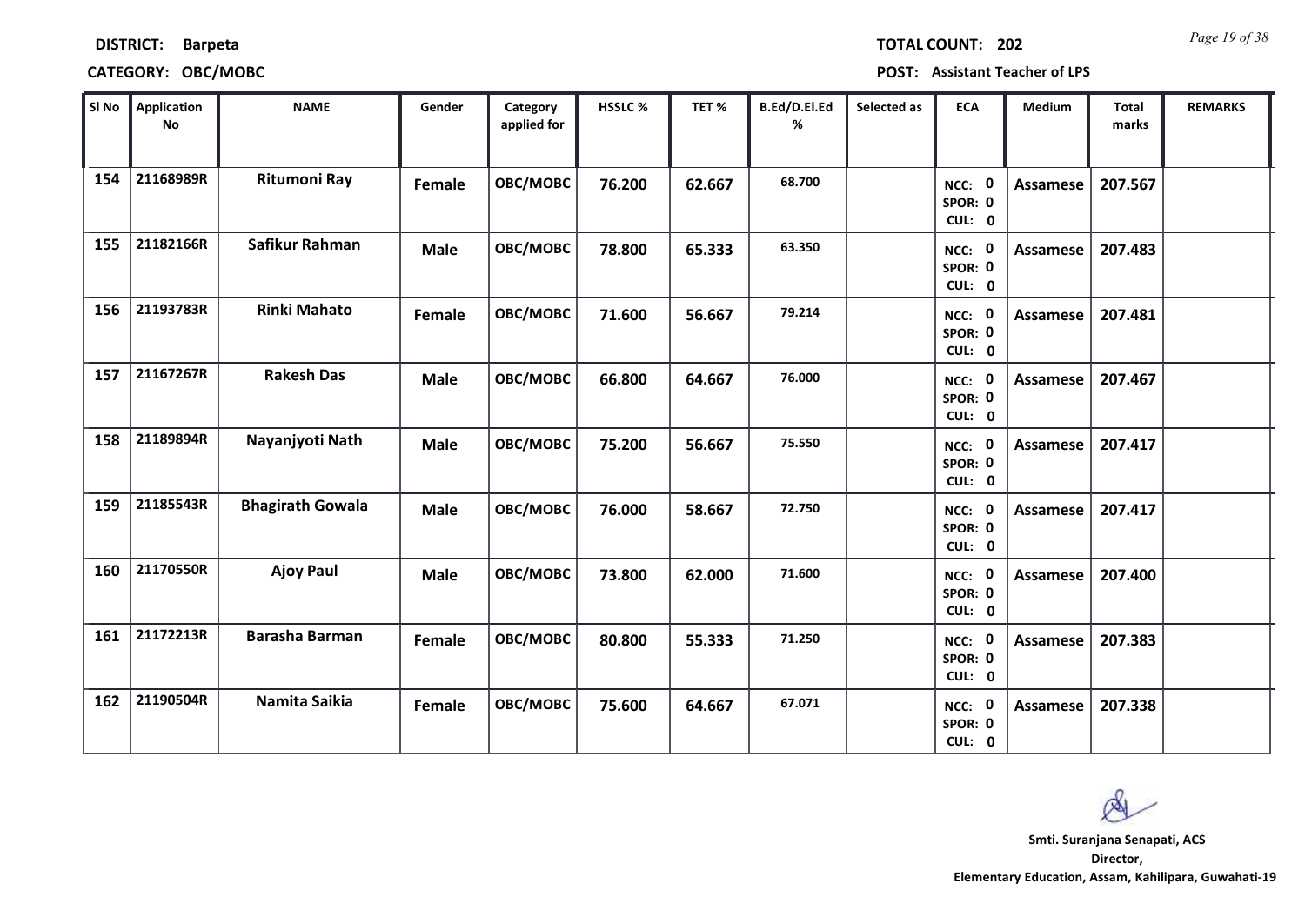| SI No | Application<br><b>No</b> | <b>NAME</b>               | Gender      | Category<br>applied for | HSSLC% | TET%   | B.Ed/D.El.Ed<br>% | Selected as | <b>ECA</b>                                       | Medium          | Total<br>marks | <b>REMARKS</b> |
|-------|--------------------------|---------------------------|-------------|-------------------------|--------|--------|-------------------|-------------|--------------------------------------------------|-----------------|----------------|----------------|
| 163   | 21179440R                | <b>Bhaswati Borah</b>     | Female      | OBC/MOBC                | 79.200 | 58.667 | 69.450            |             | $\mathbf 0$<br>NCC:<br>SPOR: 0<br>CUL: 0         | Assamese        | 207.317        |                |
| 164   | 21189968R                | <b>Rekib Uddin</b>        | <b>Male</b> | OBC/MOBC                | 68.800 | 64.000 | 74.500            |             | NCC: 0<br>SPOR: 0<br>CUL: 0                      | <b>Assamese</b> | 207.300        |                |
| 165   | 21136497                 | <b>Bhaskar Kalita</b>     | <b>Male</b> | OBC/MOBC                | 69.000 | 61.333 | 66.929            |             | $\mathbf 0$<br>NCC:<br>SPOR: 0<br><b>CUL: 10</b> | Assamese        | 207.262        |                |
| 166   | 21174939R                | <b>Mousumi Ahmed</b>      | Female      | OBC/MOBC                | 75.800 | 56.667 | 74.786            |             | $\mathbf 0$<br>NCC:<br>SPOR: 0<br>CUL: 0         | <b>Assamese</b> | 207.252        |                |
| 167   | 21182937R                | <b>Bedanta Bikash Das</b> | <b>Male</b> | OBC/MOBC                | 73.400 | 63.333 | 70.500            |             | $\mathbf 0$<br>NCC:<br>SPOR: 0<br>CUL: 0         | <b>Assamese</b> | 207.233        |                |
| 168   | 21179787R                | Manash Jyoti Dutta        | <b>Male</b> | OBC/MOBC                | 68.400 | 65.333 | 73.500            |             | $\mathbf 0$<br>NCC:<br>SPOR: 0<br>CUL: 0         | <b>Assamese</b> | 207.233        |                |
| 169   | 21171494R                | Lakhya Chumpi Bora        | Female      | OBC/MOBC                | 64.200 | 70.667 | 72.357            |             | $\mathbf 0$<br>NCC:<br>SPOR: 0<br>CUL: 0         | <b>Assamese</b> | 207.224        |                |
| 170   | 21170509R                | <b>Kaurav Adhikary</b>    | <b>Male</b> | OBC/MOBC                | 70.200 | 66.667 | 70.350            |             | $\mathbf 0$<br>NCC:<br>SPOR: 0<br>CUL: 0         | <b>Assamese</b> | 207.217        |                |
| 171   | 21120717                 | Chumi Borah               | Female      | OBC/MOBC                | 69.400 | 55.333 | 82.450            |             | NCC:<br>$\mathbf 0$<br>SPOR: 0<br>CUL: 0         | Assamese        | 207.183        |                |

## **CATEGORY: OBC/MOBC POST: Assistant Teacher of LPS**

*Page 20 of 38* **TOTAL COUNT: 202**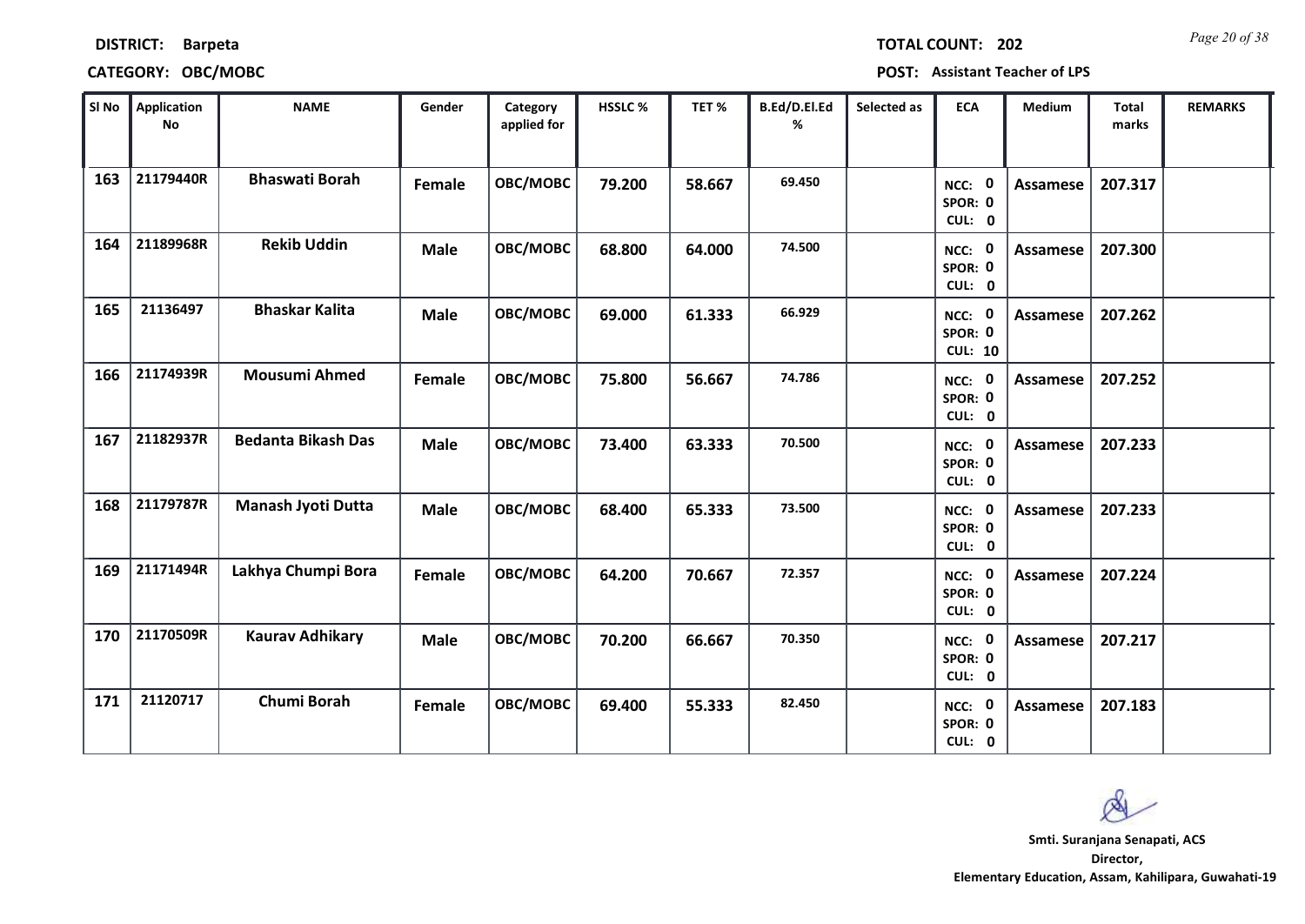|  | <b>TOTAL COUNT:</b> |  |  |  |
|--|---------------------|--|--|--|
|  |                     |  |  |  |

## **CATEGORY: OBC/MOBC POST: Assistant Teacher of LPS**

| SI No | <b>Application</b><br><b>No</b> | <b>NAME</b>                    | Gender      | Category<br>applied for | HSSLC % | TET %  | B.Ed/D.El.Ed<br>% | Selected as | <b>ECA</b>                               | <b>Medium</b>   | <b>Total</b><br>marks | <b>REMARKS</b> |
|-------|---------------------------------|--------------------------------|-------------|-------------------------|---------|--------|-------------------|-------------|------------------------------------------|-----------------|-----------------------|----------------|
| 172   | 21186778R                       | Priyanka Neog                  | Female      | OBC/MOBC                | 70.200  | 61.333 | 75.643            |             | 0<br>NCC:<br>SPOR: 0<br>CUL: 0           | <b>Assamese</b> | 207.176               |                |
| 173   | 21167613R                       | Priyanka Dangoria              | Female      | OBC/MOBC                | 66.400  | 58.000 | 82.750            |             | NCC: 0<br>SPOR: 0<br>CUL: 0              | <b>Assamese</b> | 207.150               |                |
| 174   | 21171381R                       | <b>Amiya Das</b>               | <b>Male</b> | OBC/MOBC                | 64.800  | 65.333 | 77.000            |             | NCC: 0<br>SPOR: 0<br>CUL: 0              | <b>Assamese</b> | 207.133               |                |
| 175   | 21174195R                       | Laxmipriya Dutta               | Female      | OBC/MOBC                | 63.600  | 62.667 | 80.850            |             | 0<br>NCC:<br>SPOR: 0<br>CUL: 0           | <b>Assamese</b> | 207.117               |                |
| 176   | 21179143R                       | Pinakhi Gogoi                  | Female      | OBC/MOBC                | 72.600  | 56.000 | 78.500            |             | NCC: 0<br>SPOR: 0<br>CUL: 0              | <b>Assamese</b> | 207.100               |                |
| 177   | 21204944R                       | Sumi Gogoi                     | Female      | OBC/MOBC                | 77.800  | 58.000 | 71.300            |             | $\mathbf 0$<br>NCC:<br>SPOR: 0<br>CUL: 0 | <b>Assamese</b> | 207.100               |                |
| 178   | 21173011R                       | <b>Munmi Khanikar</b>          | Female      | OBC/MOBC                | 71.800  | 57.333 | 77.950            |             | 0<br>NCC:<br>SPOR: 0<br>CUL: 0           | <b>Assamese</b> | 207.083               |                |
| 179   | 21167245R                       | <b>Richa Kairi</b>             | Female      | OBC/MOBC                | 72.600  | 67.333 | 67.150            |             | NCC: 0<br>SPOR: 0<br>CUL: 0              | <b>Assamese</b> | 207.083               |                |
| 180   | 21176544R                       | Rakhimoni<br><b>Buragohain</b> | Female      | OBC/MOBC                | 76.200  | 55.333 | 75.550            |             | 0<br>NCC:<br>SPOR: 0<br>CUL: 0           | Assamese        | 207.083               |                |

**202** *Page 21 of 38*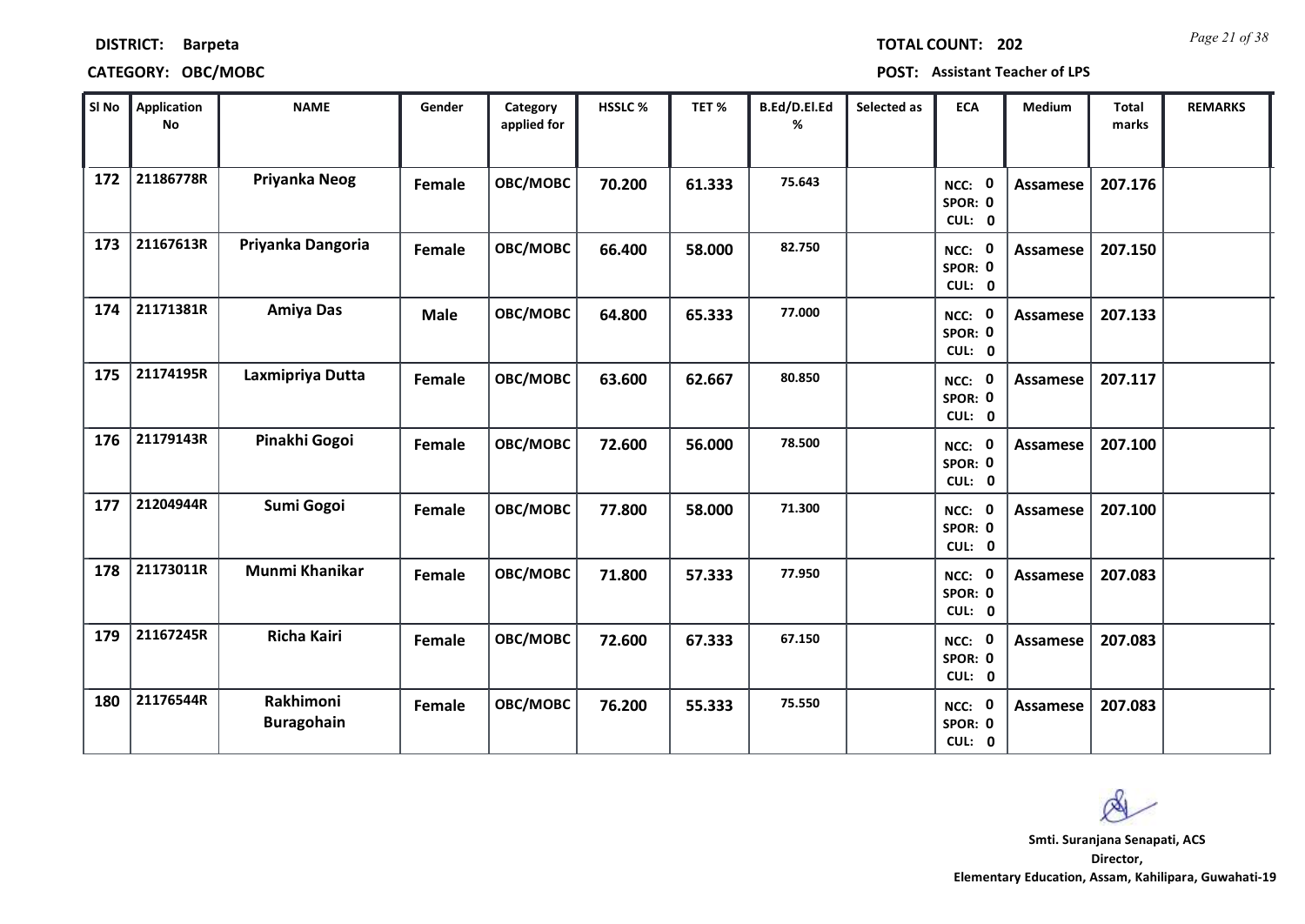| SI No | Application<br>No | <b>NAME</b>           | Gender        | Category<br>applied for | HSSLC% | TET %  | B.Ed/D.El.Ed<br>% | Selected as | <b>ECA</b>                          | Medium          | <b>Total</b><br>marks | <b>REMARKS</b> |
|-------|-------------------|-----------------------|---------------|-------------------------|--------|--------|-------------------|-------------|-------------------------------------|-----------------|-----------------------|----------------|
| 181   | 21166855R         | Jimni Dutta           | Female        | OBC/MOBC                | 75.800 | 55.333 | 75.950            |             | NCC: 0<br>SPOR: 0<br>CUL: 0         | <b>Assamese</b> | 207.083               |                |
| 182   | 21196620R         | Tanushri Kar          | <b>Female</b> | OBC/MOBC                | 67.200 | 64.667 | 75.200            |             | NCC: 0<br>SPOR: 0<br>CUL: 0         | <b>Assamese</b> | 207.067               |                |
| 183   | 21170188R         | Nibedita Devi         | Female        | OBC/MOBC                | 68.800 | 59.333 | 68.929            |             | NCC: 0<br>SPOR: 0<br><b>CUL: 10</b> | Assamese        | 207.062               |                |
| 184   | 21174515R         | <b>Bhanita Deka</b>   | Female        | OBC/MOBC                | 74.200 | 58.000 | 74.850            |             | NCC: 0<br>SPOR: 0<br>CUL: 0         | <b>Assamese</b> | 207.050               |                |
| 185   | 21189980R         | Laxmi Limboo          | Female        | OBC/MOBC                | 68.000 | 58.000 | 81.050            |             | NCC: 0<br>SPOR: 0<br>CUL: 0         | Assamese        | 207.050               |                |
| 186   | 21171409R         | Sourabh Rajbongshi    | <b>Male</b>   | OBC/MOBC                | 72.000 | 59.333 | 75.700            |             | NCC: 0<br>SPOR: 0<br>CUL: 0         | Assamese        | 207.033               |                |
| 187   | 21104579          | <b>Plabita Chetia</b> | <b>Female</b> | OBC/MOBC                | 72.400 | 55.333 | 79.300            |             | NCC: 0<br>SPOR: 0<br>CUL: 0         | Assamese        | 207.033               |                |
| 188   | 21203248R         | <b>Tumpa Debnath</b>  | Female        | OBC/MOBC                | 65.400 | 69.333 | 72.286            |             | NCC: 0<br>SPOR: 0<br>CUL: 0         | Assamese        | 207.019               |                |
| 189   | 21174987R         | <b>Gitashree Devi</b> | Female        | OBC/MOBC                | 73.400 | 59.333 | 74.278            |             | NCC: 0<br>SPOR: 0<br>CUL: 0         | Assamese        | 207.011               |                |

# **DISTRICT: Barpeta**

## **CATEGORY: OBC/MOBC POST: Assistant Teacher of LPS**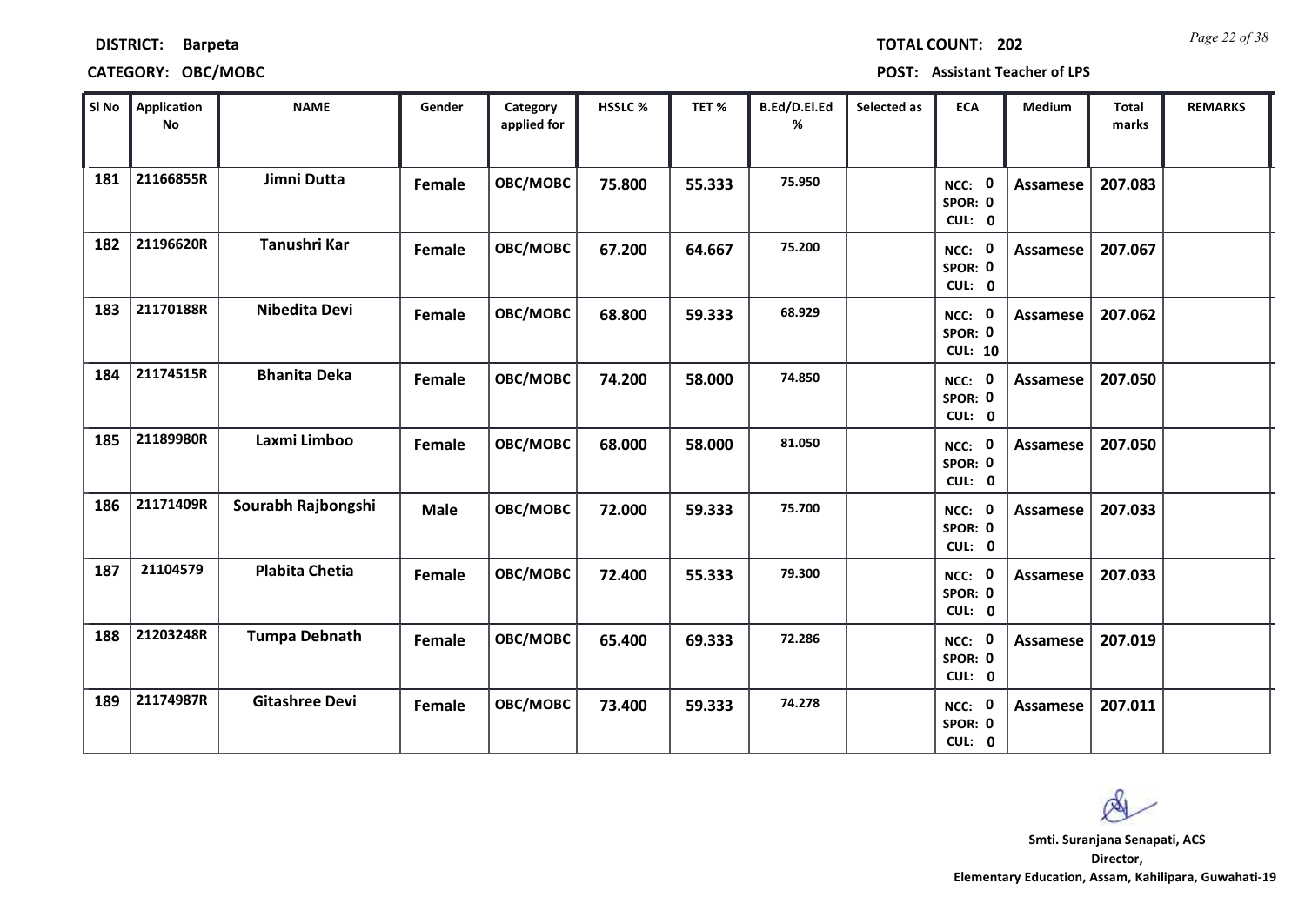## **DISTRICT: Barpeta**

# **CATEGORY: OBC/MOBC POST: Assistant Teacher of LPS**

*Page 23 of 38* **TOTAL COUNT: 202**

|            |        |        |        | SPOR: 0<br>CUL: 0           |          |                                                                                                    |  |
|------------|--------|--------|--------|-----------------------------|----------|----------------------------------------------------------------------------------------------------|--|
| <b>DBC</b> | 69.600 | 59.333 | 78.000 | NCC: 0<br>SPOR: 0<br>CUL: 0 | Assamese | 206.933                                                                                            |  |
| DВC        | 68.800 | 62.000 | 76.100 | NCC: 0<br>SPOR: 0<br>CUL: 0 | Assamese | 206.900                                                                                            |  |
|            |        |        |        |                             |          |                                                                                                    |  |
|            |        |        |        |                             |          | Smti. Suranjana Senapati, ACS<br>Director,<br>Elementary Education, Assam, Kahilipara, Guwahati-19 |  |
|            |        |        |        |                             |          |                                                                                                    |  |

| <b>Application</b><br>No | <b>NAME</b>          | Gender      | Category<br>applied for | HSSLC % | TET %  | B.Ed/D.El.Ed<br>% | Selected as | <b>ECA</b>                  | Medium          | <b>Total</b><br>marks | <b>REMARKS</b> |
|--------------------------|----------------------|-------------|-------------------------|---------|--------|-------------------|-------------|-----------------------------|-----------------|-----------------------|----------------|
| 21174529R                | Minakshi Gohain      | Female      | <b>OBC/MOBC</b>         | 66.800  | 59.333 | 80.850            |             | NCC: 0<br>SPOR: 0<br>CUL: 0 | <b>Assamese</b> | 206.983               |                |
| 21193800R                | <b>Juri Das</b>      | Female      | OBC/MOBC                | 67.400  | 62.000 | 77.571            |             | NCC: 0<br>SPOR: 0<br>CUL: 0 | <b>Assamese</b> | 206.971               |                |
| 21204508R                | Papuli Konwar        | Female      | <b>OBC/MOBC</b>         | 72.400  | 70.667 | 63.889            |             | NCC: 0<br>SPOR: 0<br>CUL: 0 | Assamese        | 206.956               |                |
| 21198251R                | Chitra Ranjan Chamua | <b>Male</b> | OBC/MOBC                | 72.200  | 58.000 | 76.750            |             | NCC: 0<br>SPOR: 0<br>CUL: 0 | Assamese        | 206.950               |                |
| 21196403R                | Khadija Ahmed        | Female      | <b>OBC/MOBC</b>         | 73.400  | 63.333 | 70.214            |             | NCC: 0<br>SPOR: 0<br>CUL: 0 | <b>Assamese</b> | 206.948               |                |
| 21178093R                | <b>Munmi Devi</b>    | Female      | OBC/MOBC                | 76.400  | 57.333 | 73.214            |             | NCC: 0<br>SPOR: 0<br>CUL: 0 | <b>Assamese</b> | 206.948               |                |
| 21183596R                | Korobi Gogoi         | Female      | OBC/MOBC                | 75.600  | 55.333 | 76.000            |             | NCC: 0<br>SPOR: 0<br>CUL: 0 | <b>Assamese</b> | 206.933               |                |
| 21169509R                | <b>Pabitra Nath</b>  | <b>Male</b> | OBC/MOBC                | 69.600  | 59.333 | 78.000            |             | NCC: 0<br>SPOR: 0<br>CUL: 0 | <b>Assamese</b> | 206.933               |                |
| 21192714R                | <b>Hemanta Deka</b>  | <b>Male</b> | OBC/MOBC                | 68.800  | 62.000 | 76.100            |             | NCC: 0<br>SPOR: 0<br>CUL: 0 | Assamese        | 206.900               |                |
|                          |                      |             |                         |         |        |                   |             |                             |                 |                       |                |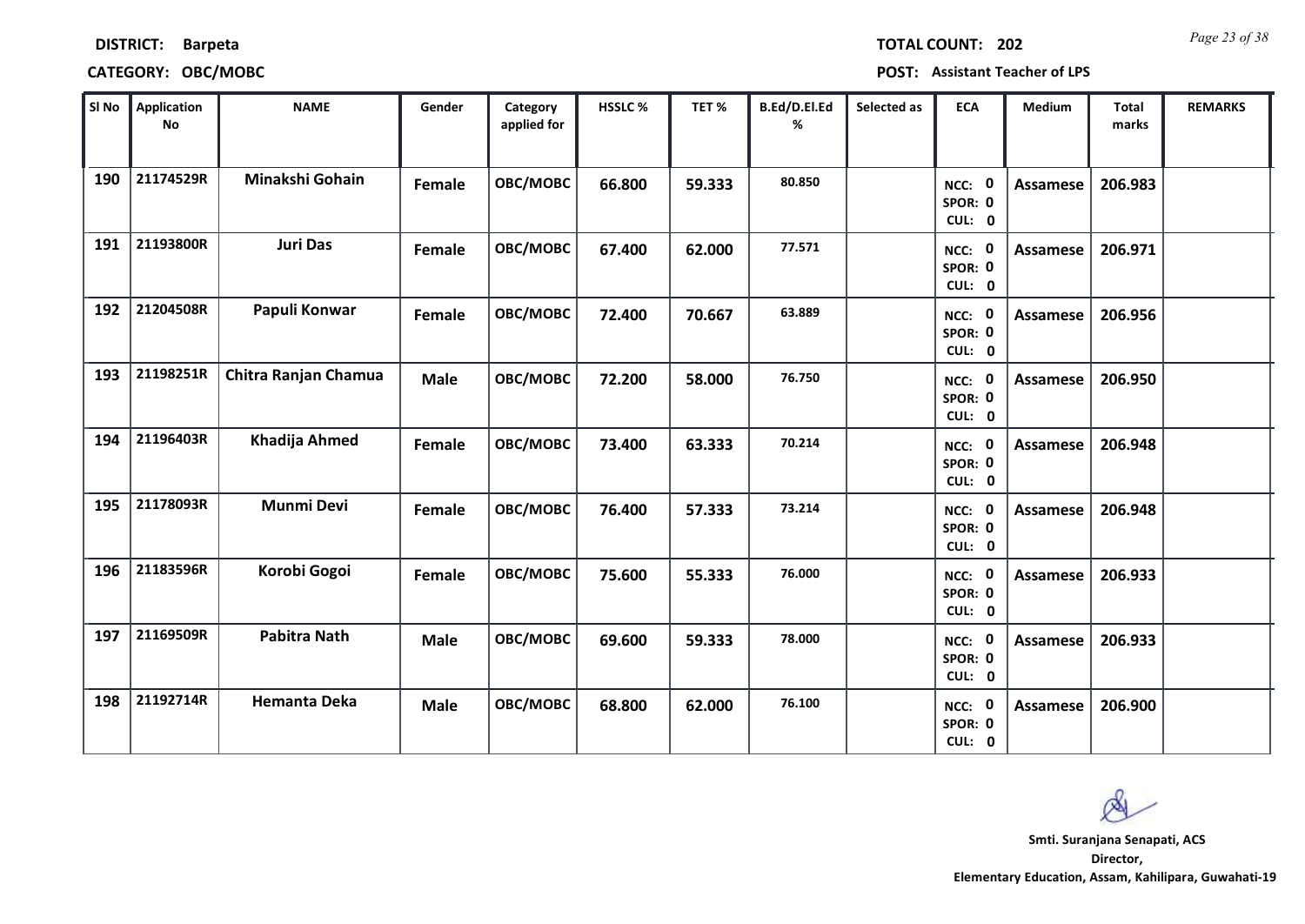| <b>TOTAL COUNT: 202</b> |  | Page 24 of 38 |
|-------------------------|--|---------------|
|-------------------------|--|---------------|

## **CATEGORY: OBC/MOBC POST: Assistant Teacher of LPS**

| SI No | Application<br>No | <b>NAME</b>              | Gender      | Category<br>applied for | <b>HSSLC %</b> | TET %  | B.Ed/D.El.Ed<br>% | Selected as | <b>ECA</b>                                  | <b>Medium</b> | <b>Total</b><br>marks | <b>REMARKS</b> |
|-------|-------------------|--------------------------|-------------|-------------------------|----------------|--------|-------------------|-------------|---------------------------------------------|---------------|-----------------------|----------------|
| 199   | 21171444R         | Smriti Rekha Devi        | Female      | OBC/MOBC                | 68.000         | 58.000 | 80.900            |             | 0<br>NCC:<br>SPOR: 0<br>CUL:<br>$\mathbf 0$ | Assamese      | 206.900               |                |
| 200   | 21190411R         | Diganta Kumar<br>Kashyap | <b>Male</b> | OBC/MOBC                | 69.600         | 67.333 | 69.929            |             | 0<br>NCC:<br>SPOR: 0<br>CUL:<br>0           | Assamese      | 206.862               |                |
| 201   | 21182659R         | <b>Abhijit Roy</b>       | <b>Male</b> | <b>OBC/MOBC</b>         | 71.400         | 60.667 | 74.786            |             | 0<br>NCC:<br>SPOR: 0<br>CUL: 0              | Assamese      | 206.852               |                |
| 202   | 21182427R         | Dikha Moni Boidya        | Female      | <b>OBC/MOBC</b>         | 75.600         | 58.000 | 73.250            |             | 0<br>NCC:<br>SPOR: 0<br>CUL: 0              | Assamese      | 206.850               |                |

 $\infty$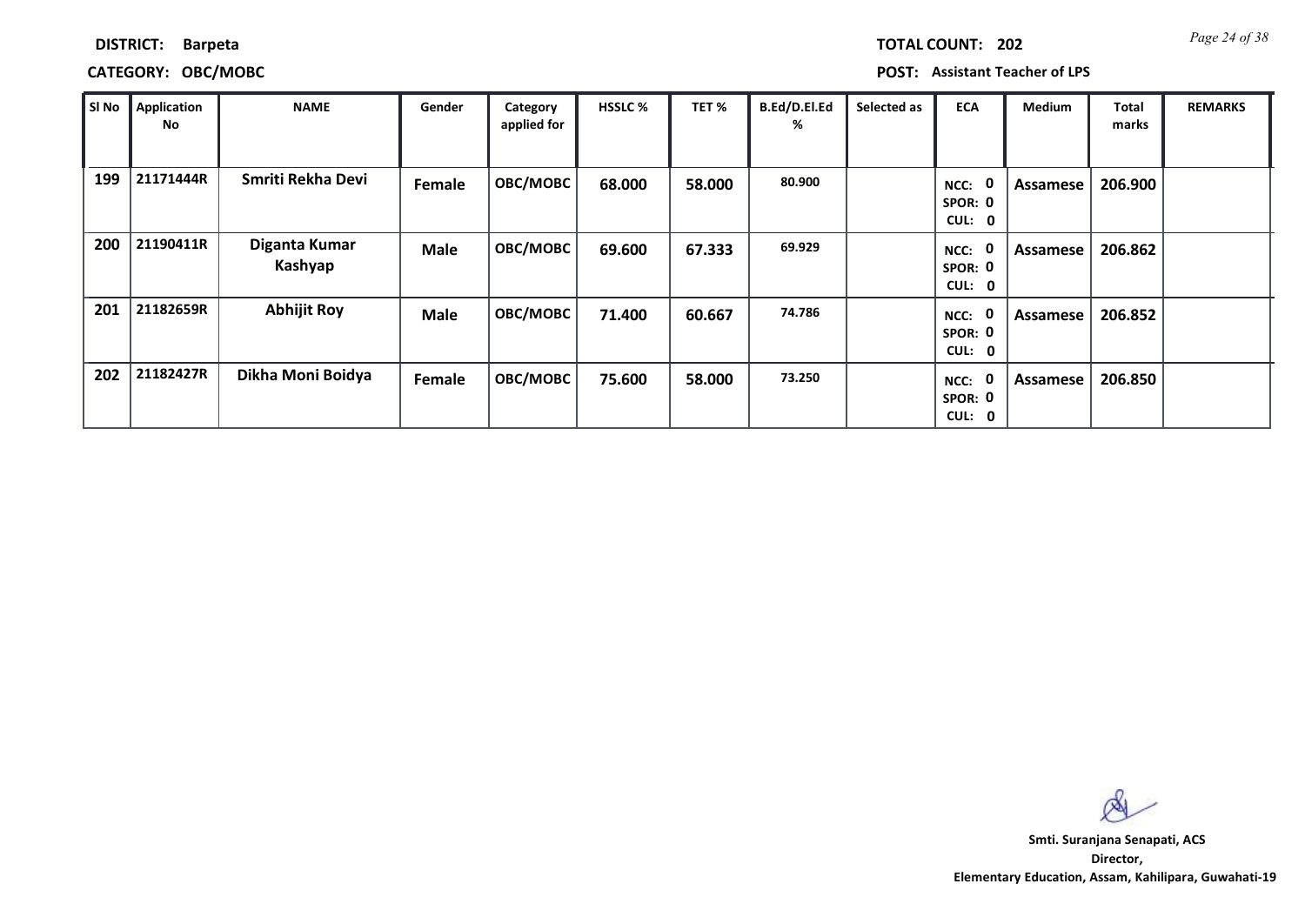| <b>DISTRICT:</b> | <b>Barpeta</b> |
|------------------|----------------|
|------------------|----------------|

*Page 25 of 38* **TOTAL COUNT: 11**

**CATEGORY: PwD POST: Assistant Teacher of LPS**

| SI No                   | <b>Application</b><br>No | <b>NAME</b>             | Gender      | Category<br>applied for | <b>HSSLC %</b> | TET %  | B.Ed/D.El.Ed<br>% | Selected as          | <b>ECA</b>                     | <b>Medium</b>   | <b>Total</b><br>marks | <b>REMARKS</b>         |
|-------------------------|--------------------------|-------------------------|-------------|-------------------------|----------------|--------|-------------------|----------------------|--------------------------------|-----------------|-----------------------|------------------------|
| $\mathbf{1}$            | 21203268R                | <b>Md Lutfor Khan</b>   | <b>Male</b> | <b>EWS</b><br>PwD       | 71.200         | 62.000 | 74.100            |                      | 0<br>NCC:<br>SPOR: 0<br>CUL: 0 | Assamese        | 207.300               | PwD<br>Withheld        |
| $\overline{2}$          | 21182549R                | <b>Neelamshree Nath</b> | Female      | OBC/MOBC<br><b>PwD</b>  | 64.400         | 59.333 | 78.200            | Women<br>Reservation | NCC: 0<br>SPOR: 0<br>CUL: 0    | <b>Assamese</b> | 201.933               | <b>PwD</b><br>Withheld |
| $\overline{\mathbf{3}}$ | 21171739R                | <b>Md Tarab Ali</b>     | <b>Male</b> | <b>UR</b><br>PwD        | 65.200         | 58.667 | 75.342            |                      | NCC: 0<br>SPOR: 0<br>CUL: 0    | Assamese        | 199.208               | PwD<br>Withheld        |
| $\overline{\mathbf{A}}$ | 21182178R                | <b>Md Nasir Ahmed</b>   | <b>Male</b> | UR<br>PwD               | 76.000         | 55.333 | 65.250            |                      | 0<br>NCC:<br>SPOR: 0<br>CUL: 0 | Assamese        | 196.583               | PwD<br>Withheld        |
| 5                       | 21192296R                | <b>Sanowar Hussain</b>  | <b>Male</b> | <b>EWS</b><br>PwD       | 62.200         | 62.667 | 69.950            |                      | NCC: 0<br>SPOR: 0<br>CUL: 0    | <b>Assamese</b> | 194.817               | <b>PwD</b><br>Withheld |
| 6                       | 21102932                 | <b>Jelkad Ali</b>       | <b>Male</b> | <b>UR</b><br>PwD        | 57.800         | 61.333 | 74.600            |                      | NCC: 0<br>SPOR: 0<br>CUL: 0    | Assamese        | 193.733               | <b>PwD</b><br>Withheld |
| $\overline{\mathbf{z}}$ | 21202208R                | <b>Rafiqul Islam</b>    | <b>Male</b> | <b>EWS</b><br>PwD       | 51.000         | 66.000 | 73.143            |                      | NCC: 0<br>SPOR: 0<br>CUL: 0    | <b>Assamese</b> | 190.143               | PwD<br>Withheld        |
| 8                       | 21174446R                | <b>Nabab Hussain</b>    | <b>Male</b> | <b>UR</b><br>PwD        | 49.400         | 60.000 | 80.050            |                      | 0<br>NCC:<br>SPOR: 0<br>CUL: 0 | <b>Assamese</b> | 189.450               | PwD<br>Withheld        |
| 9                       | 21191766R                | <b>Tuwel Basak</b>      | Female      | OBC/MOBC<br>PwD         | 60.800         | 56.667 | 71.950            | Women<br>Reservation | 0<br>NCC:<br>SPOR: 0<br>CUL: 0 | Assamese        | 189.417               | <b>PwD</b><br>Withheld |

 $\infty$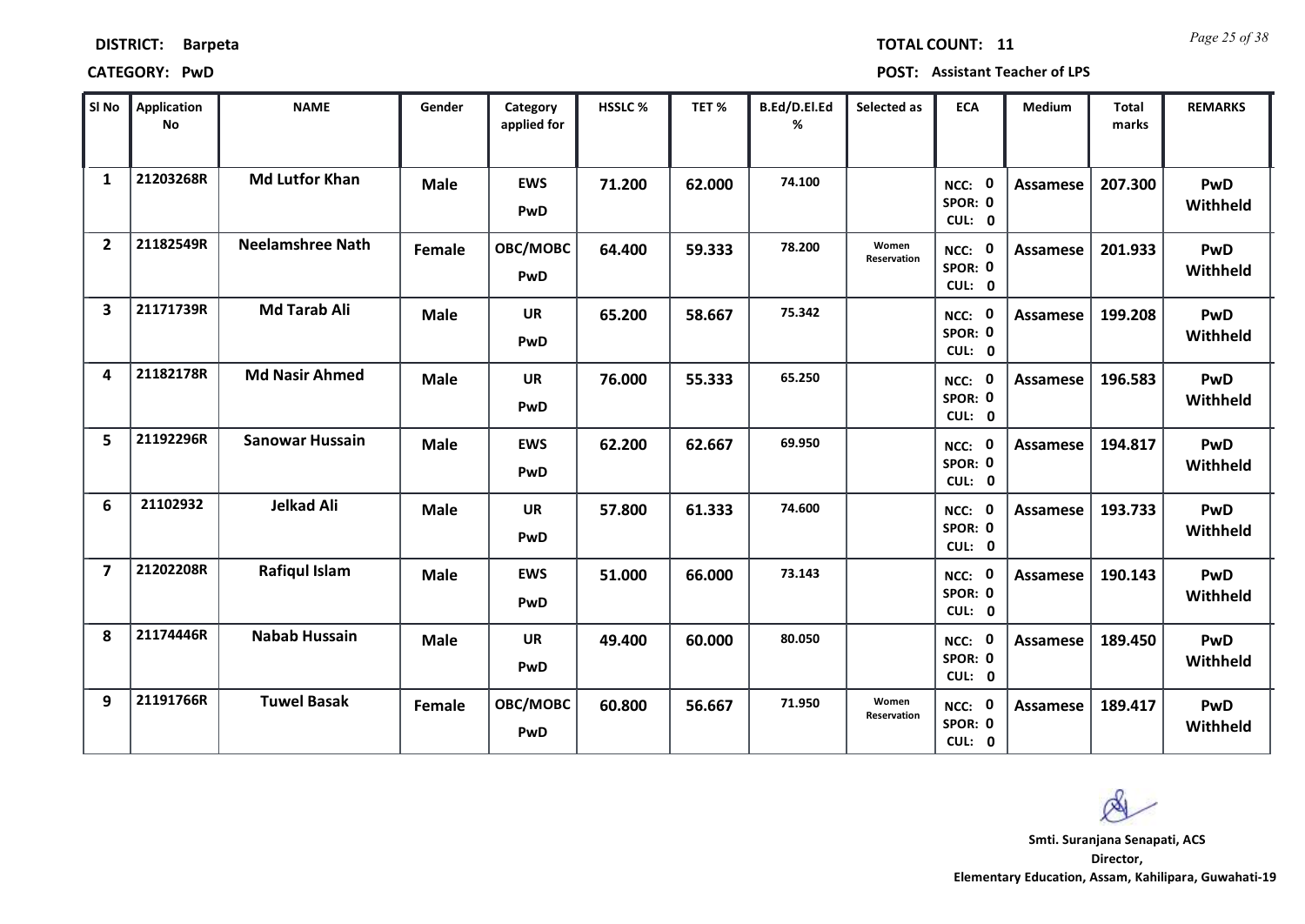*Page 26 of 38* **TOTAL COUNT: 11**

**DISTRICT: Barpeta**

**CATEGORY: PwD POST: Assistant Teacher of LPS**

| SI No | Application<br>No | <b>NAME</b>              | Gender      | Category<br>applied for | <b>HSSLC %</b> | TET %  | B.Ed/D.El.Ed<br>% | Selected as | <b>ECA</b>                     | <b>Medium</b> | Total<br>marks | <b>REMARKS</b>         |
|-------|-------------------|--------------------------|-------------|-------------------------|----------------|--------|-------------------|-------------|--------------------------------|---------------|----------------|------------------------|
| 10    | 21104853          | <b>Biswajit Talukdar</b> | <b>Male</b> | <b>UR</b><br><b>PwD</b> | 52.800         | 60.000 | 73.500            |             | 0<br>NCC:<br>SPOR: 0<br>CUL: 0 | Assamese      | 186.300        | <b>PwD</b><br>Withheld |
| 11    | 21119384          | Prasanta Kalita          | <b>Male</b> | <b>UR</b><br><b>PwD</b> | 59.000         | 60.667 | 65.829            |             | 0<br>NCC:<br>SPOR: 0<br>CUL: 0 | Assamese      | 185.495        | <b>PwD</b><br>Withheld |

 $\infty$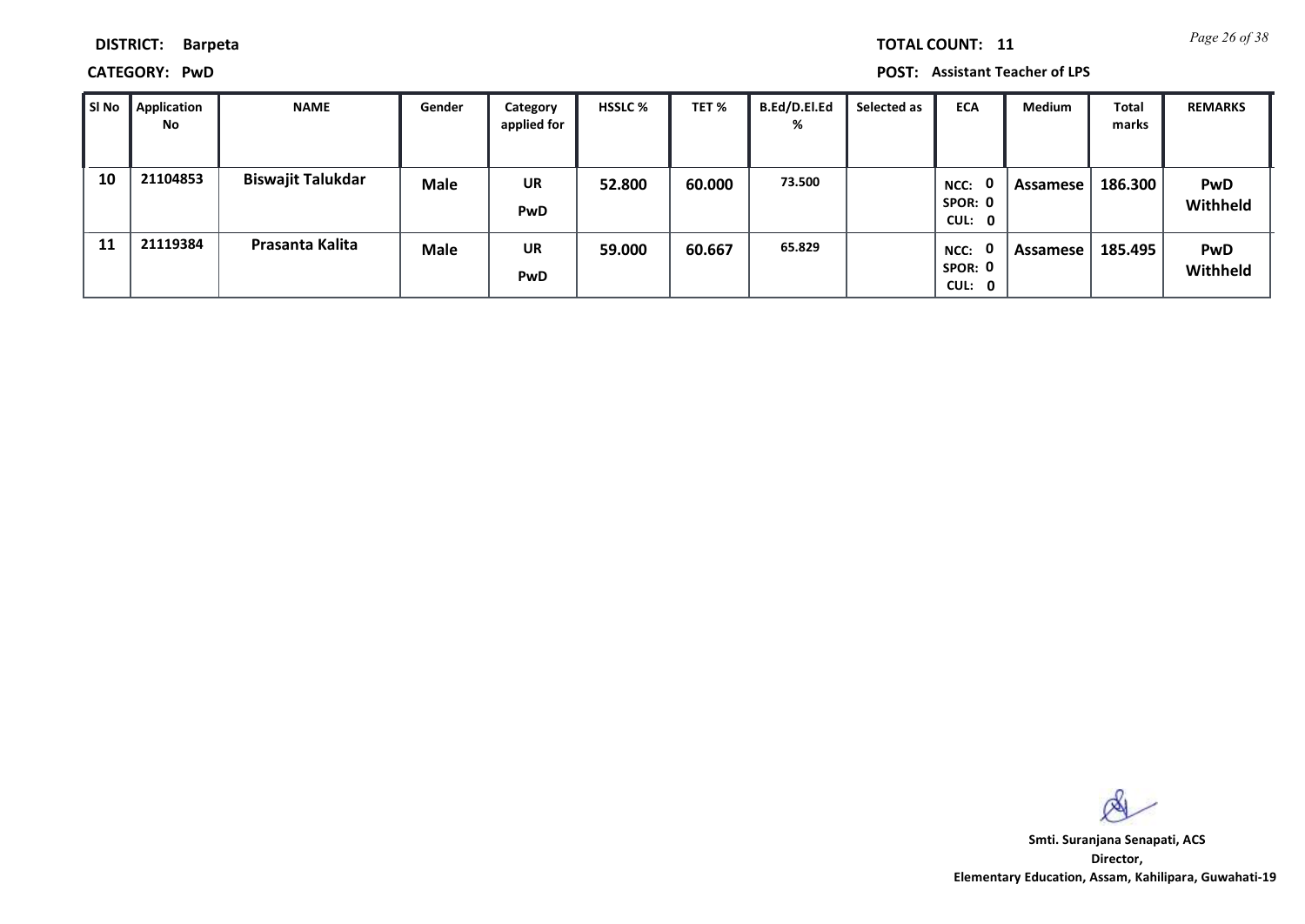| <b>DISTRICT:</b> |  | <b>Barpeta</b> |
|------------------|--|----------------|
|------------------|--|----------------|

*Page 27 of 38* **TOTAL COUNT: 15**

| SI No                   | Application<br><b>No</b> | <b>NAME</b>             | Gender      | Category<br>applied for | <b>HSSLC%</b> | TET %  | B.Ed/D.El.Ed<br>% | Selected as          | <b>ECA</b>                  | <b>Medium</b>   | <b>Total</b><br>marks | <b>REMARKS</b> |
|-------------------------|--------------------------|-------------------------|-------------|-------------------------|---------------|--------|-------------------|----------------------|-----------------------------|-----------------|-----------------------|----------------|
| $\mathbf{1}$            | 21177621R                | <b>Dulumoni Das</b>     | Female      | <b>SC</b>               | 90.200        | 55.333 | 74.150            | Women<br>Reservation | NCC: 0<br>SPOR: 0<br>CUL: 0 | Assamese        | 219.683               |                |
| $\overline{2}$          | 21107509                 | <b>Kishor Jyoti Das</b> | <b>Male</b> | <b>SC</b>               | 79.000        | 60.667 | 79.357            |                      | NCC: 0<br>SPOR: 0<br>CUL: 0 | Assamese        | 219.024               |                |
| $\overline{\mathbf{3}}$ | 21174381R                | Priyanka Das            | Female      | <b>SC</b>               | 79.000        | 61.333 | 75.571            | Women<br>Reservation | NCC: 0<br>SPOR: 0<br>CUL: 0 | <b>Assamese</b> | 215.905               |                |
| 4                       | 21109250                 | Pranab Jyoti Das        | <b>Male</b> | <b>SC</b>               | 67.600        | 63.333 | 83.650            |                      | NCC: 0<br>SPOR: 0<br>CUL: 0 | Assamese        | 214.583               |                |
| 5                       | 21191365R                | <b>Shapna Roy</b>       | Female      | <b>SC</b>               | 83.200        | 58.667 | 72.714            | Women<br>Reservation | NCC: 0<br>SPOR: 0<br>CUL: 0 | <b>Assamese</b> | 214.581               |                |
| 6                       | 21204696R                | <b>Rama Das</b>         | Female      | <b>SC</b>               | 73.200        | 58.000 | 80.286            | Women<br>Reservation | NCC: 0<br>SPOR: 0<br>CUL: 0 | <b>Assamese</b> | 211.486               |                |
| $\overline{7}$          | 21110105                 | <b>Binita Baishya</b>   | Female      | <b>SC</b>               | 61.600        | 74.667 | 75.071            | Women<br>Reservation | NCC: 0<br>SPOR: 0<br>CUL: 0 | <b>Assamese</b> | 211.338               |                |
| 8                       | 21170031R                | Kalyani Baishya         | Female      | <b>SC</b>               | 76.600        | 62.000 | 72.500            |                      | NCC: 0<br>SPOR: 0<br>CUL: 0 | Assamese        | 211.100               |                |
| 9                       | 21110692                 | <b>Haridhan Das</b>     | <b>Male</b> | <b>SC</b>               | 69.400        | 63.333 | 77.143            |                      | NCC: 0<br>SPOR: 0<br>CUL: 0 | <b>Assamese</b> | 209.876               |                |

 $\infty$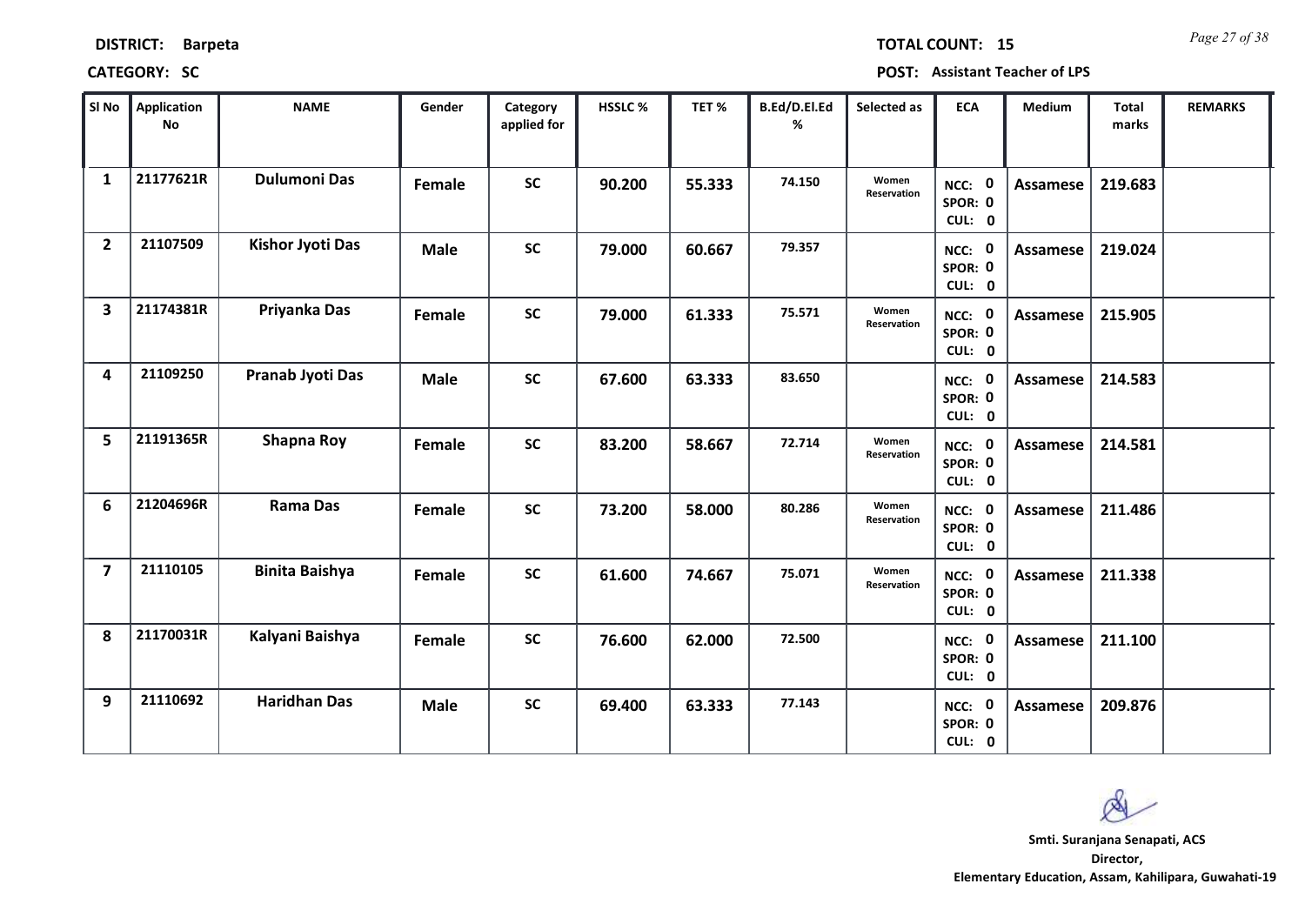| <b>DISTRICT:</b> |  | <b>Barpeta</b> |
|------------------|--|----------------|
|------------------|--|----------------|

*Page 28 of 38* **TOTAL COUNT: 15**

| SI <sub>No</sub> | <b>Application</b><br>No | <b>NAME</b>              | Gender      | Category<br>applied for | <b>HSSLC %</b> | TET %  | B.Ed/D.El.Ed<br>% | Selected as | <b>ECA</b>                       | <b>Medium</b> | <b>Total</b><br>marks | <b>REMARKS</b> |
|------------------|--------------------------|--------------------------|-------------|-------------------------|----------------|--------|-------------------|-------------|----------------------------------|---------------|-----------------------|----------------|
| 10               | 21190544R                | Priyanka Karmakar        | Female      | <b>SC</b>               | 73.400         | 57.333 | 77.900            |             | - 0<br>NCC:<br>SPOR: 0<br>CUL: 0 | Assamese      | 208.633               |                |
| 11               | 21106030                 | Nibedita Haloi           | Female      | <b>SC</b>               | 77.000         | 58.000 | 73.214            |             | NCC: 0<br>SPOR: 0<br>CUL: 0      | Assamese      | 208.214               |                |
| 12               | 21179611R                | <b>Chandasmita Bania</b> | Female      | <b>SC</b>               | 73.400         | 58.000 | 76.350            |             | - 0<br>NCC:<br>SPOR: 0<br>CUL: 0 | Assamese      | 207.750               |                |
| 13               | 21203264R                | <b>Mrigen Deka</b>       | <b>Male</b> | <b>SC</b>               | 65.800         | 64.000 | 77.850            |             | NCC:<br>SPOR: 0<br>CUL: 0        | Assamese      | 207.650               |                |
| 14               | 21105375                 | Simi Lata Das            | Female      | <b>SC</b>               | 61.000         | 69.333 | 75.929            |             | NCC: 0<br>SPOR: 0<br>CUL: 0      | Assamese      | 206.262               |                |
| 15               | 21210502R                | <b>Joyshree Das</b>      | Female      | <b>SC</b>               | 76.600         | 58.667 | 70.929            |             | NCC: 0<br>SPOR: 0<br>CUL: 0      | Assamese      | 206.195               |                |

 $\infty$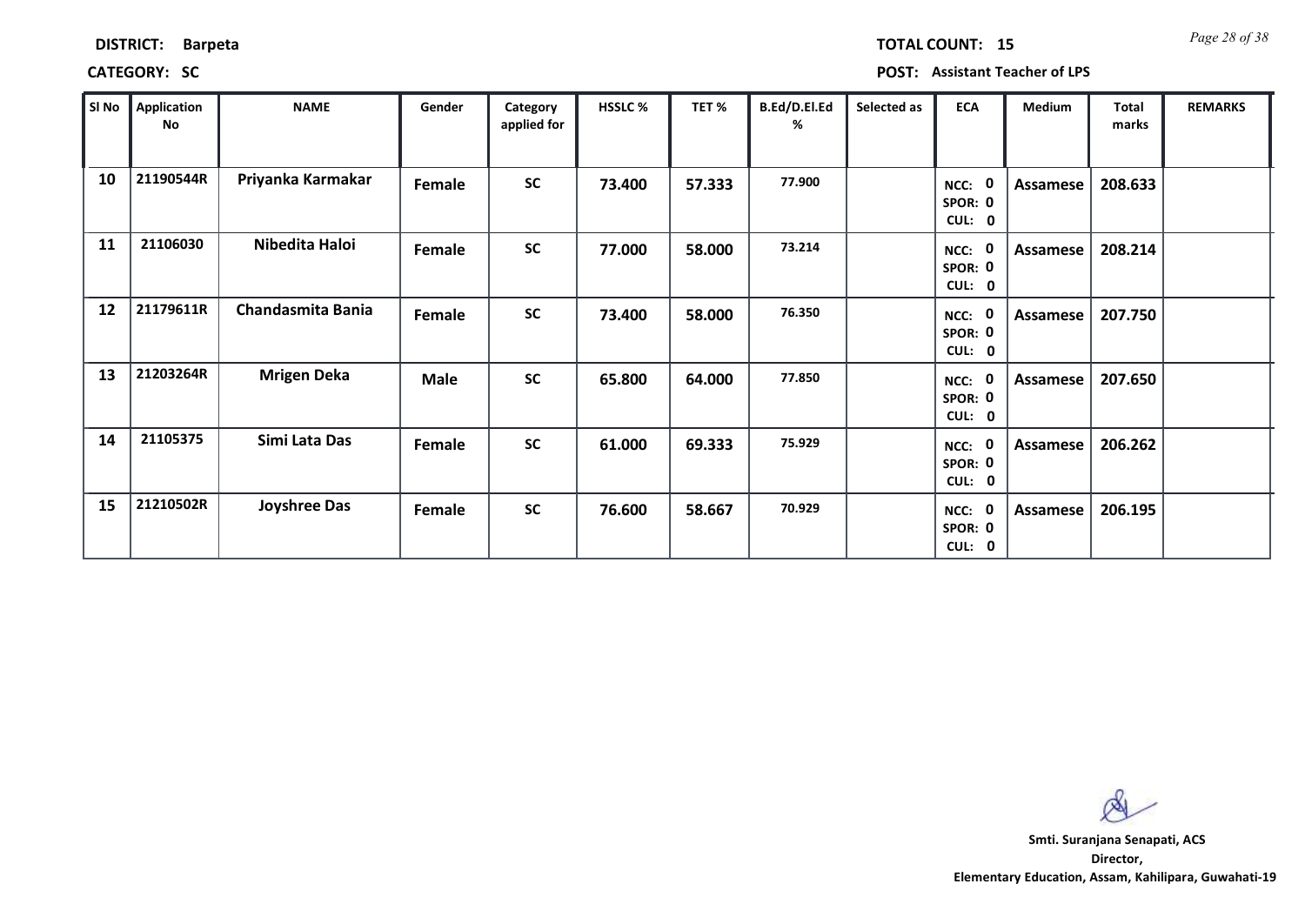| SI No          | <b>Application</b><br><b>No</b> | <b>NAME</b>            | Gender      | Category<br>applied for | HSSLC % | TET%   | B.Ed/D.El.Ed<br>% | Selected as          | <b>ECA</b>                  | Medium   | <b>Total</b><br>marks | <b>REMARKS</b> |
|----------------|---------------------------------|------------------------|-------------|-------------------------|---------|--------|-------------------|----------------------|-----------------------------|----------|-----------------------|----------------|
| $\mathbf{1}$   | 21194867R                       | Karabi Madahi          | Female      | <b>STP</b>              | 78.000  | 55.333 | 78.000            | Women<br>Reservation | NCC: 0<br>SPOR: 0<br>CUL: 0 | Assamese | 211.333               |                |
| $\overline{2}$ | 21174965R                       | <b>Susmita Baro</b>    | Female      | <b>STP</b>              | 63.000  | 65.333 | 78.429            | Women<br>Reservation | NCC: 0<br>SPOR: 0<br>CUL: 0 | Assamese | 206.762               |                |
| 3              | 21197636R                       | Pratibha Madahi        | Female      | <b>STP</b>              | 73.800  | 56.000 | 74.450            | Women<br>Reservation | NCC: 0<br>SPOR: 0<br>CUL: 0 | Assamese | 204.250               |                |
| 4              | 21180893R                       | <b>Sima Basumatary</b> | Female      | <b>STP</b>              | 76.000  | 58.000 | 68.000            | Women<br>Reservation | NCC: 0<br>SPOR: 0<br>CUL: 0 | Assamese | 202.000               |                |
| 5              | 21120656                        | Nabajyoti Gayari       | <b>Male</b> | <b>STP</b>              | 69.200  | 56.667 | 75.857            |                      | NCC: 0<br>SPOR: 0<br>CUL: 0 | Assamese | 201.724               |                |
| 6              | 21196398R                       | Anjali Das             | Female      | <b>STP</b>              | 75.400  | 55.333 | 69.850            | Women<br>Reservation | NCC: 0<br>SPOR: 0<br>CUL: 0 | Assamese | 200.583               |                |
| $\overline{7}$ | 21168881R                       | Ranju Gayari           | Female      | <b>STP</b>              | 75.000  | 56.000 | 66.450            | Women<br>Reservation | NCC: 0<br>SPOR: 0<br>CUL: 0 | Assamese | 197.450               |                |
| 8              | 21169034R                       | Pranami Gam            | Female      | <b>STP</b>              | 68.600  | 55.333 | 72.200            | Women<br>Reservation | NCC: 0<br>SPOR: 0<br>CUL: 0 | Assamese | 196.133               |                |
| 9              | 21190285R                       | <b>Babita Das</b>      | Female      | <b>STP</b>              | 71.400  | 58.000 | 66.350            | Women<br>Reservation | NCC: 0<br>SPOR: 0           | Assamese | 195.750               |                |

#### **CATEGORY: STP POST: Assistant Teacher of LPS**

*Page 29 of 38* **TOTAL COUNT: 30**

**Director, Elementary Education, Assam, Kahilipara, Guwahati-19 Smti. Suranjana Senapati, ACS**

**0**

**CUL:**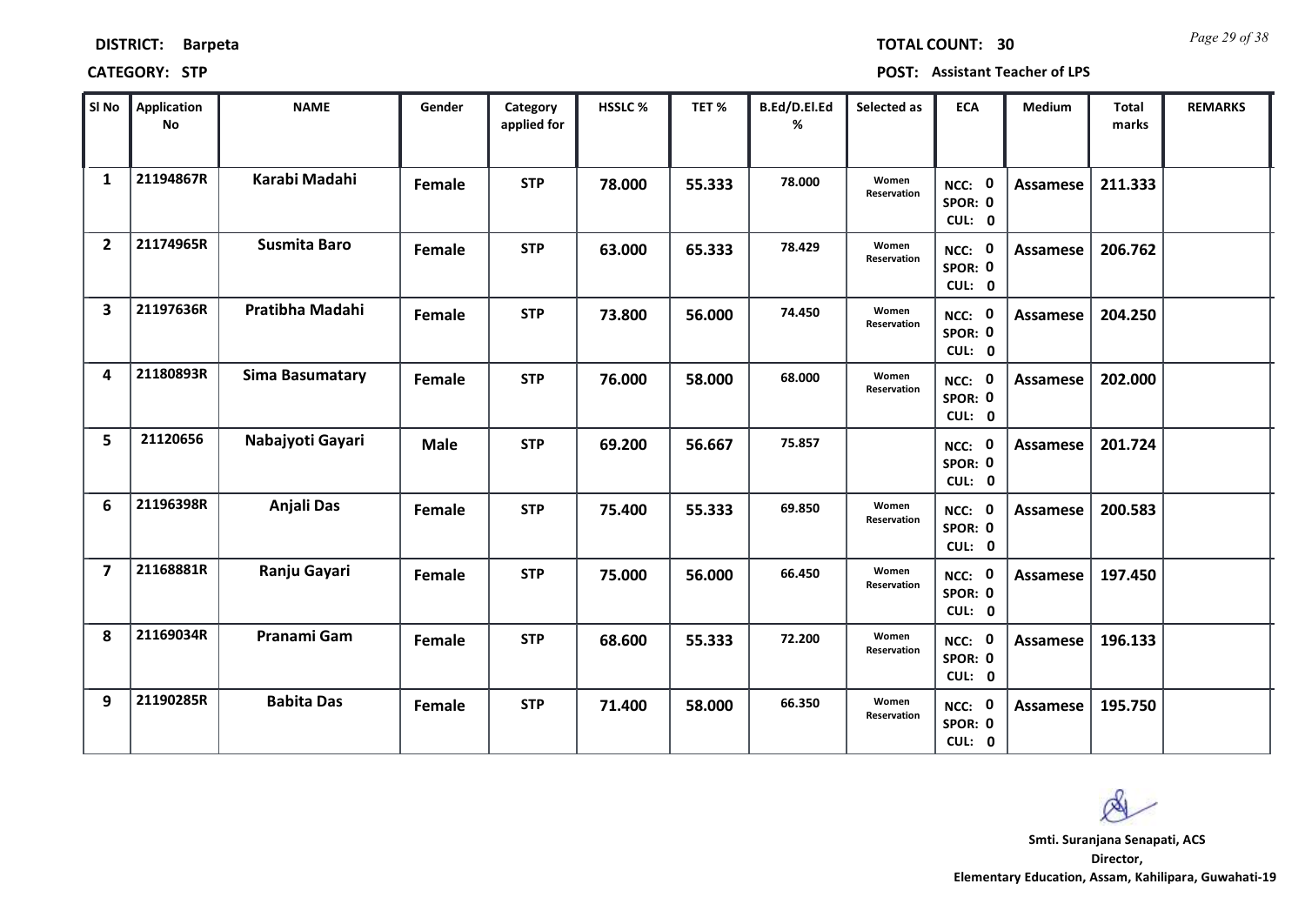*Page 30 of 38* **TOTAL COUNT: 30**

**CATEGORY: STP POST: Assistant Teacher of LPS**

| SI No | <b>Application</b><br>No | <b>NAME</b>                            | Gender      | Category<br>applied for | <b>HSSLC%</b> | TET %  | B.Ed/D.El.Ed<br>% | Selected as          | <b>ECA</b>                  | <b>Medium</b>   | <b>Total</b><br>marks | <b>REMARKS</b> |
|-------|--------------------------|----------------------------------------|-------------|-------------------------|---------------|--------|-------------------|----------------------|-----------------------------|-----------------|-----------------------|----------------|
| 10    | 21182742R                | <b>Banti Rani</b><br><b>Basumatary</b> | Female      | <b>STP</b>              | 55.000        | 60.000 | 78.500            | Women<br>Reservation | NCC: 0<br>SPOR: 0<br>CUL: 0 | <b>Assamese</b> | 193.500               |                |
| 11    | 21186436R                | Ajay Kachari                           | <b>Male</b> | <b>STP</b>              | 61.800        | 56.667 | 75.000            |                      | NCC: 0<br>SPOR: 0<br>CUL: 0 | Assamese        | 193.467               |                |
| 12    | 21179508R                | <b>Sushmita Das</b>                    | Female      | <b>STP</b>              | 54.000        | 62.667 | 76.389            |                      | NCC: 0<br>SPOR: 0<br>CUL: 0 | <b>Assamese</b> | 193.056               |                |
| 13    | 21176767R                | Sanjay Rabha                           | <b>Male</b> | <b>STP</b>              | 60.000        | 60.667 | 72.357            |                      | NCC: 0<br>SPOR: 0<br>CUL: 0 | Assamese        | 193.024               |                |
| 14    | 21172691R                | Palasi Deka                            | Female      | <b>STP</b>              | 65.600        | 55.333 | 71.929            |                      | NCC: 0<br>SPOR: 0<br>CUL: 0 | Assamese        | 192.862               |                |
| 15    | 21171868R                | Himashri Das                           | Female      | <b>STP</b>              | 63.600        | 55.333 | 73.050            |                      | NCC: 0<br>SPOR: 0<br>CUL: 0 | Assamese        | 191.983               |                |
| 16    | 21195133R                | <b>Gouri Sonowal</b>                   | Female      | <b>STP</b>              | 53.800        | 60.667 | 77.357            |                      | NCC: 0<br>SPOR: 0<br>CUL: 0 | Assamese        | 191.824               |                |
| 17    | 21167035R                | <b>Bipul Deori</b>                     | <b>Male</b> | <b>STP</b>              | 64.400        | 55.333 | 71.857            |                      | NCC: 0<br>SPOR: 0<br>CUL: 0 | <b>Assamese</b> | 191.590               |                |
| 18    | 21174834R                | <b>Jutika Baro</b>                     | Female      | <b>STP</b>              | 60.200        | 57.333 | 73.850            |                      | NCC: 0<br>SPOR: 0<br>CUL: 0 | Assamese        | 191.383               |                |

 $\infty$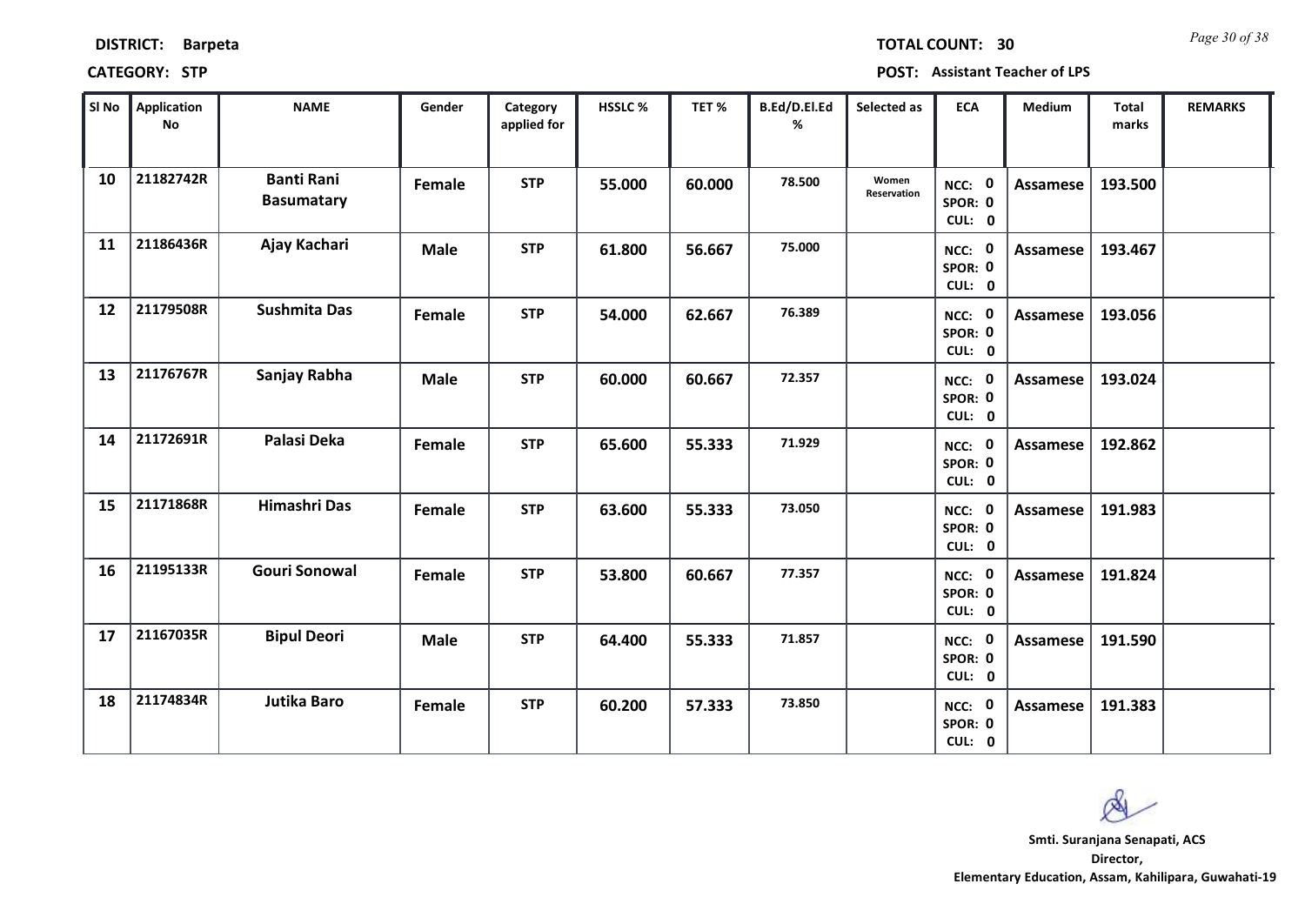| <b>DISTRICT:</b> | <b>Barpeta</b> |
|------------------|----------------|
|------------------|----------------|

*Page 31 of 38* **TOTAL COUNT: 30**

**CATEGORY: STP POST: Assistant Teacher of LPS**

| SI No | <b>Application</b><br>No | <b>NAME</b>             | Gender      | Category<br>applied for | HSSLC% | TET %  | B.Ed/D.El.Ed<br>% | Selected as | <b>ECA</b>                  | Medium          | <b>Total</b><br>marks | <b>REMARKS</b> |
|-------|--------------------------|-------------------------|-------------|-------------------------|--------|--------|-------------------|-------------|-----------------------------|-----------------|-----------------------|----------------|
| 19    | 21190190R                | Jyotish Chayengia       | <b>Male</b> | <b>STP</b>              | 55.800 | 66.667 | 68.857            |             | NCC: 0<br>SPOR: 0<br>CUL: 0 | <b>Assamese</b> | 191.324               |                |
| 20    | 21174543R                | Ghana Krishna Pegu      | <b>Male</b> | <b>STP</b>              | 60.400 | 55.333 | 75.450            |             | NCC: 0<br>SPOR: 0<br>CUL: 0 | Assamese        | 191.183               |                |
| 21    | 21168428R                | <b>Trisangku Mili</b>   | <b>Male</b> | <b>STP</b>              | 61.000 | 64.000 | 66.150            |             | NCC: 0<br>SPOR: 0<br>CUL: 0 | Assamese        | 191.150               |                |
| 22    | 21193672R                | <b>Bikash Rabha</b>     | <b>Male</b> | <b>STP</b>              | 56.200 | 64.000 | 70.900            |             | NCC: 0<br>SPOR: 0<br>CUL: 0 | <b>Assamese</b> | 191.100               |                |
| 23    | 21138279                 | <b>Bhupen Rabha</b>     | <b>Male</b> | <b>STP</b>              | 61.200 | 57.333 | 72.400            |             | NCC: 0<br>SPOR: 0<br>CUL: 0 | <b>Assamese</b> | 190.933               |                |
| 24    | 21184021R                | <b>Birinchi Pegu</b>    | <b>Male</b> | <b>STP</b>              | 61.400 | 59.333 | 70.000            |             | NCC: 0<br>SPOR: 0<br>CUL: 0 | <b>Assamese</b> | 190.733               |                |
| 25    | 21162152                 | Nilima Bordoloi         | Female      | <b>STP</b>              | 58.600 | 57.333 | 74.714            |             | NCC: 0<br>SPOR: 0<br>CUL: 0 | <b>Assamese</b> | 190.648               |                |
| 26    | 21169102R                | <b>Dimbo Nath Doley</b> | <b>Male</b> | <b>STP</b>              | 48.200 | 64.000 | 78.214            |             | NCC: 0<br>SPOR: 0<br>CUL: 0 | <b>Assamese</b> | 190.414               |                |
| 27    | 21115693                 | <b>Sushmita Das</b>     | Female      | <b>STP</b>              | 54.000 | 60.000 | 76.389            |             | NCC: 0<br>SPOR: 0<br>CUL: 0 | Assamese        | 190.389               |                |

**Director, Elementary Education, Assam, Kahilipara, Guwahati-19 Smti. Suranjana Senapati, ACS**

Ø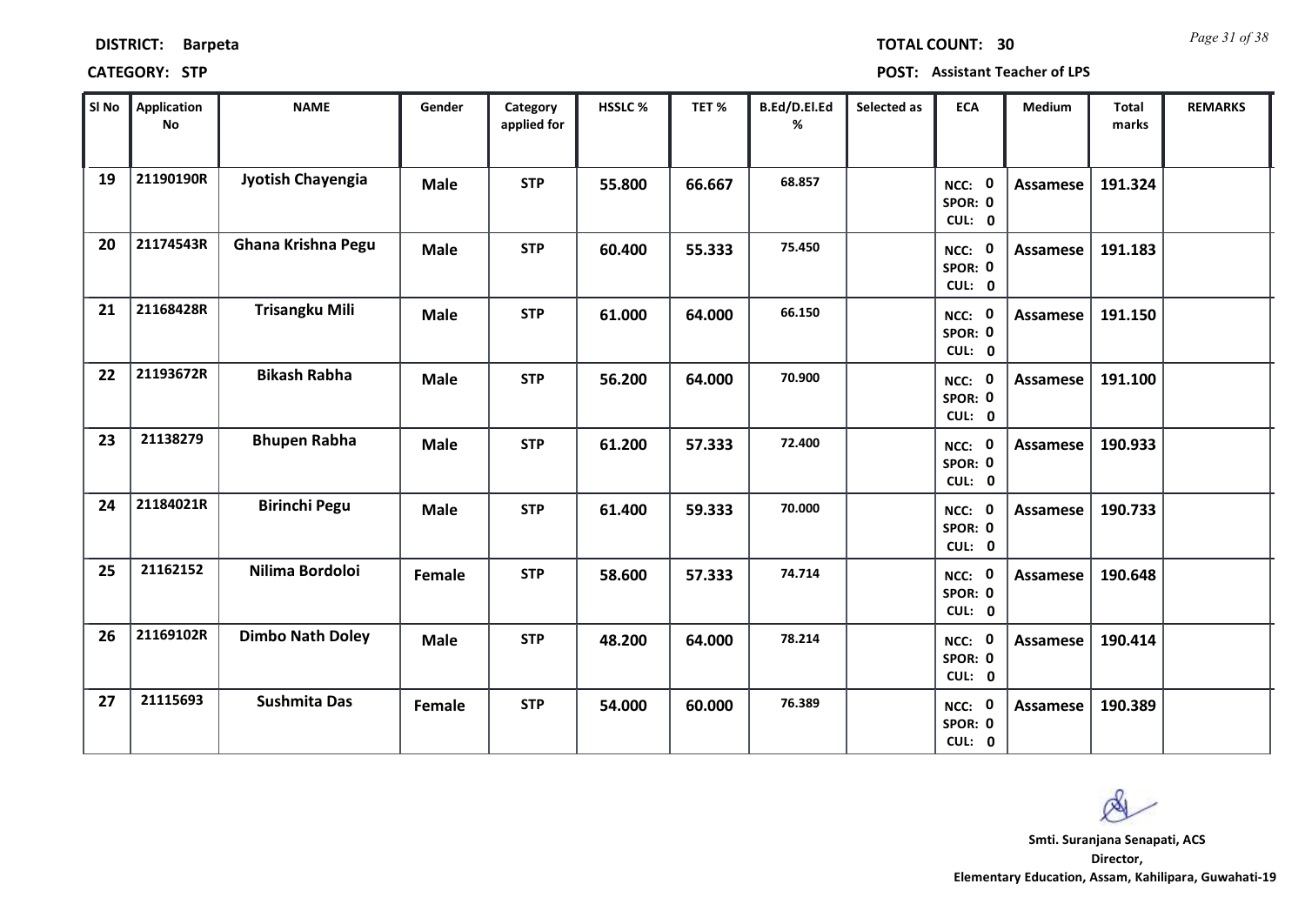|  | TOTAL COUNT: | 30 |
|--|--------------|----|

**CATEGORY: STP POST: Assistant Teacher of LPS**

| SI No | Application<br>No | <b>NAME</b>             | Gender | Category<br>applied for | <b>HSSLC %</b> | TET %  | B.Ed/D.El.Ed<br>% | Selected as | <b>ECA</b>                                | Medium   | Total<br>marks | <b>REMARKS</b> |
|-------|-------------------|-------------------------|--------|-------------------------|----------------|--------|-------------------|-------------|-------------------------------------------|----------|----------------|----------------|
| 28    | 21110430          | <b>Firaj Basumatary</b> | Male   | <b>STP</b>              | 45.800         | 72.667 | 71.857            |             | $\mathbf{0}$<br>NCC:<br>SPOR: 0<br>CUL: 0 | Assamese | 190.324        |                |
| 29    | 21184537R         | <b>Sabita Boro</b>      | Female | <b>STP</b>              | 62.400         | 58.667 | 69.071            |             | $\mathbf{0}$<br>NCC:<br>SPOR: 0<br>CUL: 0 | Assamese | 190.138        |                |
| 30    | 21200638R         | Ranjita Pait            | Female | <b>STP</b>              | 56.800         | 60.667 | 72.650            |             | $\mathbf 0$<br>NCC:<br>SPOR: 0<br>CUL: 0  | Assamese | 190.117        |                |

 $\infty$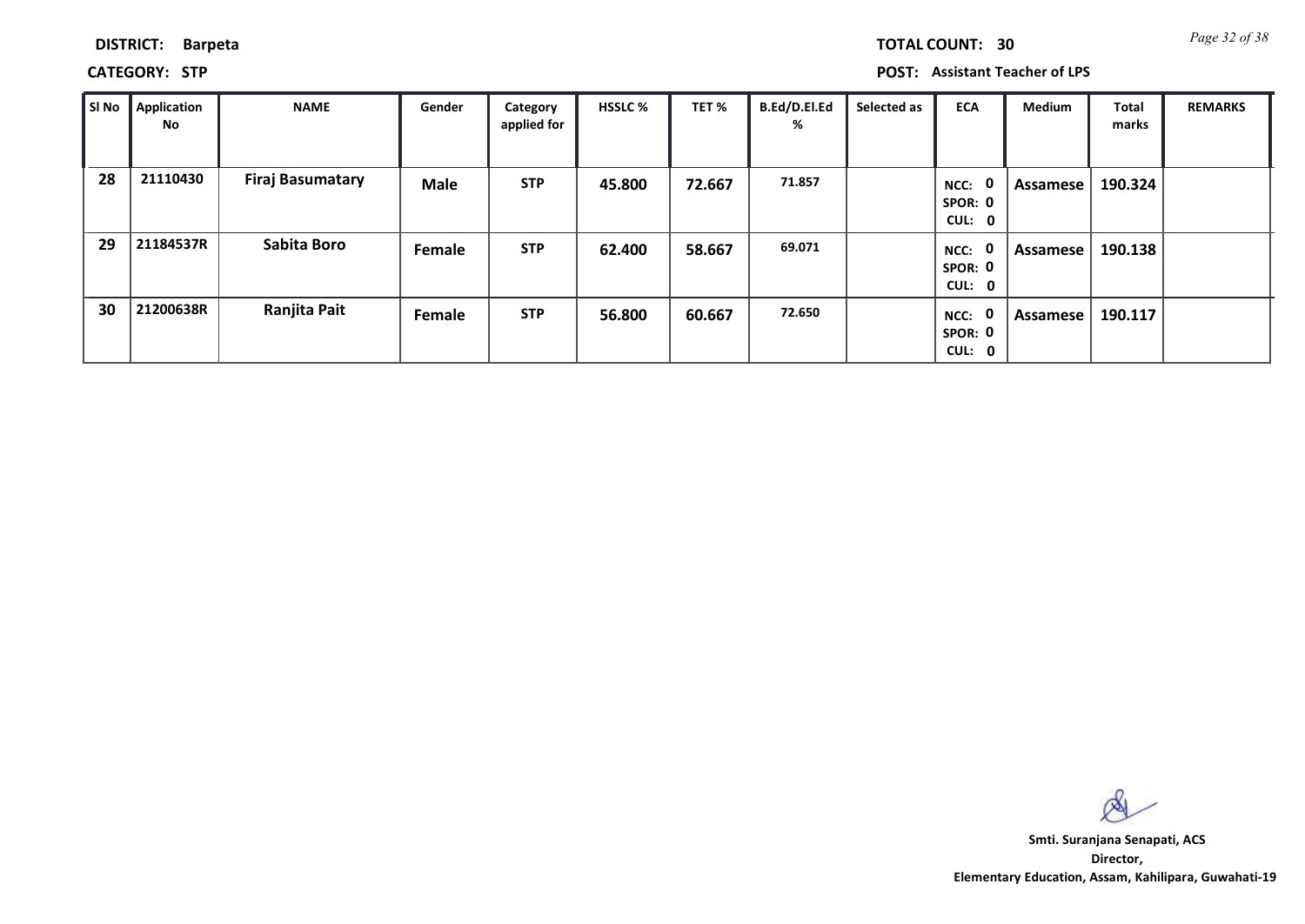| SI No                   | Application<br><b>No</b> | <b>NAME</b>              | Gender      | Category<br>applied for | HSSLC% | TET %  | B.Ed/D.El.Ed<br>% | Selected as          | <b>ECA</b>                          | Medium      | Total<br>marks | <b>REMARKS</b> |
|-------------------------|--------------------------|--------------------------|-------------|-------------------------|--------|--------|-------------------|----------------------|-------------------------------------|-------------|----------------|----------------|
| $\mathbf{1}$            | 21186515R                | <b>Poonam Narzary</b>    | Female      | <b>STP</b>              | 77.600 | 60.000 | 80.929            | Women<br>Reservation | NCC: 0<br>SPOR: 0<br><b>CUL: 10</b> | <b>Bodo</b> | 228.529        |                |
| $\overline{2}$          | 21113366                 | Jonali Basumatary        | Female      | <b>STP</b>              | 70.600 | 58.000 | 89.000            | Women<br>Reservation | NCC: 0<br>SPOR: 0<br>CUL: 0         | <b>Bodo</b> | 217.600        |                |
| $\overline{\mathbf{3}}$ | 21187329R                | <b>Bibari Basumatary</b> | Female      | <b>STP</b>              | 77.000 | 62.000 | 78.214            | Women<br>Reservation | NCC: 0<br>SPOR: 0<br>CUL: 0         | <b>Bodo</b> | 217.214        |                |
| 4                       | 21198603R                | Indrajit Brahma          | <b>Male</b> | <b>STP</b>              | 84.000 | 56.000 | 76.571            |                      | NCC: 0<br>SPOR: 0<br>CUL: 0         | <b>Bodo</b> | 216.571        |                |
| 5                       | 21198504R                | <b>Dipen Basumatary</b>  | <b>Male</b> | <b>STP</b>              | 76.400 | 57.333 | 80.000            |                      | NCC: 0<br>SPOR: 0<br>CUL: 0         | <b>Bodo</b> | 213.733        |                |
| 6                       | 21181696R                | Ansai Mochahari          | Male        | <b>STP</b>              | 76.600 | 64.000 | 70.857            |                      | NCC: 0<br>SPOR: 0<br>CUL: 0         | <b>Bodo</b> | 211.457        |                |
| $\overline{7}$          | 21103175                 | Daimu Rani Daimary       | Female      | <b>STP</b>              | 71.600 | 56.667 | 82.000            | Women<br>Reservation | NCC: 0<br>SPOR: 0<br>CUL: 0         | <b>Bodo</b> | 210.267        |                |
| 8                       | 21206820R                | <b>Dwithun Iswary</b>    | <b>Male</b> | <b>STP</b>              | 65.000 | 63.333 | 81.889            |                      | NCC: 0<br>SPOR: 0<br>CUL: 0         | <b>Bodo</b> | 210.222        |                |
| 9                       | 21186212R                | <b>Hathorkhi Narzary</b> | <b>Male</b> | <b>STP</b>              | 70.400 | 70.667 | 69.000            |                      | NCC: 0<br>SPOR: 0<br>CUL: 0         | <b>Bodo</b> | 210.067        |                |

#### **CATEGORY: STP POST: Assistant Teacher of LPS**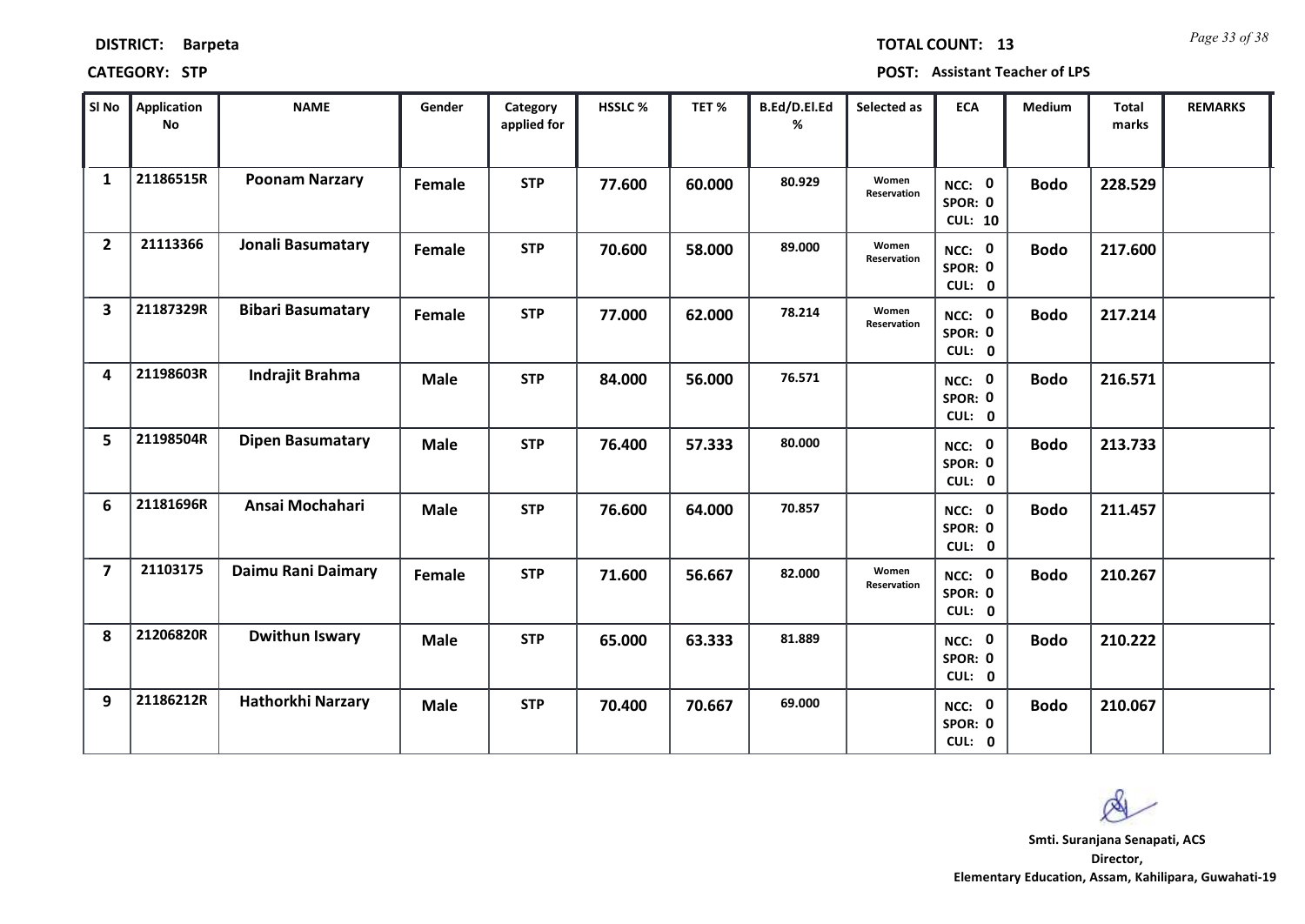| <b>TOTAL COUNT: 13</b> |  | Page 34 of 38 |
|------------------------|--|---------------|
|------------------------|--|---------------|

**CATEGORY: STP POST: Assistant Teacher of LPS**

| SI No | <b>Application</b><br>No | <b>NAME</b>                 | Gender      | Category<br>applied for | <b>HSSLC %</b> | TET %  | B.Ed/D.El.Ed<br>% | Selected as | <b>ECA</b>                                  | <b>Medium</b> | Total<br>marks | <b>REMARKS</b> |
|-------|--------------------------|-----------------------------|-------------|-------------------------|----------------|--------|-------------------|-------------|---------------------------------------------|---------------|----------------|----------------|
| 10    | 21180966R                | <b>Hitesh Swargiary</b>     | <b>Male</b> | <b>STP</b>              | 62.600         | 68.000 | 79.227            |             | $\mathbf 0$<br>NCC:<br>SPOR: 0<br>CUL: 0    | <b>Bodo</b>   | 209.827        |                |
| 11    | 21165935R                | <b>Fungkha Basumatary</b>   | <b>Male</b> | <b>STP</b>              | 68.200         | 66.667 | 74.643            |             | $\mathbf 0$<br>NCC:<br>SPOR: 0<br>CUL: 0    | <b>Bodo</b>   | 209.510        |                |
| 12    | 21189827R                | Hainashri Basumatary        | Female      | <b>STP</b>              | 75.800         | 55.333 | 78.286            |             | $\mathbf 0$<br>NCC:<br>SPOR: 0<br>CUL: 0    | <b>Bodo</b>   | 209.419        |                |
| 13    | 21164978R                | <b>Dhananjit Basumatary</b> | <b>Male</b> | <b>STP</b>              | 70.200         | 66.667 | 71.800            |             | $\mathbf 0$<br>NCC:<br>SPOR: 0<br>CUL:<br>0 | <b>Bodo</b>   | 208.667        |                |

 $\infty$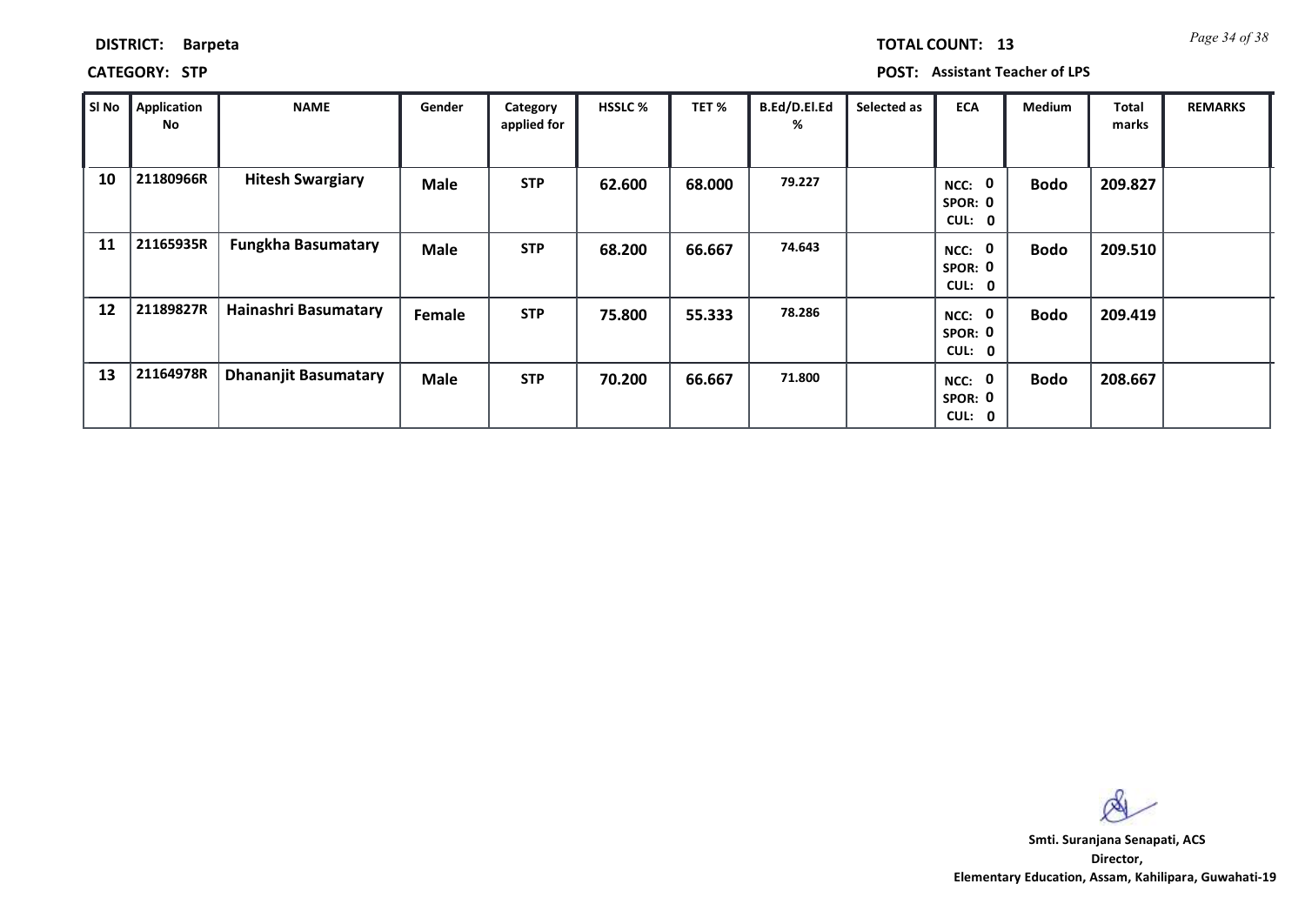| <b>DISTRICT:</b> | <b>Barpeta</b> |
|------------------|----------------|
|------------------|----------------|

*Page 35 of 38* **TOTAL COUNT: 30**

**CATEGORY: UR POST: Assistant Teacher of LPS**

| SI <sub>No</sub>        | <b>Application</b><br><b>No</b> | <b>NAME</b>                | Gender      | Category<br>applied for | <b>HSSLC %</b> | TET %  | B.Ed/D.El.Ed<br>% | Selected as                 | <b>ECA</b>                  | <b>Medium</b>   | <b>Total</b><br>marks | <b>REMARKS</b> |
|-------------------------|---------------------------------|----------------------------|-------------|-------------------------|----------------|--------|-------------------|-----------------------------|-----------------------------|-----------------|-----------------------|----------------|
| 1                       | 21185547R                       | <b>Tarali Choudhury</b>    | Female      | <b>UR</b>               | 84.600         | 69.333 | 86.150            | Women<br>Reservation        | NCC: 0<br>SPOR: 0<br>CUL: 0 | <b>Assamese</b> | 240.083               |                |
| $\overline{2}$          | 21182920R                       | <b>Mridusmita Das</b>      | Female      | <b>UR</b>               | 85.400         | 65.333 | 85.200            | Women<br><b>Reservation</b> | NCC: 0<br>SPOR: 0<br>CUL: 0 | <b>Assamese</b> | 235.933               |                |
| $\overline{\mathbf{3}}$ | 21166214R                       | Rasufa Aktar               | Female      | <b>UR</b>               | 85.600         | 72.667 | 77.350            | Women<br>Reservation        | NCC: 0<br>SPOR: 0<br>CUL: 0 | <b>Assamese</b> | 235.617               |                |
| 4                       | 21189956R                       | Pratyashi Deka             | Female      | <b>UR</b>               | 92.000         | 65.333 | 77.071            | Women<br>Reservation        | NCC: 0<br>SPOR: 0<br>CUL: 0 | Assamese        | 234.405               |                |
| 5                       | 21183146R                       | <b>Trishna Kalita</b>      | Female      | <b>UR</b>               | 87.800         | 64.667 | 80.786            | Women<br><b>Reservation</b> | NCC: 0<br>SPOR: 0<br>CUL: 0 | <b>Assamese</b> | 233.252               |                |
| 6                       | 21193559R                       | <b>Abu Taher</b>           | <b>Male</b> | <b>EWS</b>              | 87.200         | 67.333 | 78.214            |                             | NCC: 0<br>SPOR: 0<br>CUL: 0 | <b>Assamese</b> | 232.748               |                |
| $\overline{\mathbf{z}}$ | 21110687                        | <b>Geetashree Das</b>      | Female      | <b>UR</b>               | 79.600         | 64.667 | 87.000            | Women<br>Reservation        | NCC: 0<br>SPOR: 0<br>CUL: 0 | <b>Assamese</b> | 231.267               |                |
| 8                       | 21179373R                       | <b>Bwhwithi Basumatary</b> | Female      | <b>STP</b>              | 77.800         | 68.000 | 84.750            | Women<br>Reservation        | NCC: 0<br>SPOR: 0<br>CUL: 0 | <b>Assamese</b> | 230.550               |                |
| 9                       | 21167212R                       | <b>Barnali Deka</b>        | Female      | <b>UR</b>               | 83.400         | 63.333 | 83.350            | Women<br>Reservation        | NCC: 0<br>SPOR: 0<br>CUL: 0 | Assamese        | 230.083               |                |

 $\infty$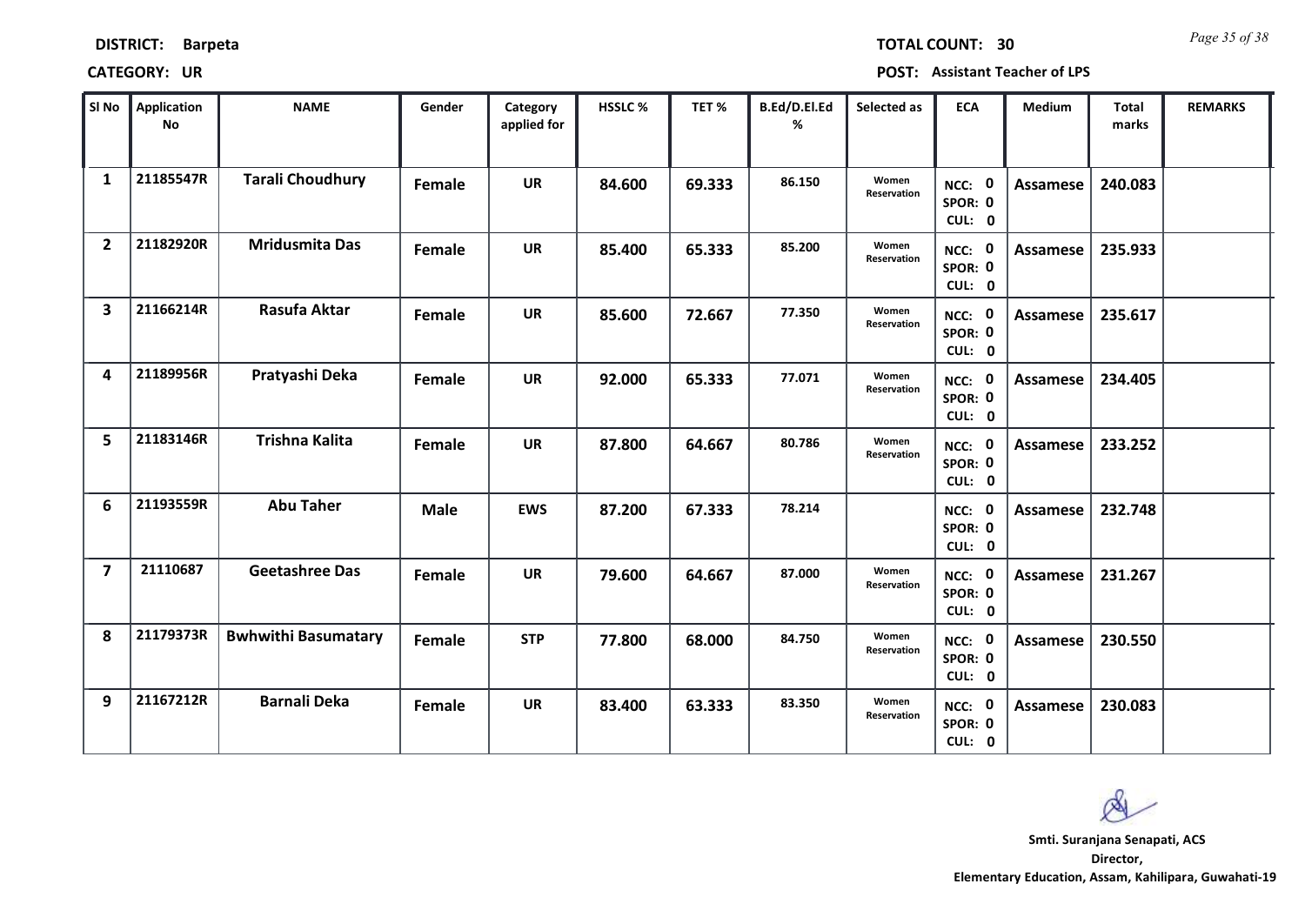| Sl No | Application<br>No | <b>NAME</b>               | Gender      | Category<br>applied for | HSSLC % | TET %  | B.Ed/D.El.Ed<br>% | Selected as          | <b>ECA</b>                  | Medium          | <b>Total</b><br>marks | <b>REMARKS</b> |
|-------|-------------------|---------------------------|-------------|-------------------------|---------|--------|-------------------|----------------------|-----------------------------|-----------------|-----------------------|----------------|
| 10    | 21174713R         | <b>Rakibul Haque</b>      | <b>Male</b> | <b>UR</b>               | 81.600  | 60.000 | 88.100            |                      | NCC: 0<br>SPOR: 0<br>CUL: 0 | <b>Assamese</b> | 229.700               |                |
| 11    | 21191463R         | <b>Dhirasree Talukdar</b> | Female      | <b>UR</b>               | 86.600  | 63.333 | 79.500            | Women<br>Reservation | NCC: 0<br>SPOR: 0<br>CUL: 0 | Assamese        | 229.433               |                |
| 12    | 21184290R         | Jimi Thakuria             | Female      | OBC/MOBC                | 79.200  | 68.000 | 82.071            |                      | NCC: 0<br>SPOR: 0<br>CUL: 0 | Assamese        | 229.271               |                |
| 13    | 21196519R         | Saida Yeasmin             | Female      | <b>EWS</b>              | 82.800  | 68.000 | 78.000            |                      | NCC: 0<br>SPOR: 0<br>CUL: 0 | Assamese        | 228.800               |                |
| 14    | 21174108R         | <b>Rahul Dev Sarma</b>    | <b>Male</b> | <b>UR</b>               | 78.800  | 71.333 | 78.600            |                      | NCC: 0<br>SPOR: 0<br>CUL: 0 | Assamese        | 228.733               |                |
| 15    | 21168531R         | <b>Dhanjita Nath</b>      | Female      | OBC/MOBC                | 80.400  | 65.333 | 82.600            |                      | NCC: 0<br>SPOR: 0<br>CUL: 0 | Assamese        | 228.333               |                |
| 16    | 21176663R         | <b>Anusmita Das</b>       | Female      | <b>UR</b>               | 77.800  | 66.000 | 84.389            |                      | NCC: 0<br>SPOR: 0<br>CUL: 0 | Assamese        | 228.189               |                |
| 17    | 21184727R         | Karabi Devi               | Female      | <b>UR</b>               | 84.600  | 63.333 | 80.200            |                      | NCC: 0<br>SPOR: 0<br>CUL: 0 | Assamese        | 228.133               |                |
| 18    | 21175338R         | Hiramoni Kalita           | Female      | <b>EWS</b>              | 79.800  | 74.000 | 74.000            |                      | NCC: 0<br>SPOR: 0<br>CUL: 0 | <b>Assamese</b> | 227.800               |                |

## **CATEGORY: UR POST: Assistant Teacher of LPS**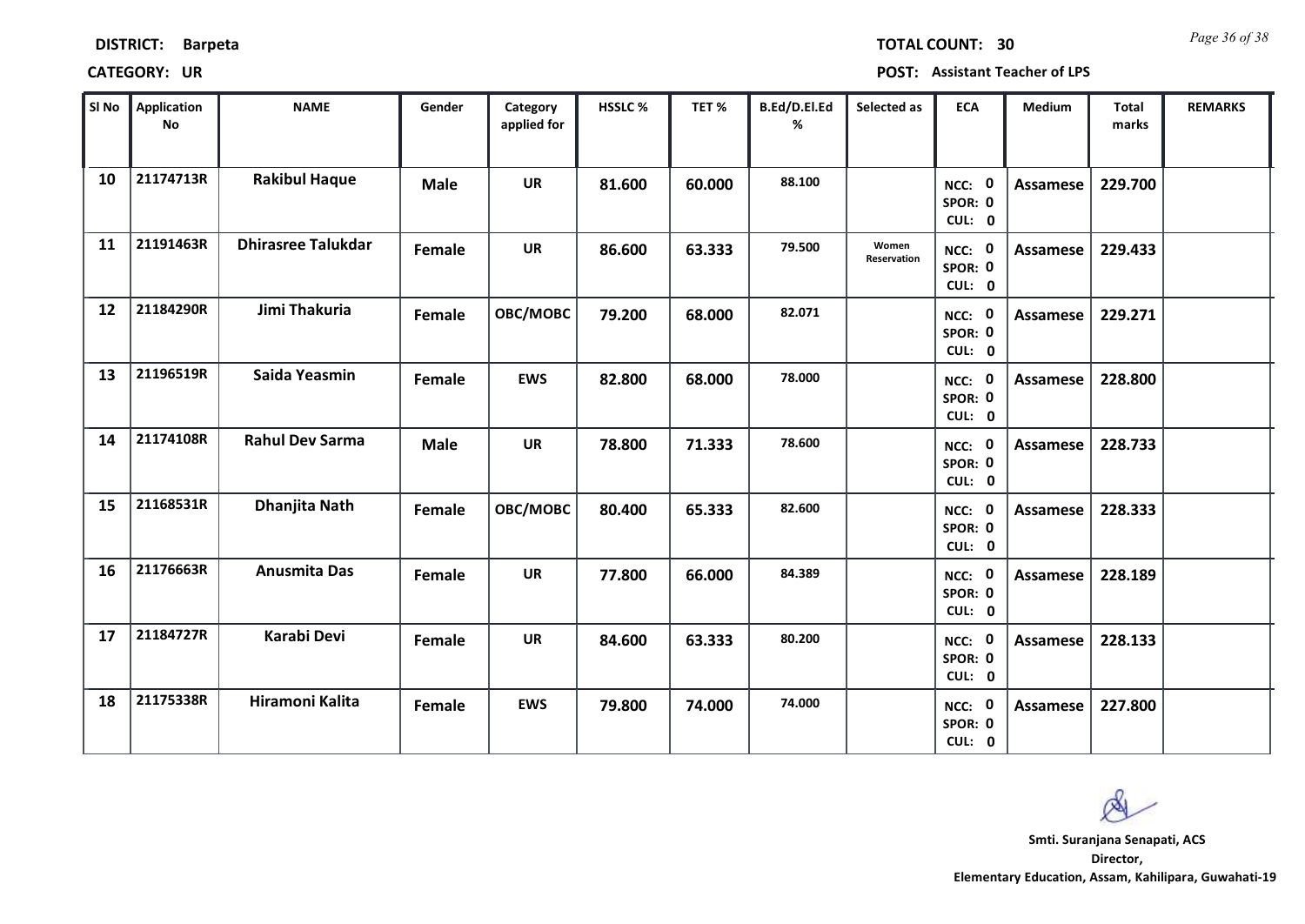| <b>DISTRICT:</b> | <b>Barpeta</b> |
|------------------|----------------|
|------------------|----------------|

*Page 37 of 38* **TOTAL COUNT: 30**

**CATEGORY: UR POST: Assistant Teacher of LPS**

| SI No | <b>Application</b><br>No | <b>NAME</b>                              | Gender      | Category<br>applied for | <b>HSSLC%</b> | TET %  | B.Ed/D.El.Ed<br>% | Selected as | <b>ECA</b>                  | <b>Medium</b>   | <b>Total</b><br>marks | <b>REMARKS</b> |
|-------|--------------------------|------------------------------------------|-------------|-------------------------|---------------|--------|-------------------|-------------|-----------------------------|-----------------|-----------------------|----------------|
| 19    | 21190904R                | Himasri Patgiri                          | Female      | <b>EWS</b>              | 86.600        | 68.667 | 72,400            |             | NCC: 0<br>SPOR: 0<br>CUL: 0 | <b>Assamese</b> | 227.667               |                |
| 20    | 21168647R                | <b>Jesmin Begum</b>                      | Female      | <b>EWS</b>              | 80.400        | 67.333 | 79.241            |             | NCC: 0<br>SPOR: 0<br>CUL: 0 | Assamese        | 226.974               |                |
| 21    | 21179658R                | <b>Krishna Kalita</b>                    | Female      | <b>UR</b>               | 78.000        | 64.667 | 83.850            |             | NCC: 0<br>SPOR: 0<br>CUL: 0 | Assamese        | 226.517               |                |
| 22    | 21185455R                | Sudiksha Bayan                           | Female      | <b>UR</b>               | 85.800        | 62.000 | 78.143            |             | NCC: 0<br>SPOR: 0<br>CUL: 0 | Assamese        | 225.943               |                |
| 23    | 21181975R                | <b>Dolee Das</b>                         | Female      | <b>UR</b>               | 85.600        | 62.000 | 78.286            |             | NCC: 0<br>SPOR: 0<br>CUL: 0 | Assamese        | 225.886               |                |
| 24    | 21170911R                | Ananda Chandra Paul                      | <b>Male</b> | OBC/MOBC                | 83.600        | 69.333 | 72.800            |             | NCC: 0<br>SPOR: 0<br>CUL: 0 | Assamese        | 225.733               |                |
| 25    | 21185038R                | <b>Barasha Goswami</b>                   | Female      | <b>UR</b>               | 82.200        | 63.333 | 80.143            |             | NCC: 0<br>SPOR: 0<br>CUL: 0 | Assamese        | 225.676               |                |
| 26    | 21179328R                | Rajashree Dutta<br>Kakati                | Female      | <b>UR</b>               | 85.000        | 62.000 | 78.400            |             | NCC: 0<br>SPOR: 0<br>CUL: 0 | <b>Assamese</b> | 225.400               |                |
| 27    | 21185445R                | <b>Md Asraful Islam</b><br><b>Bhuyan</b> | <b>Male</b> | <b>UR</b>               | 81.000        | 64.000 | 80.350            |             | NCC: 0<br>SPOR: 0<br>CUL: 0 | Assamese        | 225.350               |                |

 $\infty$